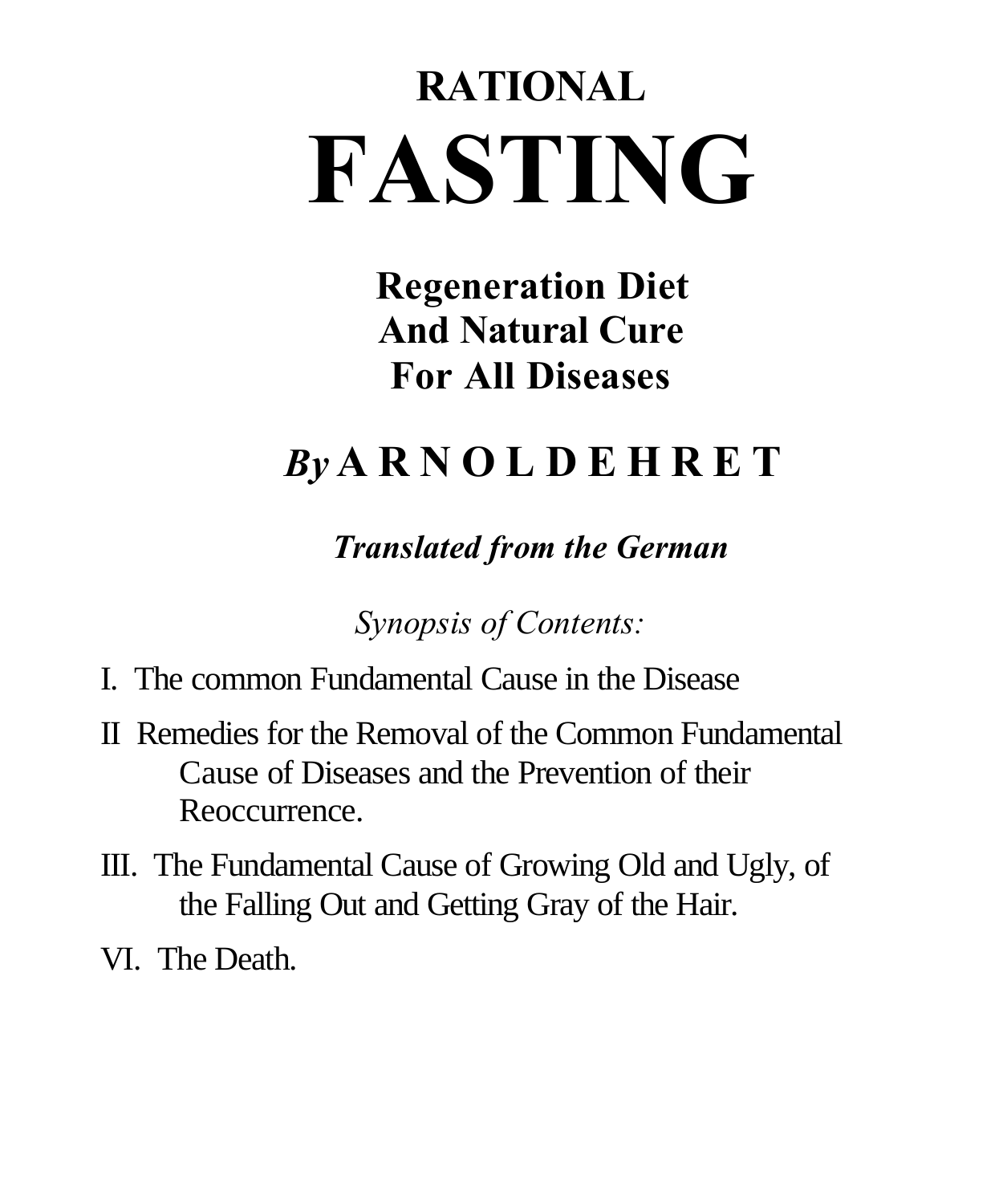### *1. The Common Fundamental Cause in the Nature of Diseases*

All the phases of the process of development of the medical science, including those of the earliest periods of civilization, have in their way of understanding the causal nature of diseases that one thing in common that the diseases, owing to external causes, enter into the human body and thus, by force of a necessary or at least unavoidable law, disturb it in its existence, cause it pain and at last destroy it. Even modern medical science, no matter how scientifically enlightened it pretends to be, has not quite turned away from this basic note of demoniac interpretation. In fact, the most modern achievement, bacteriology, rejoices over every newly discovered bacillus as a further addition to the army of beings whose accepted task it is to endanger the life of man.

Looking at it from a philosophical standpoint, this interpretation differs from the mediaeval superstition and the period of fetishism only in the supplemental name. Formerly it was an "evil spirit," which imagination went so far as to believe in "satanic personages;" now this same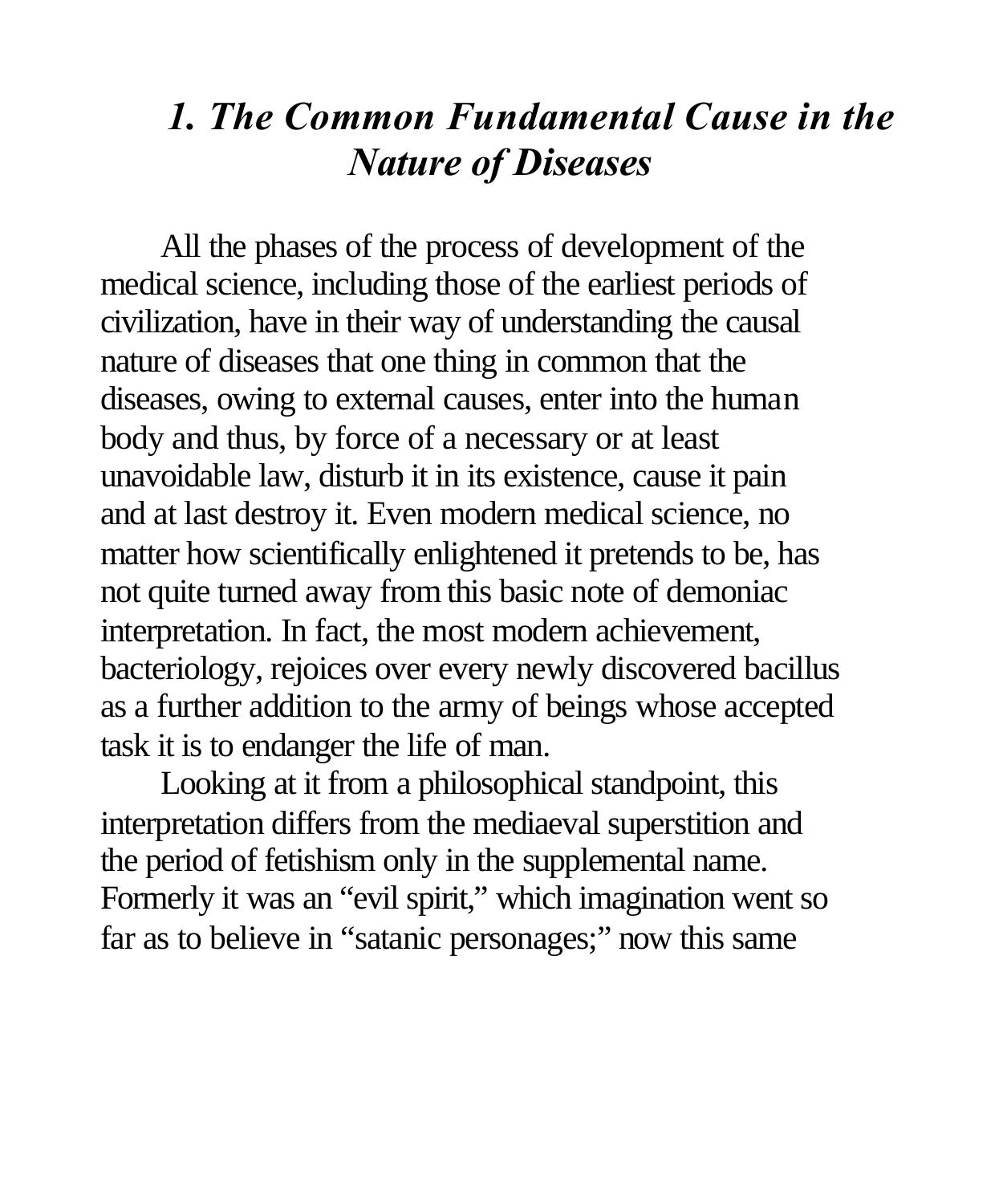dangerous monster is a microscopically visible being whose existence has been proven beyond any doubt.

The matter, it is true, has still a great drawback in the so-called "disposition"—a fine word!—but what we really are to understand by it, nobody has ever told us. All the tests on animals, with their symptom-reactions, do not prove anything sure, because these occur only by means of injection into the blood-circulation and never by introduction into the digestive channel through the mouth.

There is something true in the conception of "external invasion" of a disease, as well as in heredity, however not in the sense that the invader is a spirit (demon) hostile to life, or a microscopic being (bacillus); but all diseases without exception, even the hereditary, are caused disregarding a few other unhygienic causes—by biologically wrong, "unnatural" food and by each ounce of over-nourishment, only and exclusively.

First of all I maintain that in all diseases without exception there exists a tendency by the organism to secrete mucus, and in case of a more advanced stage—pus (decomposed blood). Of course every healthy organism must also contain a certain mucus—lymph, a fatty substance of the bowels, etc., of a mucus nature.) Every expert will admit this in all catarrhalic cases, from a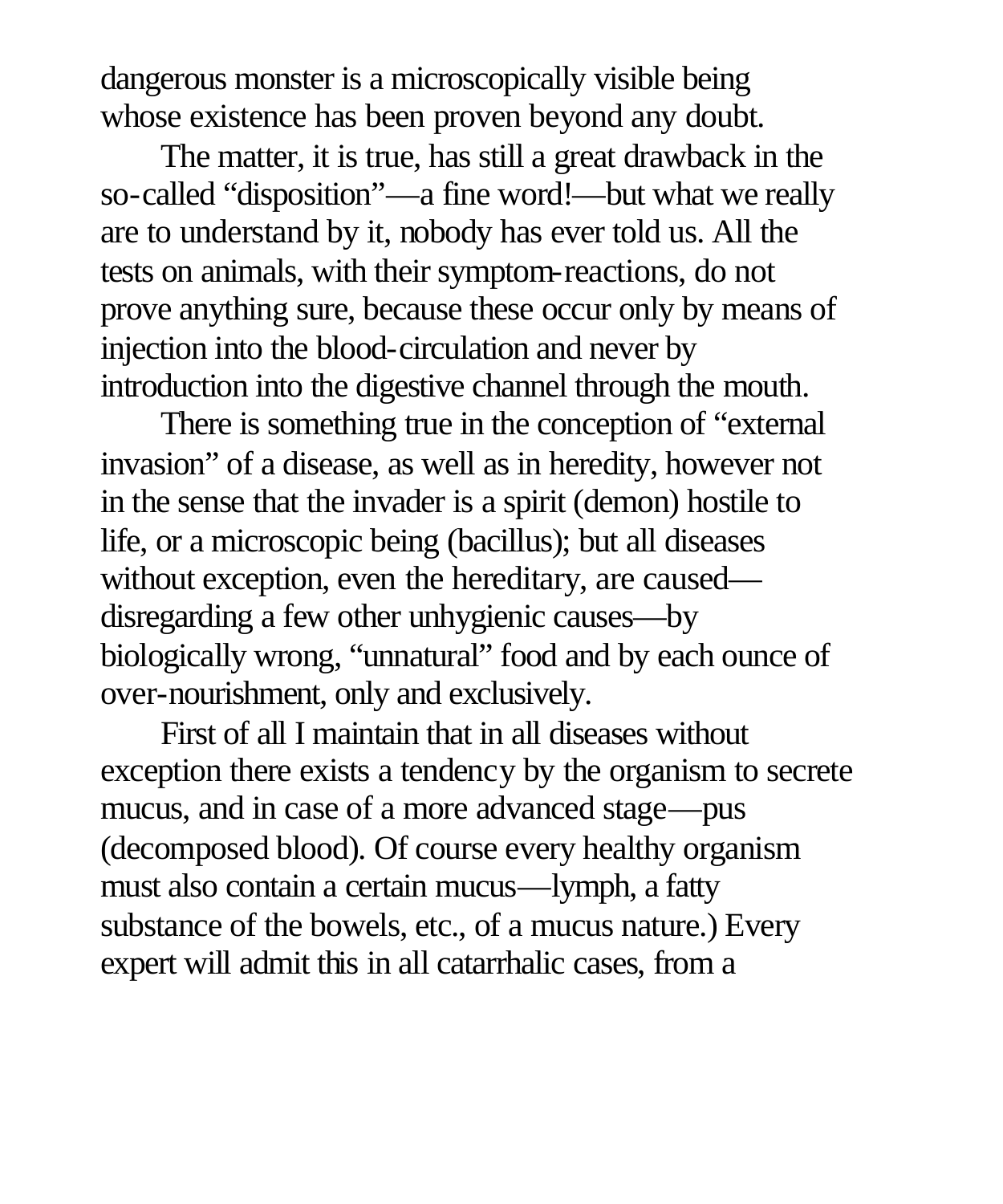harmless cold in the nose to inflammation of the lungs and consumption, as well as in epilepsy (attacks showing froth at the mouth, mucus). Where this secretion of mucus does not show freely and openly, as in cases of ear, eye, skin or stomach trouble, heart diseases, rheumatism, gout, etc., even in all degrees of insanity, is mucus the main factor of the illness, the natural secretive-organs not being able to cope with it any longer, the mucus entering the blood and causing at the respective spot where the vessel-system is probably contracted owing to an over-cooling (cold), etc., heat, inflammation, pain, fever.

We need only to give a patient of any-kind nothing but "mucusless" food, for instance fruit or even nothing but water or lemonade: we then find that the entire digestive energy, freed for the first time, throws itself upon the mucus-matters, accumulated since childhood and frequently hardened, as well as on the "pathologic beds" formed therefrom. And the result? With unconditional certainty this mucus which I mark as the common basic and main cause of all diseases will appear in the urine and in the excrements. If the disease is already somewhat advanced so that in some spot, even in the innermost interior, there have appeared pathologic beds, i.e. decomposed cellular tissues, then pus is also being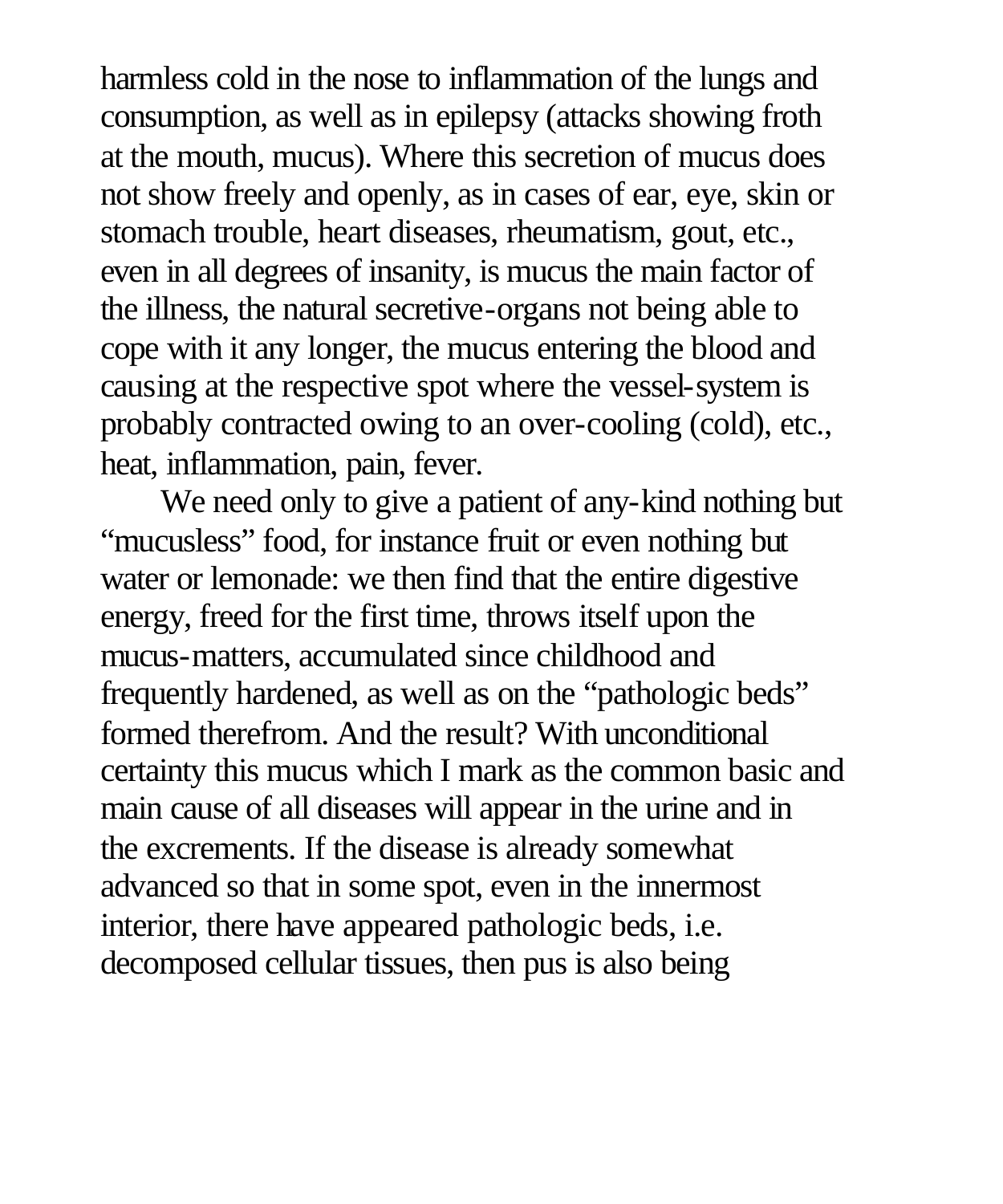secreted. As soon as the introduction of mucus by means of "artificial food," fat meat, bread, potatoes, farinaceous products, rice milk, etc., ceases, the blood-circulation attacks the mucus and the pus of the body themselves and secretes them through the urine, and in the case of heavily infected bodies, even through all the openings at their command as well as through the mucus membranes.

If potatoes, grain-meal, rice or the respective meatmaterials are being boiled long enough, we receive a jellylike slime (mucus) or paste used by bookbinders and carpenters. This mucus substance soon becomes sour, ferments, and forms a bed for fungi, moulds and bacilli. In the digestion, which is nothing else but a boiling, a combustion, this slime or paste is being secreted in the same manner, for the blood can use only the ex-digested sugar transformed from starch. The secreted matter, the superfluous product, i.e., this paste or slime is a foreign matter to the body and is being completely excreted in the beginning. It is, therefore, easy to understand that in the course of life the intestines and the stomach are gradually being pasted and slimed up to such an extent that this paste of floral and this slime of faunal origin turn into fermentation, clog up the blood-vessels and finally decompose the stagnating blood. If figs, dates or grapes are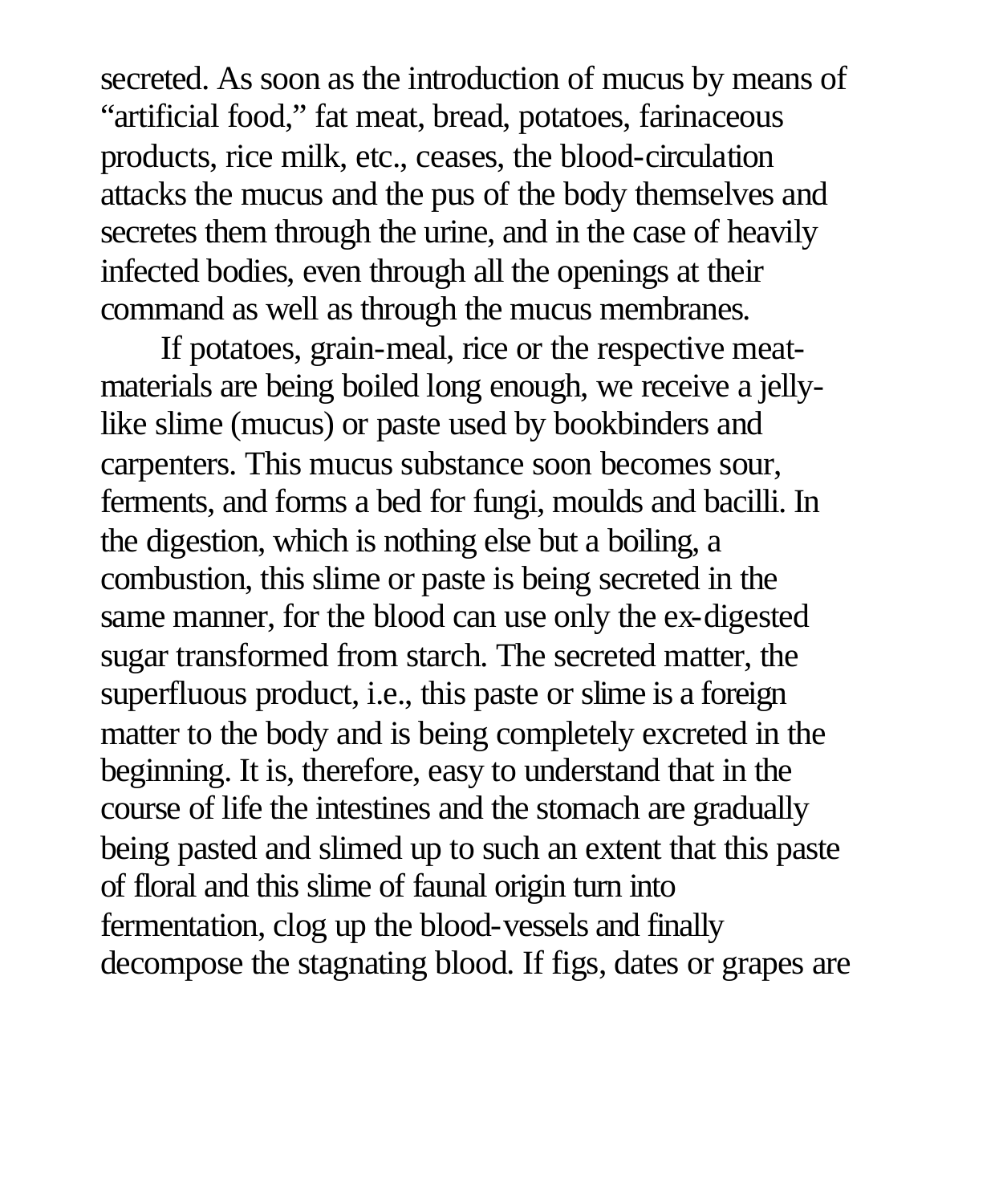boiled down thick enough we also receive a pap which, however, does not turn to fermentation and never secretes slime, and which nobody calls slime, but which is called syrup. Fruit-sugar, the most important thing for the blood, is also sticky, it is true, but is being completely used up by the body as the highest form of fuel, and leaves for excretion only traces of cellulose, which, not being sticky, is promptly excreted and does not ferment. Boiled-down sugar, owing to its resistance against fermentation, is even used for the preservation of food.

Each healthy or sick person deposits on the tongue a stinking mucus as soon as he reduces his food or fasts. This occurs also on the mucous membrane of the stomach, of which the tongue is an exact copy. In the first stool after the fasting this mucus makes its appearance.

I recommend to the physicians and searchers to test my claims by way of experiments which alone are entitled to real scientific recognition. The experiment, the question put to nature, is the basis of all natural science and reveals the infallible truth, no matter whether it is stated by me or somebody else. Furthermore, I recommend to those who are brave enough to test on their own bodies the following experiments which I undertook on mine. They will receive the same answer from nature, i. e., from their organism,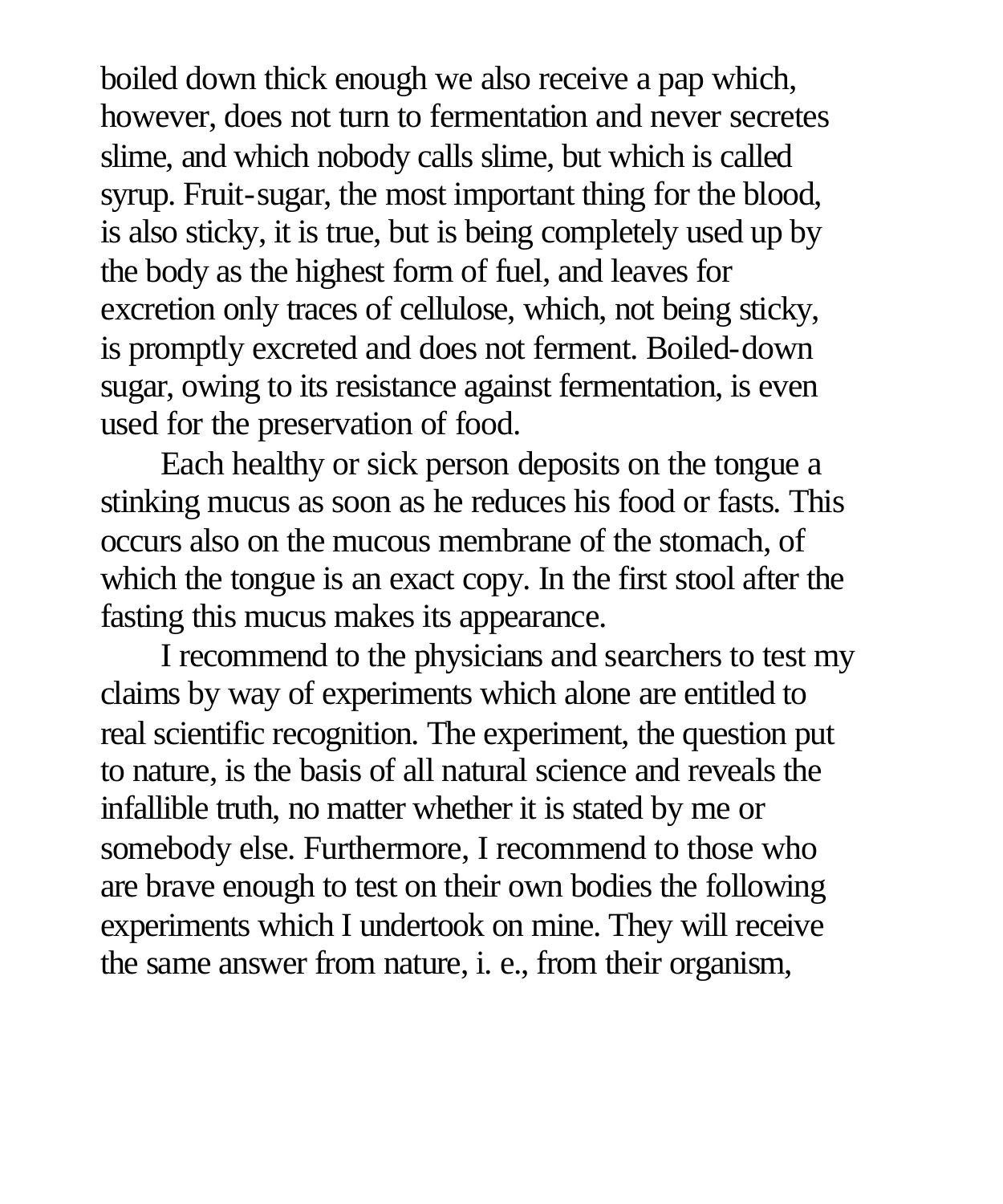provided that the latter be sound in my sense. "Exact" to a certain degree reacts only the clean sound, mucusless organism. After a two years' strict fruit-diet with intercalated fasting cures, I had attained a degree of health which is simply not imaginable nowadays and which allowed of my making the following experiments:

With a knife I made an incision in my lower arm; there was no flow of blood as it thickened instantaneously; closing up of the wound, no inflammation, no pain, no mucus and pus: healed up in three days, blood-crust thrown off. Later, with vegetaric, food including mucus-formants (starch food), but without eggs and milk: the wound bled a little, caused some pain and pussed slightly, a light inflammation, complete healing only after some time. After that the same wounding, with meat-food and some alcohol: longer bleeding, the blood of a light color, red and thin, inflammation, pain, pussing for several days, and healing only after a two days' fasting.

I have offered myself, of course in vain, to the Prussian Ministry of War for a repetition of this experiment. Why is it that the wounds of the Japanese healed much quicker and better in the Russo-Japanese war as those of the "Meat and Brandy Russians?" Has nobody for 2,000 years ever thought it over why the opening of the artery and even the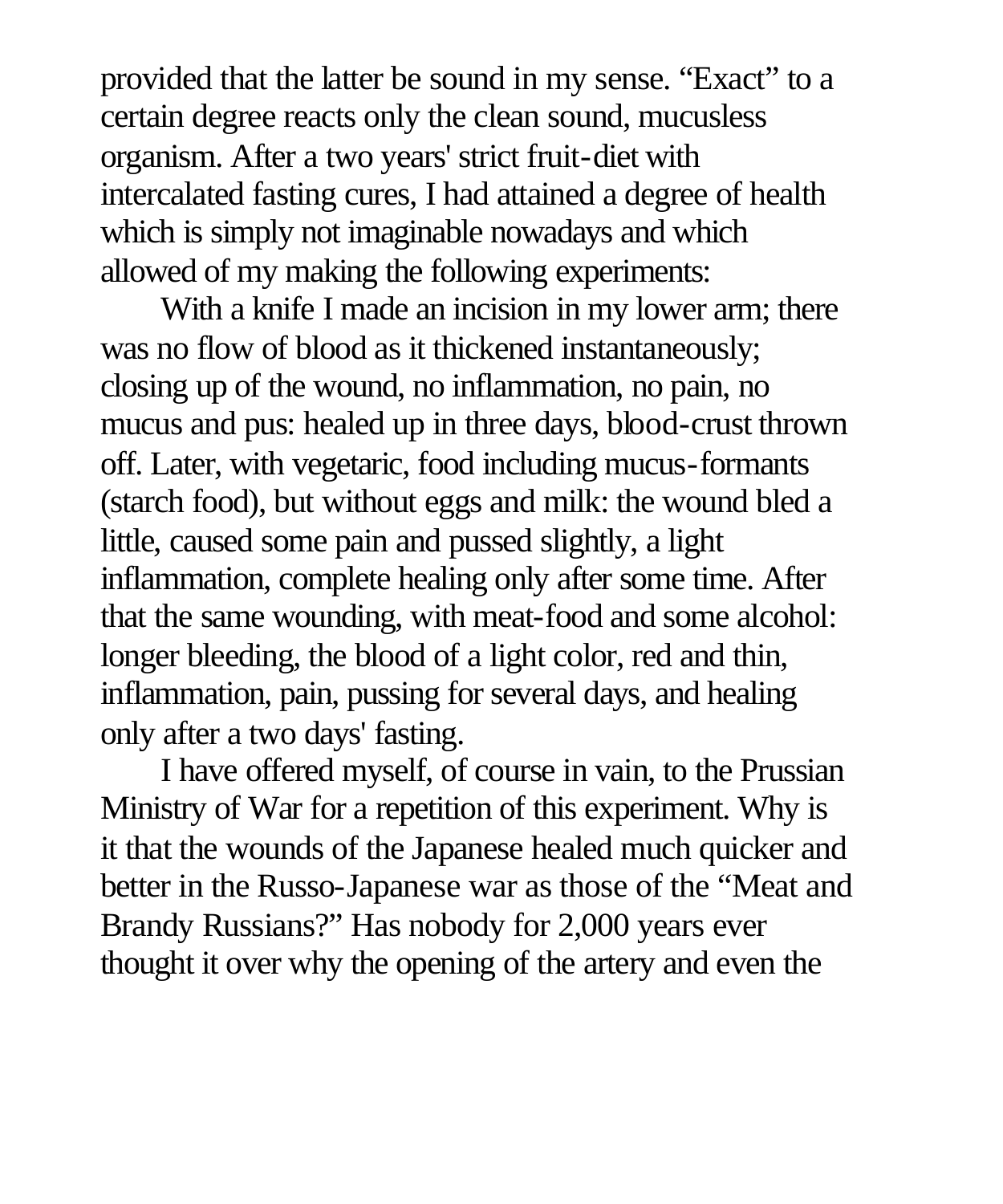poison cup could not kill Seneca, after he had despised meat and fasted in the prison? It is said that even before that Seneca fed on nothing but fruit and water.

All disease is finally nothing else but a clogging up of the smallest blood vessels, the capillaries, by mucus. Nobody will want to clean the water-conduit of a city, a pipe-system, which is fed with soiled water by a pump, the filters of which are clogged up, without having the watersupply shut off during the cleaning process. If the conduit supplies the entire city or a portion of it with unclean water, or if even the smallest branch-pipes are clogged up, there is no man in the world who would repair or improve that respective spot; everybody thinks at once of the central, of the tank and the filters, and these together with the pumping machine can be cleaned only as long as the water supply is shut off.

"I am the Lord, thy physician"—English and modern: nature alone heals, cleans, "unmucuses" best and infallibly sure, but only if the supply or at least the mucus supply is stopped. Each "physiological machine," man like beast, cleanses itself immediately, dissolves the mucus in the clogged-up vessels, without stopping short, as soon as the supply, of compact food at least, is interrupted. Even in the case of the supposedly healthiest man this mucus, as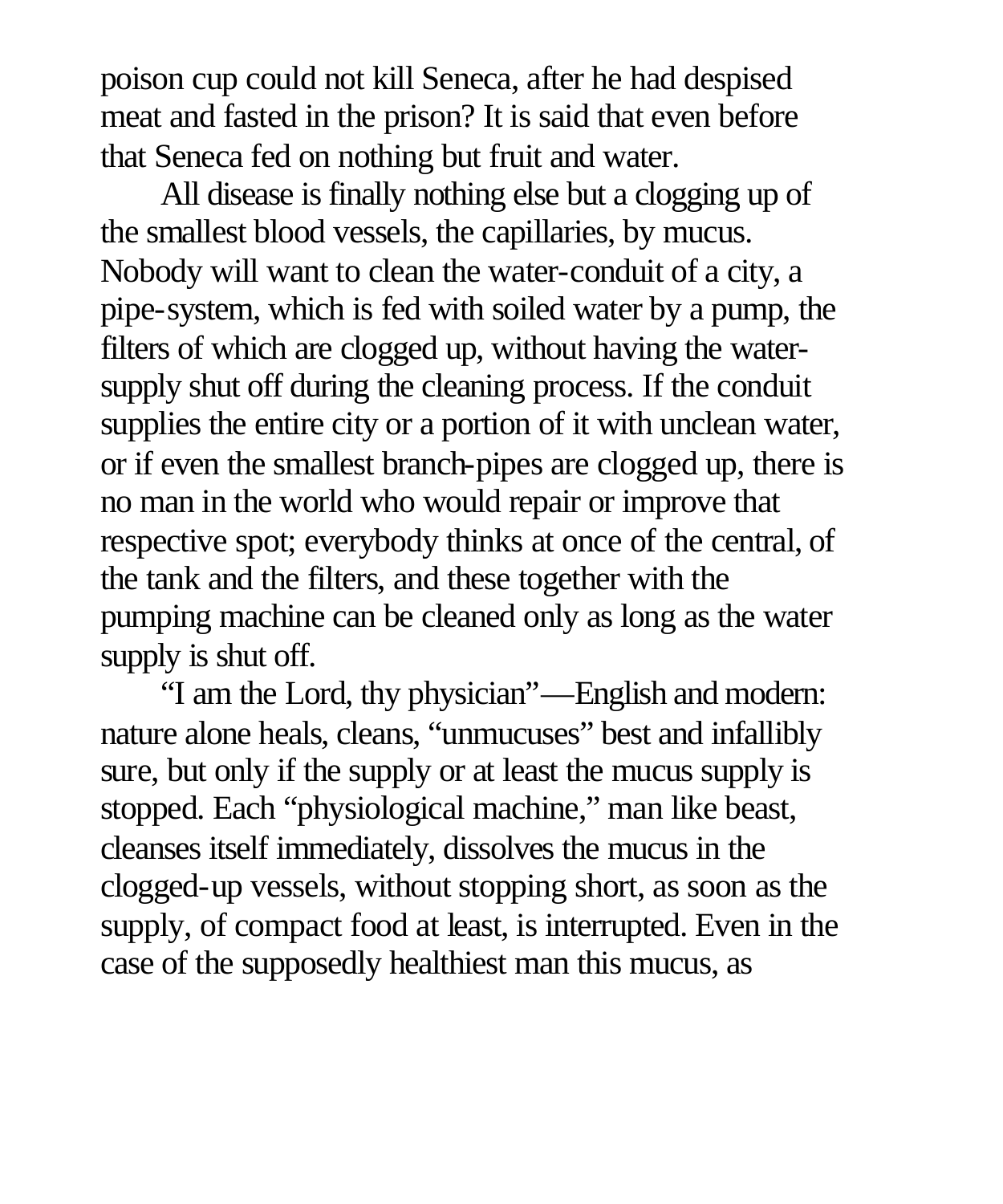already mentioned then appears in the urine where it can be seen after cooling off in the proper glass tubes! Whoever denies, ignores or fights this uniform fact, because, perhaps, it goes against him or is not scientific enough for him, is jointly guilty of the impossibility of the detection of the principal cause of all diseases, and this, in the first place, to his own detriment.

Therewith I also uncover the last secret of consumption. Or does anybody believe that this enormous quantity of mucus thrown off by a patient stricken with tuberculosis for years and years, emanates only from the lung itself? Just because this patient is then almost forcibly fed on "mucus" (pap, milk, fat meats) the mucus can never cease, until the lung itself decays and the "bacilli" make their appearance, when death becomes inevitable. The mystery of the bacilli is solved simply thus: The gradual clogging up by mucus of the blood vessels leads to decomposition, to fermentation of these mucus products and "boiled-dead" food - residues. These decay partially on the living body (pussy abscesses, cancer, tuberculosis, syphilis, lupus, etc.). Now, everybody knows that meat, cheese and all organic matter will again "germinate, put forth bacilli" during the process of decomposition. It is for this reason that these germs appear and are detectable only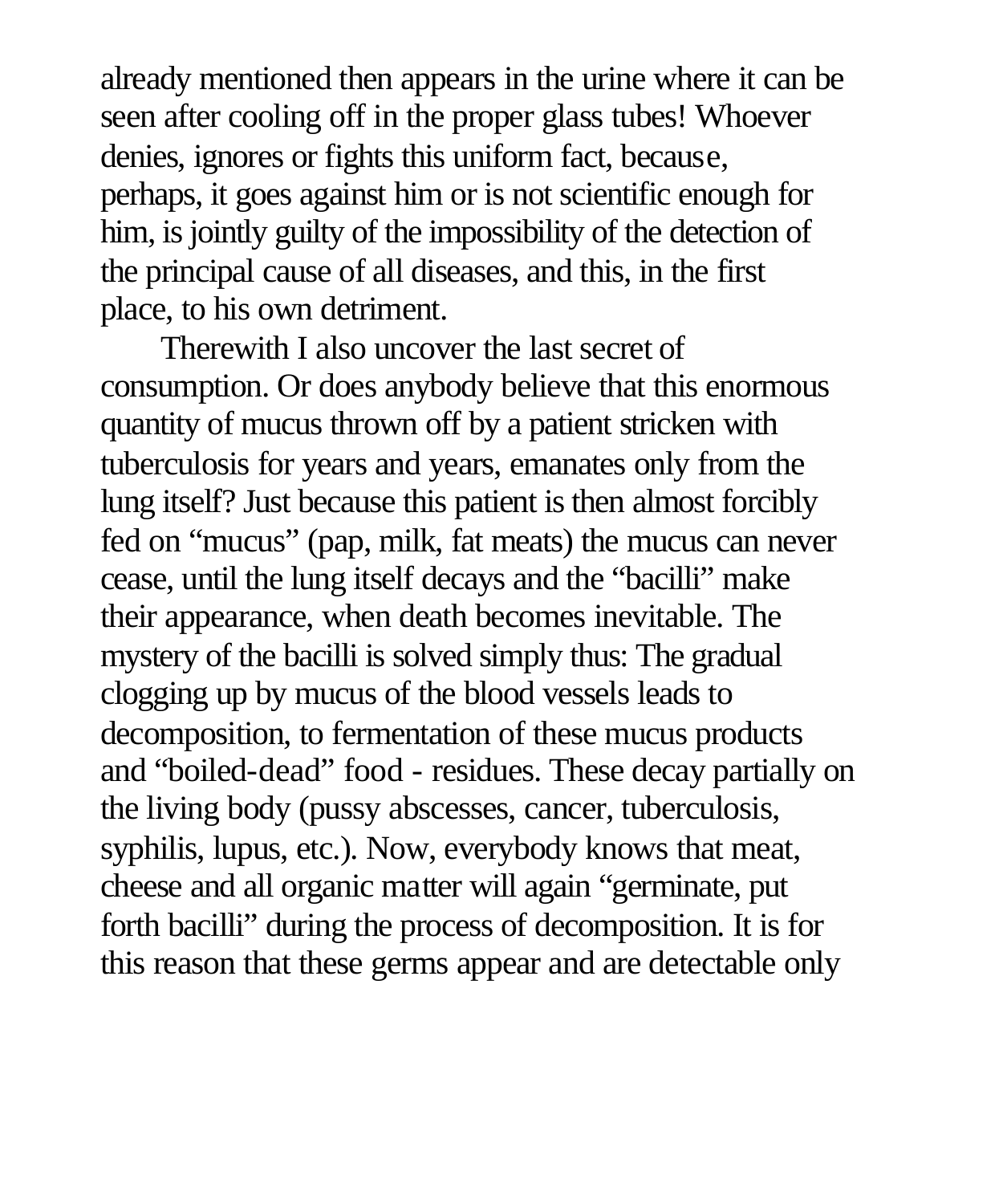in the more advanced stage of the disease, when, however, they are not the cause but the product of the disease, and disease-furthering only in so far as the decomposition, for instance of the lung, is being hastened by them, because the excretions of the bacilli, their toxines. act poisoning. If it be correct that bacilli invade, "infect" from the exterior, then it is nothing but the mucus which makes possible their activity, and furnishes the proper soil, the "disposition."

As already said, I have repeatedly (once for two years) lived mucusless, i.e., on fruit exclusively. I was no longer in need of a handkerchief which product of civilization I hardly need even up to this day. Has anyone ever seen a healthy animal, living in freedom, to expectorate or to blow its nose? A chronic inflammation of the kidneys, considered deadly, which I was stricken with, was not only healed, but I am enjoying a degree of health and efficiency which by far surpasses even that of my healthiest youth. I want to see the man who, being sick to death at 31, can run without a stop for two hours and a quarter, or make an endurance march of 56 hours' duration—eight years later.

With this "mucus theory," well confirmed by my numerous experiments, there is for the first time put up a thorough, aetiologic, i.e., a cause—defining uniform conception of all diseases. If naturopathy here and there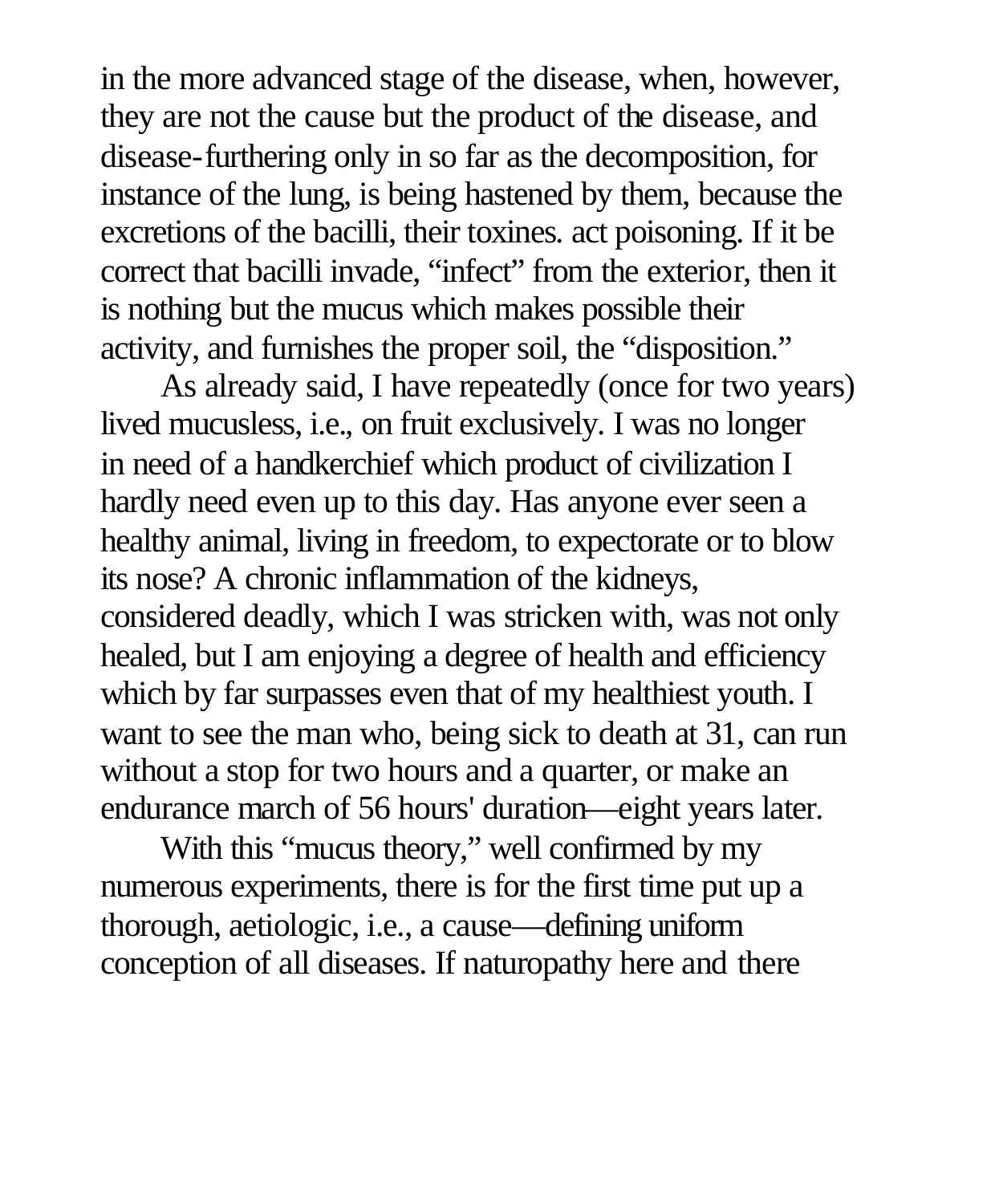mentions certain affections of the blood as being the fundamental cause of all disease, this theory has proved insufficient because the food had been prescribed to be meatless or its contents of meat greatly reduced, at the same time, however, introducing so much the more mucus by means of bread, pap, milk, butter, eggs, cheese and farinaceous stuffs, especially starch food. That is the reason why most of the vegetarians in spite of their lauded bill of fare, are not healthy just the same. I myself was such a much—and mucus-eater for several years. If a considerable number of the vegetarians does not soon advance towards the only natural food, the fruit diet, or at least returns to eating little, there will be great danger of the shallowingdown of vegetarianism; not because the principle of "no meat eating" is bad, but because the healthful effects of the existing vegetaric nourishment are so inferior. The representatives of the vegetarian movement are still trying to prove what man is in need-of as regards boiled meals, because they themselves as well as all the amateurs in this field have a fundamentally wrong conception of the fruit diet as a healing remedy, and go at it in a wrong way. The hobby of the vegetaric propaganda is the argument that man is not a carnivore and that, therefore, the eating of meat is unnatural. With perfect right says the opponent that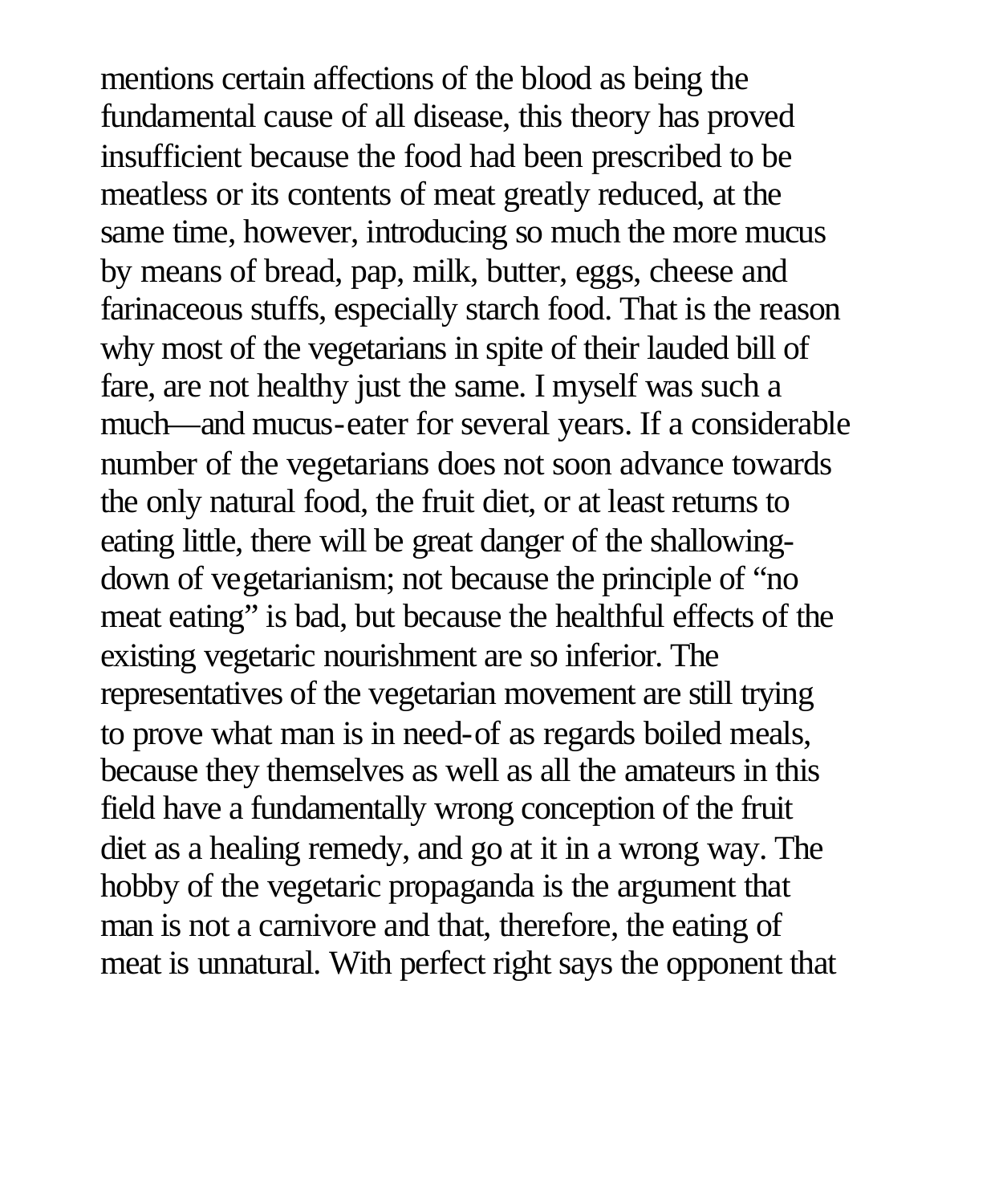the eating of meat is just as "natural" as that of bread, cabbage, milk, cheese, etc. Professor V. Bunge has reproached the vegetarians for inconsequence more than a decade ago, and he is right.

It is surely theoretically correct that man was a mere fruit eater in times gone by, and biologically correct, that he can be it even to-day. Or can the horse-sense of man not conceive, without any proofs and directly, of the fact that man, before becoming a hunter, lived on fruits only? I even maintain that he did live in absolute health, beauty and strength, without pain and grief, just the way the Bible says. Fruit only, the sole "mucus-less" food, is natural. Everything prepared by man or supposedly improved by him is evil. The arguments regarding fruit are scientifically exact; in an apple or a banana, for instance, is everything contained what man needs. Man is so perfect that he can live on one kind of fruit only, at least for quite some time. This, however, need not necessarily be cocoanut (Kabakon). But a self-evident truth preached by nature must not be discarded just because nobody has been able to apply it in practice on account of civilizational considerations. From fruit only one becomes first of all ill, i.e. cleansed; this cleansing process, however, is better to undergo at home and not in the tropics. No man would have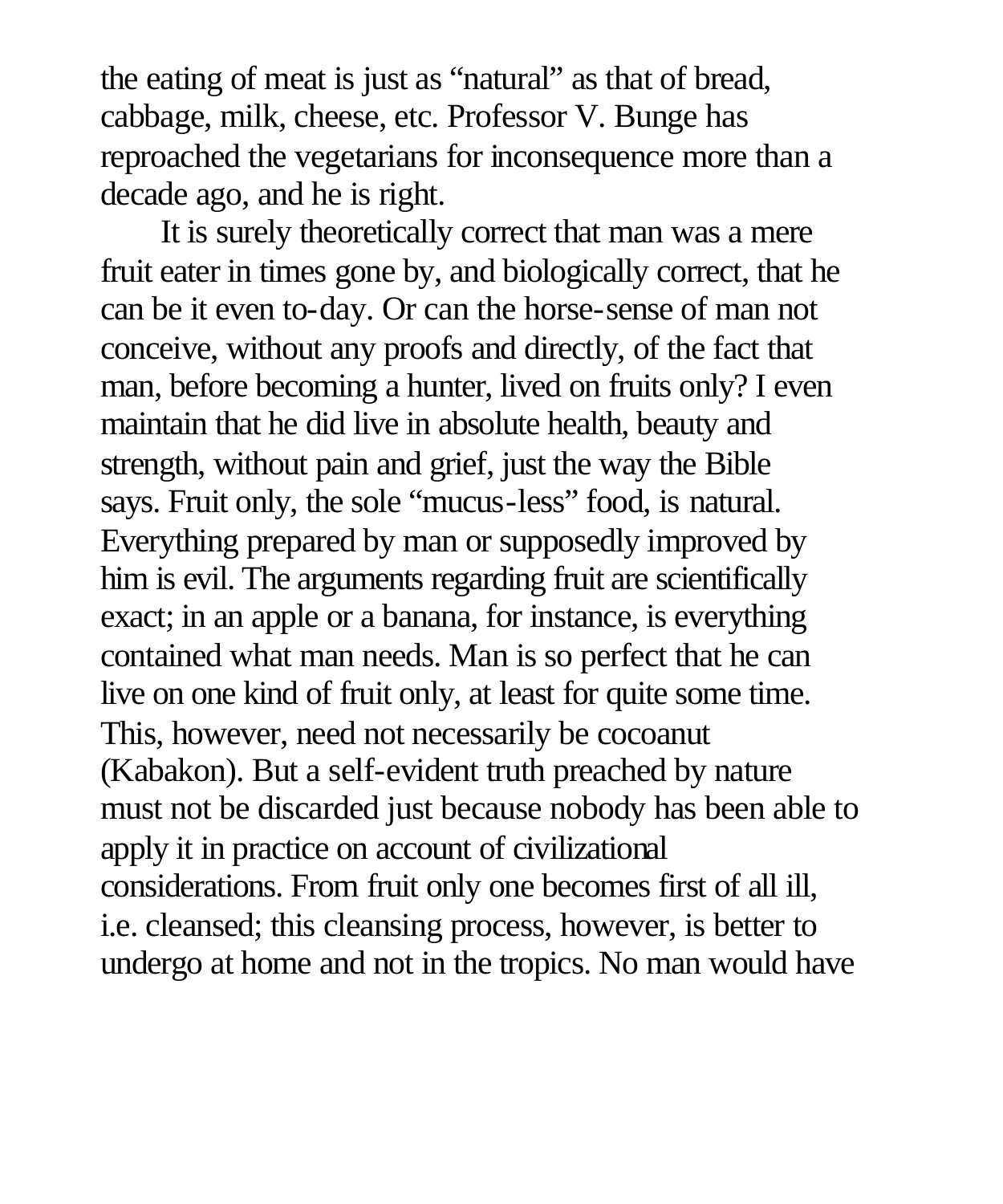ever believed me that it is possible to live without food for 126 days, in which 49 at a stretch, during 14 months. Now I have done it, and yet this truth is not being understood. Hitherto I say and teach only that fruit is the most natural "healing remedy." Whether my calculation is correct will be proven by the next epidemic. I take, however, this opportunity to uncover the reasons why the self-evident is not believed in. When in the previous century somebody talked about telephoning from Berlin to Paris, everybody laughed, because there had never been such a thing. Natural food is not being believed in any more, because almost nobody practices it and, being a man of civilization, cannot easily practice it. It must also be considered that contrainterests fear that the prices of the other, artificial foodstuffs may drop, and others fear that the food-physiology may receive a shock and the physicians become unnecessary. But it is just this fasting and fruit cure which requires very strict observation and instruction—therefore: more doctors and less patients who, however, will gladly pay more if they get well. Thus the social question regarding doctors is solved—assertion already made by me publicly in Zurich several years ago.

Almost all fasting attempts fail on account of the ignorance of the fact that with the beginning of mucusless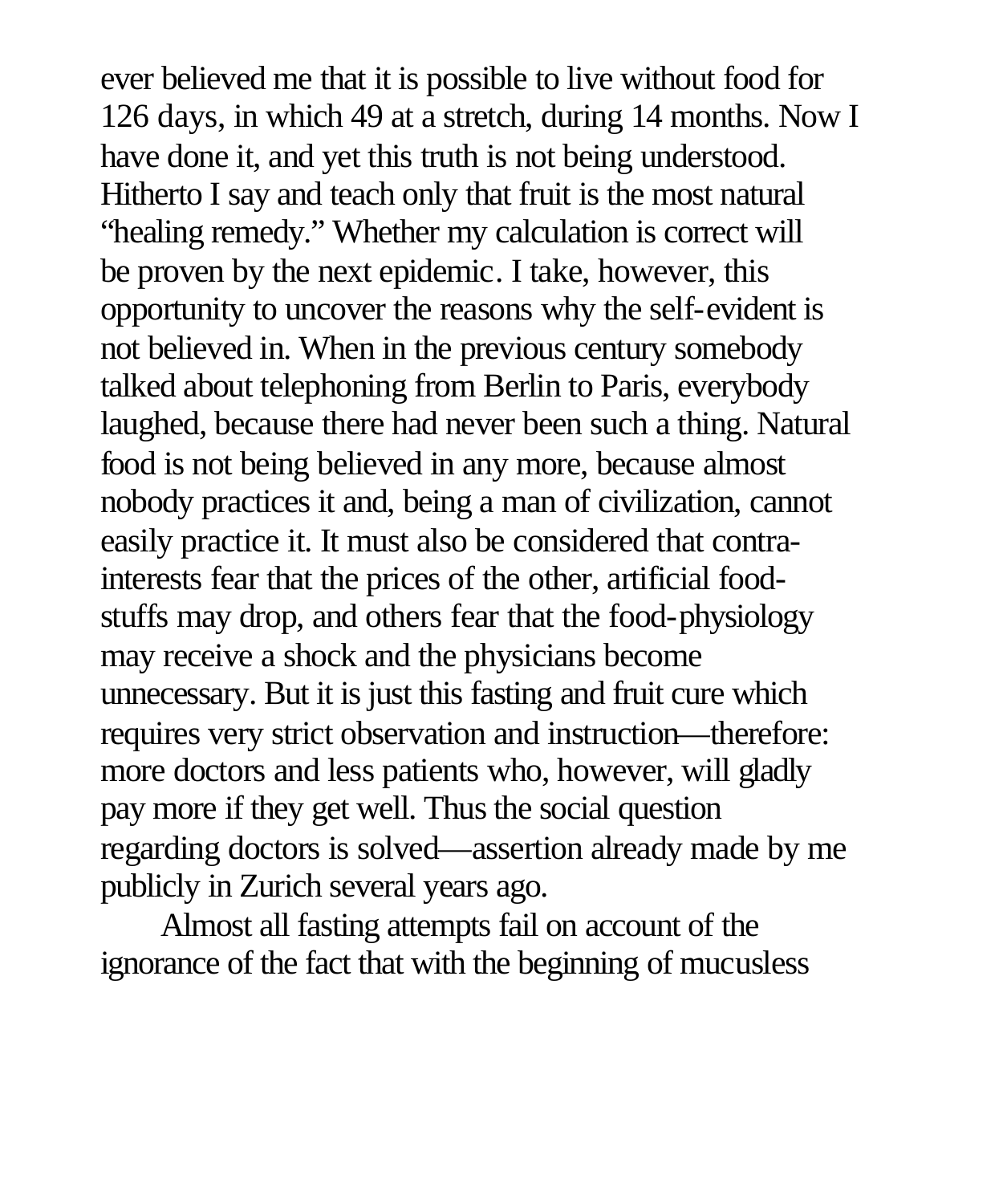diet the old mucus is being excreted so much more forcibly until that person is absolutely clean and healthy. Thus the seemingly most healthy person has first to pass through a condition of sickness (cleansing), or to go through an intermediate stage of illness to a higher level of health.

This is the great cliff around which so very few vegetarians have failed to go, discarding the highest truth just like the mass of people is doing. I have proven this here in the "Vegetarische Warte" competently on the basis of experiments and facts, and refuted the greatest objection, that of under-nourishment, by an actual fasting experiment of 49 days with preceding fruit diet. My state of health was only improved by this radical excretion of mucus, disregarding a few unhygienic circumstances during the test. I received numerous letters of appreciation, especially from the educated classes. The mass of the adherents of vegetarianism "mucuses" gaily ahead. Vegetarianism has to show representatives of both sexes who do not differ by anything from Munich beer-stomachs: a consequence of the daily stuffing up with "mucus-food" of all kinds. Contrasting herewith it can only be said that the poisons (so-called by them): meat, alcohol, coffee and tobacco are in the long run comparatively harmless, as long as they are used moderately.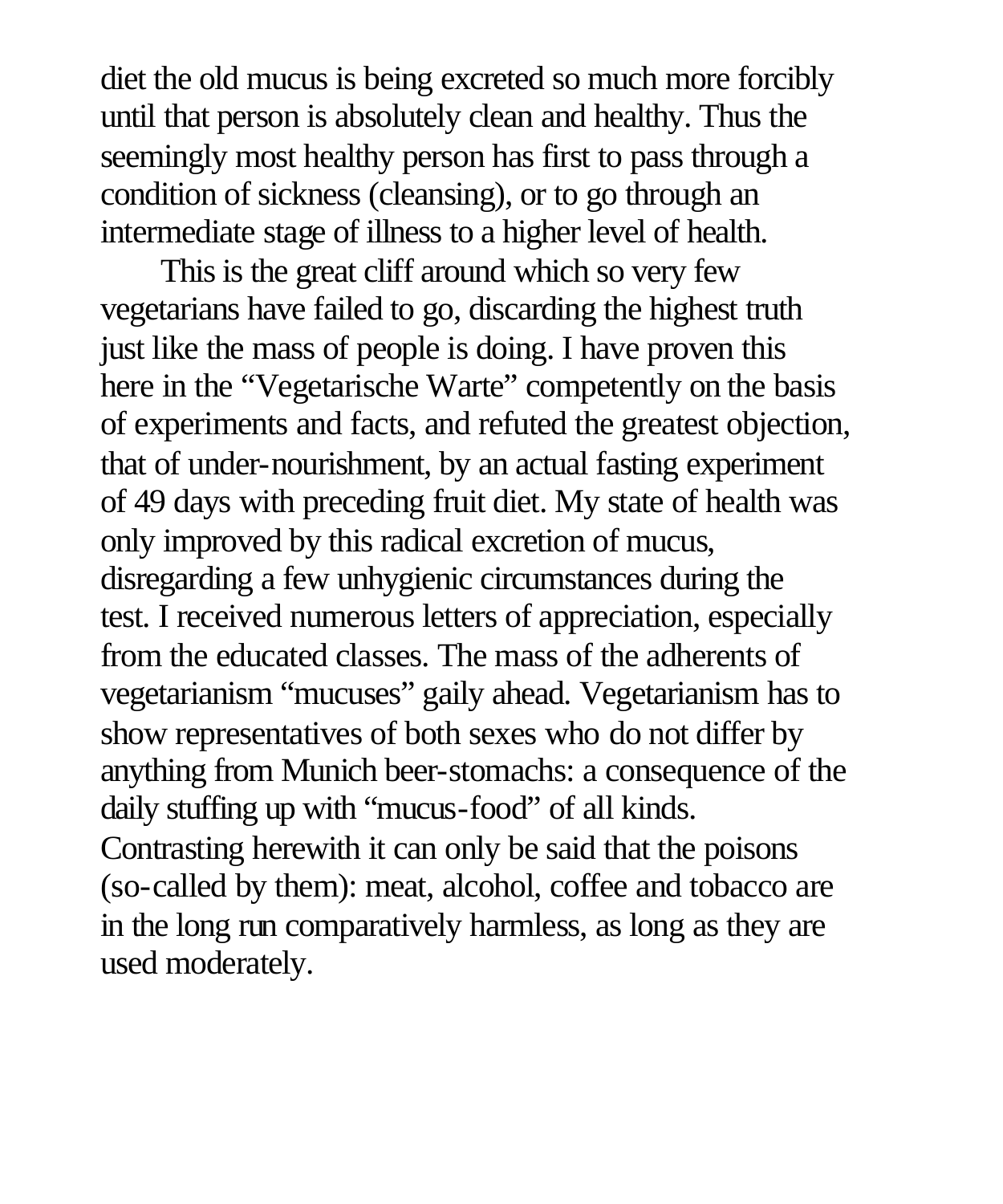In order to avoid misunderstanding on the part of teetotalers and vegetarians, I must insert here a few explanations. Meat is not a foodstuff but only a stimulant which ferments, decays in the stomach ; the process of decay, however, does not begin in the stomach but at once after the slaughtering. This has already been proven on living persons by Prof. Dr. S. Graham, and I complete this fact by saying that meat acts as a stimulant just by means of these poisons of decay, and therefore is being regarded as a strengthening foodstuff. Or is there anyone who can show me chemico-physiologically that the albumen molecule going through the process of decay is being newly reformed in the stomach and celebrates its resurrection in some muscle of the human body? Exactly like alcohol, the meat acts in the beginning delusively as if stimulating strength and energy, until the entire organism is penetrated by it and the break-down inevitable. All the other stimulants act likewise.

The fundamental evil of all non-vegetaric forms of diet consists always in the overeating of meat, as it is the origin of all the other evils, especially of the craving for alcohol. If fruit is eaten almost exclusively, the eagerness for cup or glass loses itself to chastise himself against it, simply because meat produces the demon thirst. Alcohol is a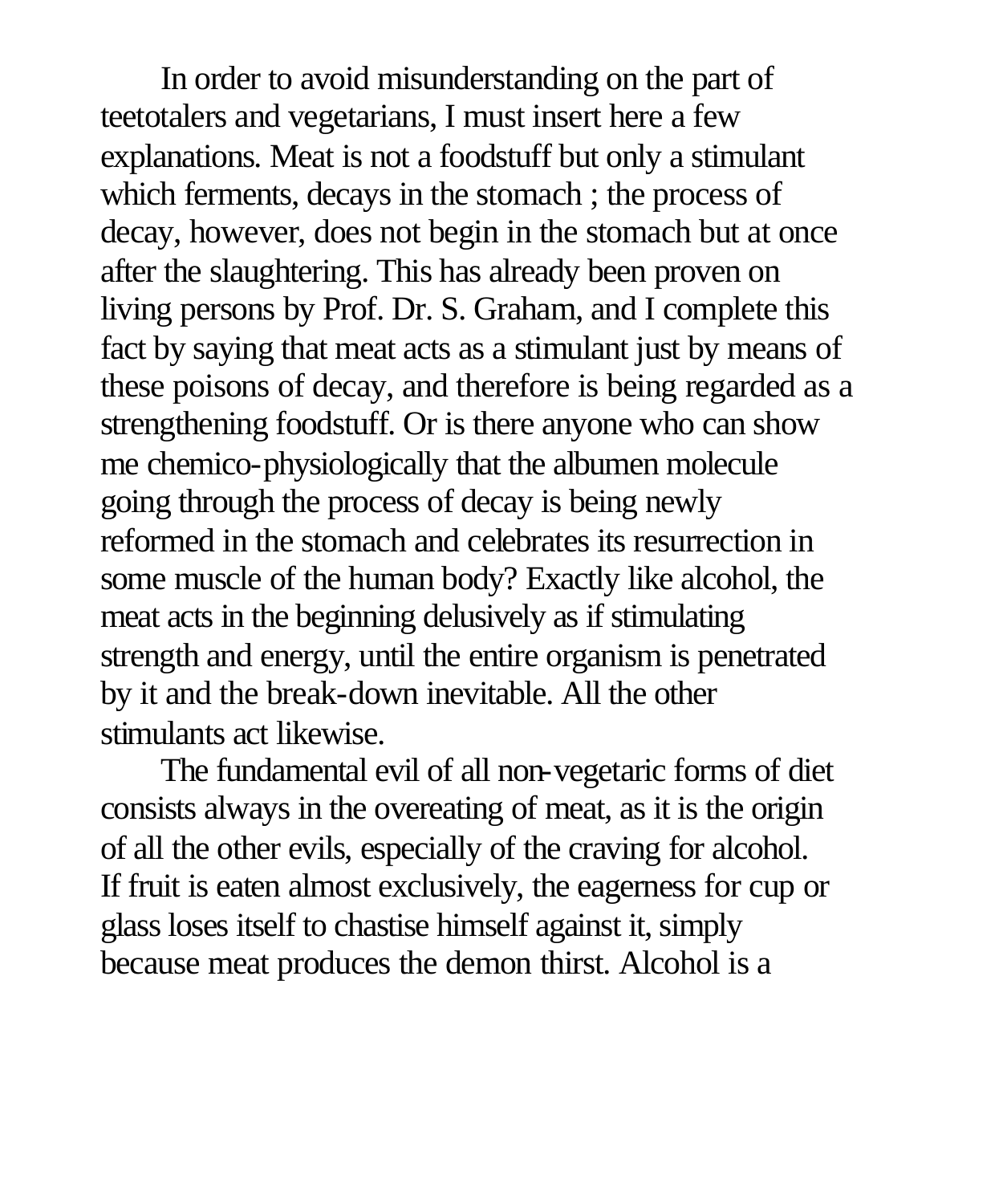proven kind of antidote for meat, and the gourmand of the big city, who eats almost nothing but meat, must therefore have wines, Mocha and Havana, in order to at least in some way counteract the heavy meat-poisoning. It is a wellknown fact that, after an opulent dinner, one feels decidedly fresher, physically and mentally, if the stimulants, poisonous in themselves, are taken moderately, than to stuff one's self full with the good eating to the very fatigue.

I absolutely declare war on meat and alcohol; through fruit and moderate eating these great evils are radically diminished. But whoever finds it impossible to entirely give up meat and alcohol is, if he takes them moderately, still far ahead of the vegetaric much-eater. The American Fletcher proves this most evidently by his tremendous success, and his secret is explained by my experiments which show that a person becomes most efficient and develops best in his health if he eats as little as possible. Are not the oldest people as a rule the poorest? Have not the greatest discoverers and inventors sprung from poverty, i.e., been little eaters? Were not the greatest of mankind, the prophets, founders of religions, etc., ascetics? Is that culture, to live in Berlin, dining excellently thrice a day, and is that social progress that each working man eats five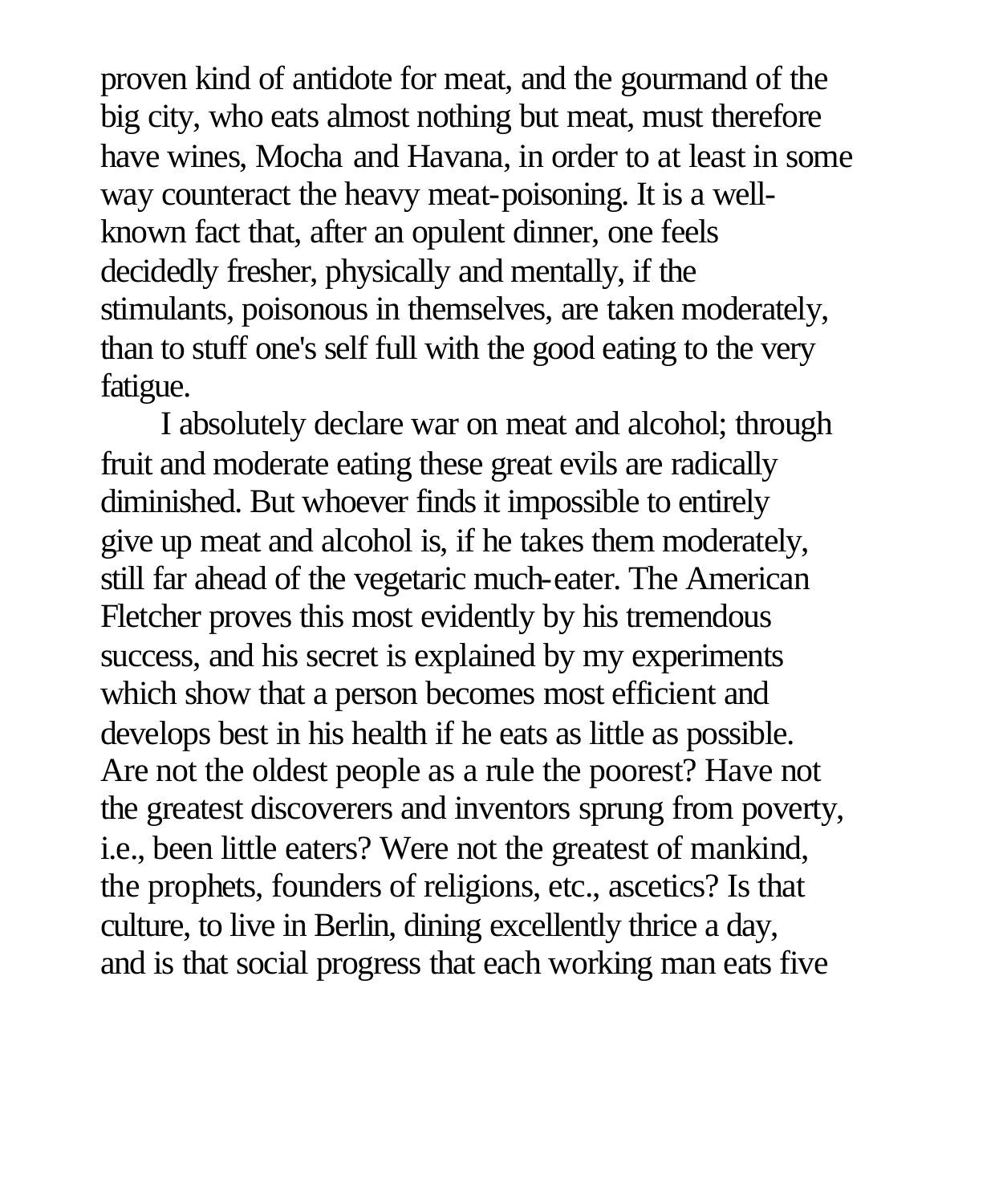times a day and then pumps himself full with beer at night? If the sick organism can regenerate by eating nothing, I think the logical consequences is that a healthy organism needs but little food in order to remain healthy, strong and persevering.

All so-called miracles of the saints have their only origin in ascetics, and are to-day impossible but for the reason that, although much praying is done, no fasting is adhered to. This is the only solution of this quarrel. We have no more miracles because we have no more saints, i.e., sanctified and healed by ascetics and fastings. The saints were self-shining, expressed in modern language: medial or radioactive, but only because through ascetics they were "godly" healthy, and not "by special grace." I just wish to mention here that I myself have succeeded in visible, electric effluences, but only by external and internal sun-energies- (sun-baths and food from the "sun-kitchen," fruit.)

The entire world is quarreling now regarding these questions and miracles. And here is the solution on the basis of experiments which everybody can repeat if he is brave enough. But it is apparently easier to write books, preach and pray, or to say that I am an exception. This is true, but only as far as pluck and understanding are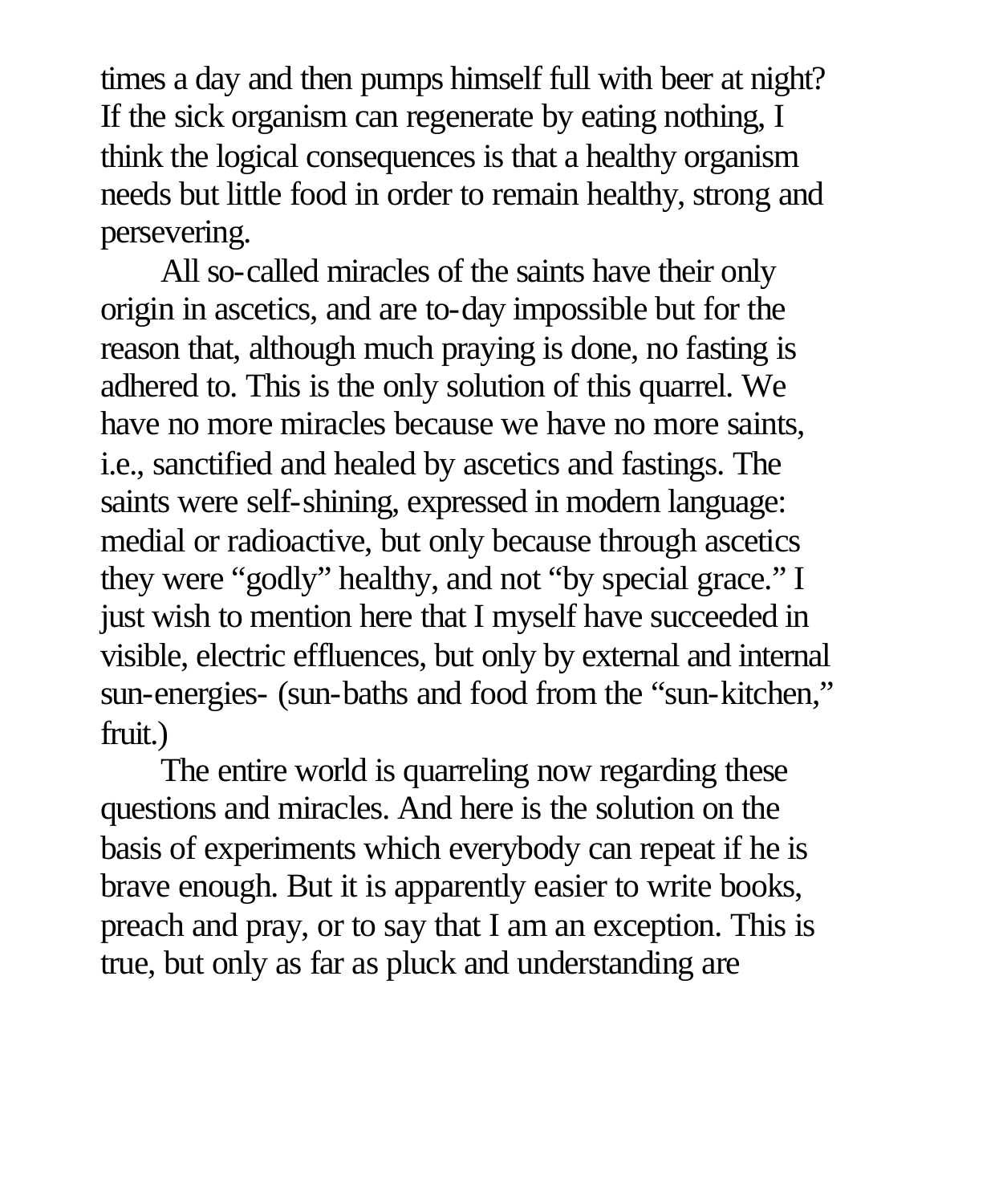concerned. Physiologically all men are equal, and whoever cannot be moderate may learn it from me if he wishes to be a real searcher. If a man eats little and is healthy he can digest for quite a length of time the most absurd food, meat and starch (mucus), i.e., he can again excrete it; naturally, he becomes and remains still more perfect and clean if he eats but little fruit, and of this he needs the least because it is the most perfect food. This eternal truth by natural law man of today will and cannot admit, and has a wellfounded fear of it, because he is built up of dead-boiled food and his cells die off and are excreted as soon as he takes sun-baths, fasts or eats the living cells of fruit. But this cure must be done with the greatest care. Medicine has, as long as this is possible, to protect man from a breakdown of his cells, to hold him above water, only to make him then die of the disease so much more promptly and quickly, which to-day is fervently wished for. Vegetarianism cannot deny that the consumers of meat and alcohol can also boast of much health and great deeds and high age, but taken individually and as a people, only so long as but little is eaten and no over-nourishment caused. The "too much" takes less revenge in case of meat-eating because meat contains proportionally less "mucus" than the starchcontaining, i.e. "mucus" vegetaric food and the celebrated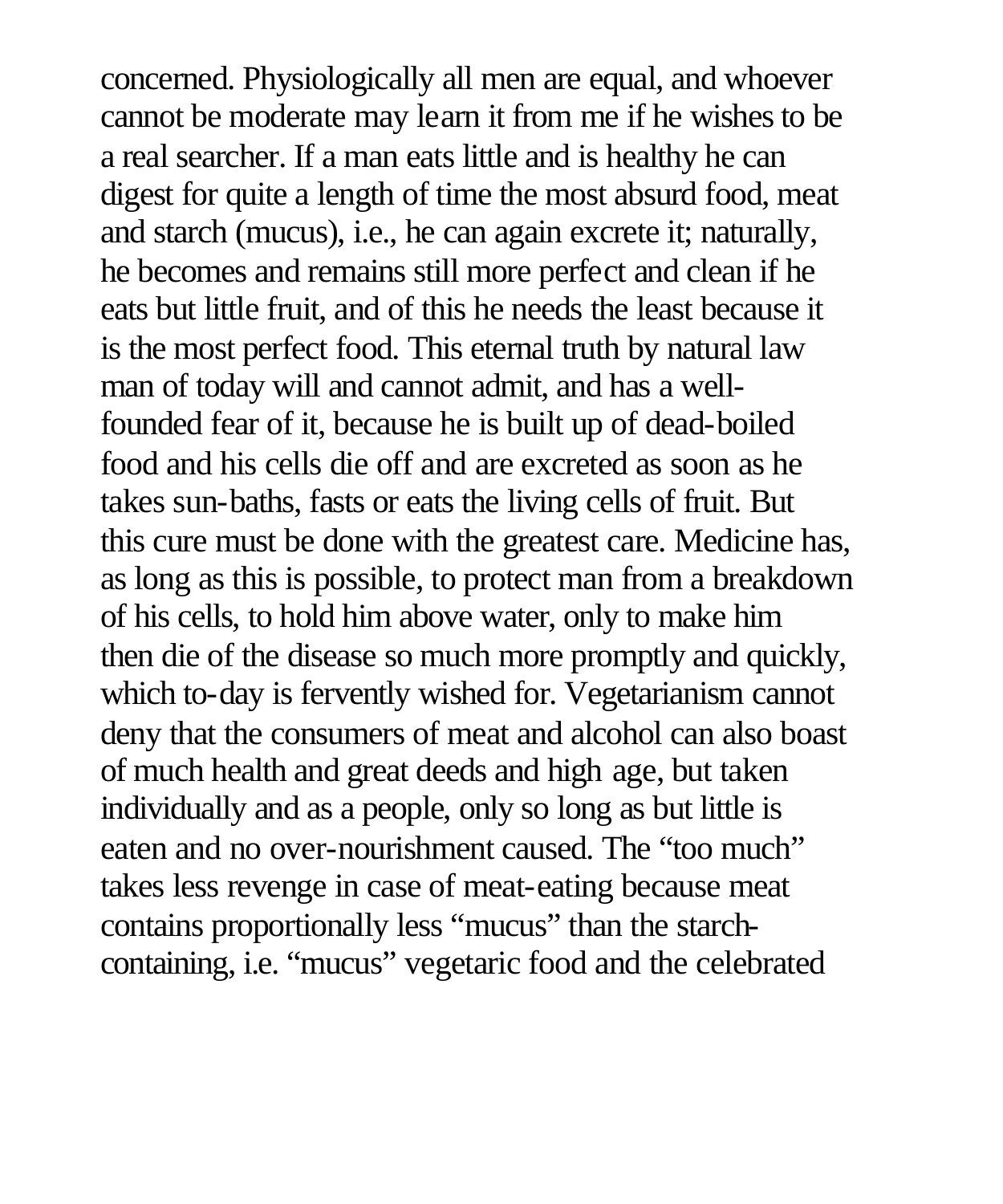vegetaric dinners with so and so many dishes daily. I myself have not cared for many years for any meals; I eat only when I have appetite and then so little that it does not cause any harmful effect, if, on account of an experiment, I am obliged to eat something which in itself is not entirely free from objection.

If the most serious diseases can be cured by fasting which has been proven in thousands of cases—and if by this way of living one gets even stronger "if it is done right," then the most energetic food, the fruit, should cause one so much the more to become strong and healthy. This has been also scientifically proven by the merited Dr. Bircher. It is true, the science of cure by nature has recognized the fact that something must get out of the sick organism, but it has so far ascribed the greatest importance to physical stimulations and ignored entirely the real natural moment of the process of cure; the abstaining from food and the fruit-diet, or at least only tried to substitute it by an alcohol and meatless diet. This does not mean much in the face of my "mucus-theory." And what is this mucusless alcohol not accused of to-day! It will soon be made the scape-goat of all diseases, because here and there is found a depraved one who, consuming it in enormous quantities, ends in delirium. Just compel a drinker to fast a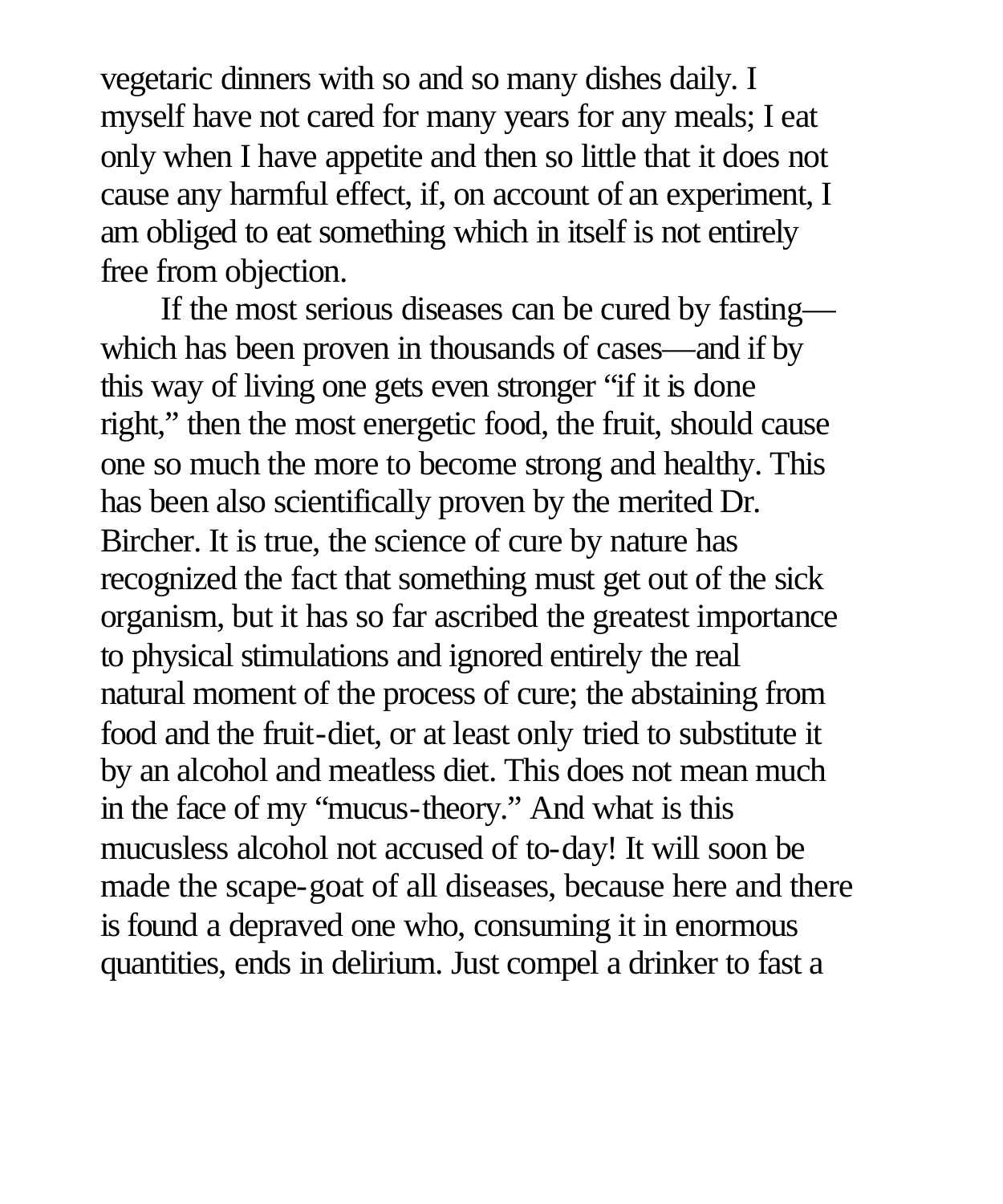few days or to eat nothing but fruit—I can bet that the best glass of beer will have lost its taste for him. This shows that the entire "civilized" mess, from beefsteak down to the apparently harmless oatmeals, creates the desire for these detested antidotes: alcohol, coffee, tea, tobacco. Why? Because much-eating paralyzes and only the use of stimulants restores.

Here is the true and fundamental reason for the increase of alcohol consumption: the over-nourishment, especially with meat. Prof. Dr. Graham says in his "Physiology of Nourishment"; "A drinker can reach a high age, a glutton never." This is true, because the acute alcohol acting as a stimulant, especially the modern beer, is less harmful in the long run than the chronic stuffing-up of the digestive channel with mucus food.

I now ask: what appeals more to reason—to wipe out the masses of mucus, piled up since childhood and having infected the cellular tissues of the body right there (symptoms of illness), by sweating, baths, artificial cold (kneipp cures), massage, sport, etc., at the expense of vitality (especially of the heart) and the duration of life . . . or simply to stop the further supply of mucus? Or is there anybody who wants to prove to me that even the best chef or confectioner is capable of producing something better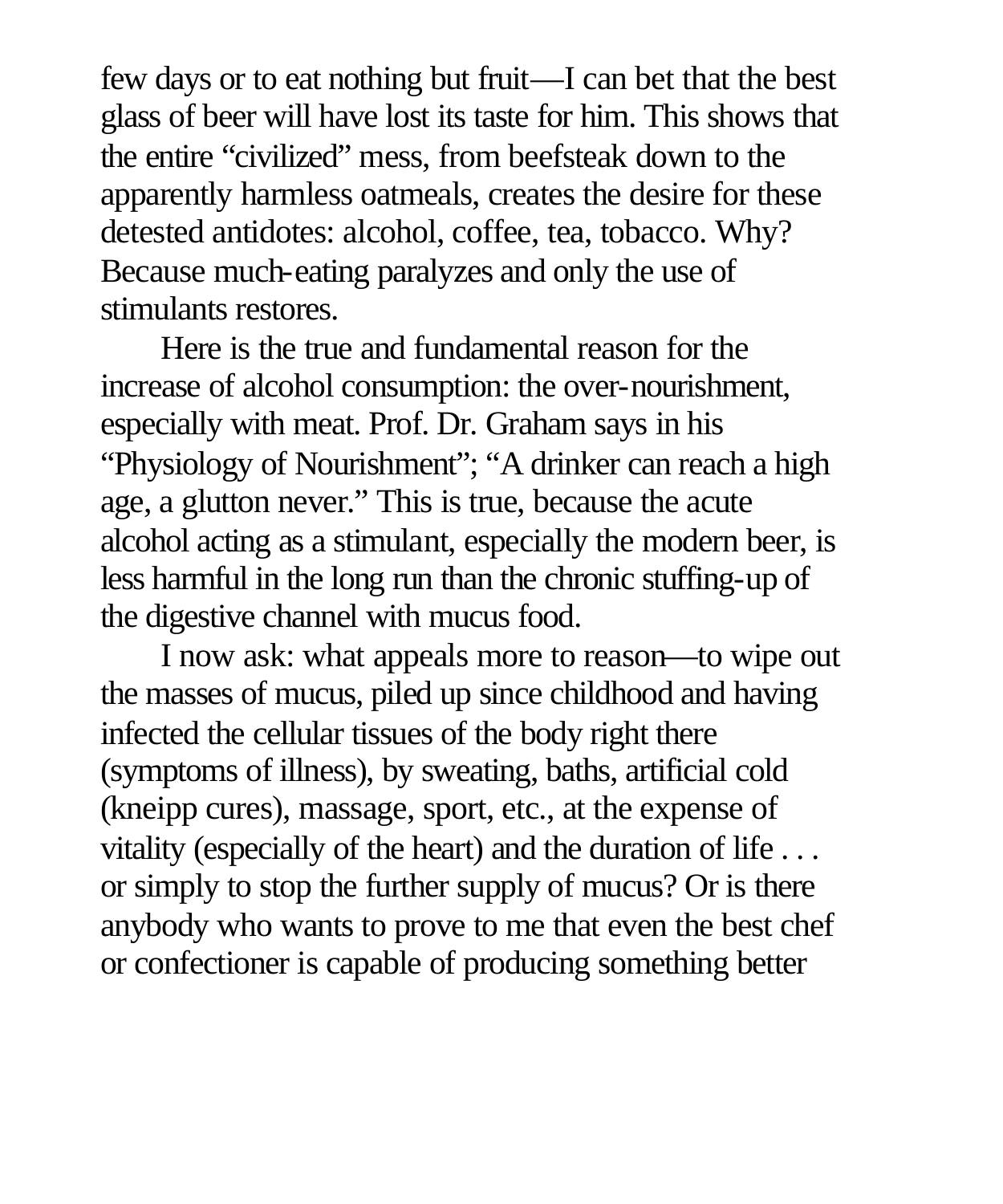than an apple, a grape or banana? If nourishment by mucus and over-eating is the true fundamental cause of all diseases without exception, which I can prove to anybody on his own body, then there can exist but one natural remedy, i.e., fasting and fruit-diet. That every animal fasts in case of even the slightest uneasiness, is a well-known fact and to culture and thanks to man feeding them, have lost their sharp instinct for the right kind of food and the natural hours of feeding—and therewith their proper state of health and acuteness of sense,—they will nevertheless, when sick, accept only the most necessary food; they fast themselves back to health. Poor, sick man, however, must under no circumstances live on short rations for more than 1 or 2 days, for fear that he may "lose strength."

Already have physicians called the fasting: wonder cures, cure of the uncured, cure of all cures, etc. Certain charlatans have brought this infallible, but at the same time dangerous cure, to discredit. I have done in fasting the most significant thing in centuries: 49 days, world-record (see "Vegetarische Warte," 1909, book 19, 20, 22, 1910, book 1 and 2). Furthermore I am the only one who combines this cure with systematically and individually adapted fruit-diet, which makes it astonishingly easier and absolutely harmless. We are, therefore, undoubtedly put in a position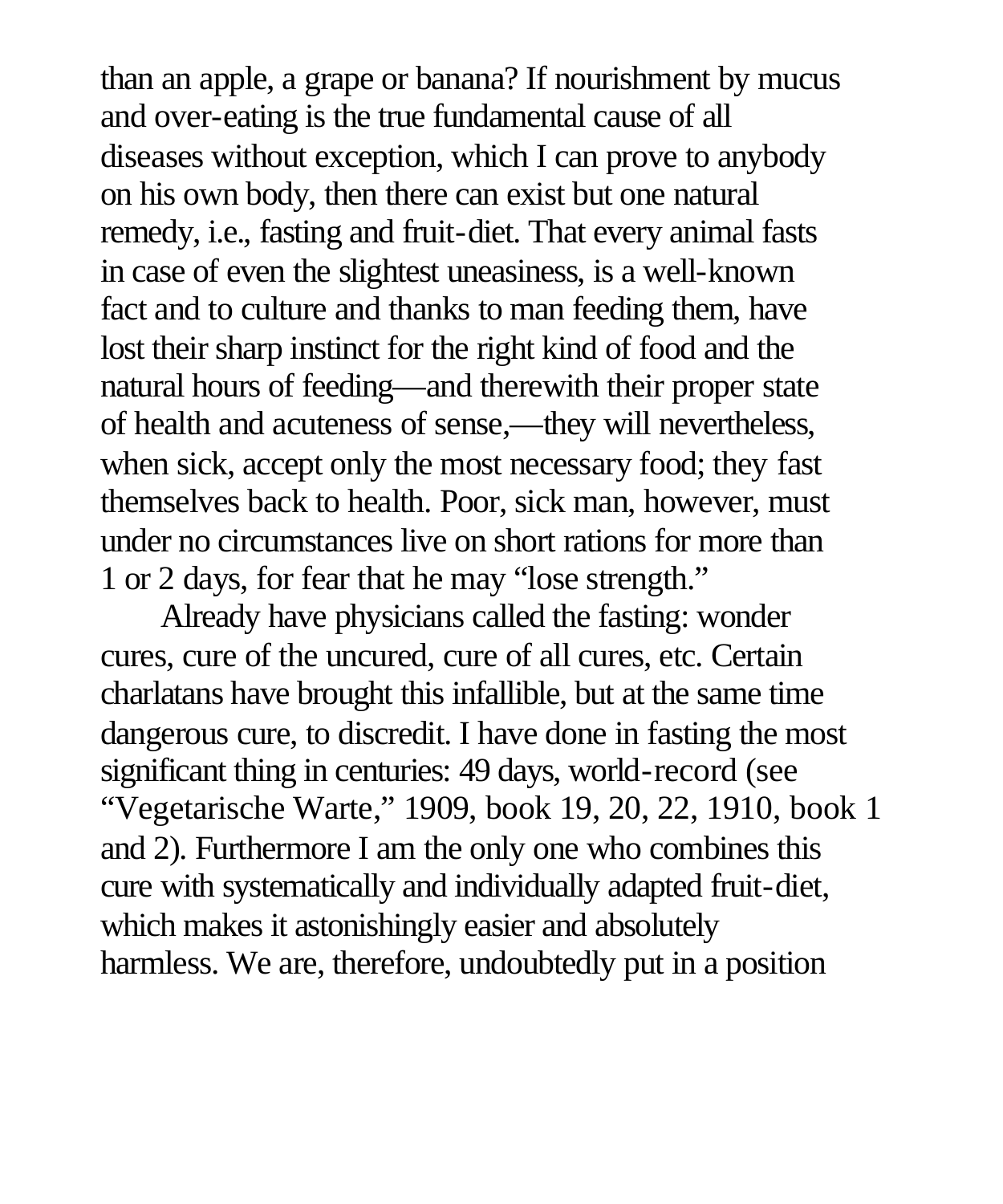to heal diseases which the school-medicine designates as incurable. On the basis of my detection that this mucus coming from cultured food, is the fundamental cause and main factor in the nature of all diseases, symptoms of age, obesity, falling out of the hair, wrinkles, weakness of nerves and memory, etc., there is justified hope for the creation of a new phase of development of the progressive healing methods and biological medicine.

Already Hippokrates had uniformly recognized the "disease-material" for all diseases. Prof. Jäger has defined the "Common" as "Stench," but not discovered the source of this "bad smell." Dr. Lahmann and other representatives of the physical-dietetic tendency, especially Kuhne, came on to the tracks of this "common foreign matter." But all of them did not show, recognize or prove by experiment that it is just this mucus of culture-food, which loads up our organism from very childhood, and attacks it at a certain degree of fermentations forms pathologic beds, i.e., decomposes the cellular tissue of the body itself into pus and decay. It is being mobilized in case of casual colds or high temperatures, etc., and produces, in its tendency to leave the body, symptoms of abnormal functions which hitherto have been regarded as the disease itself. It is, therefore, for the first time possible to define what is meant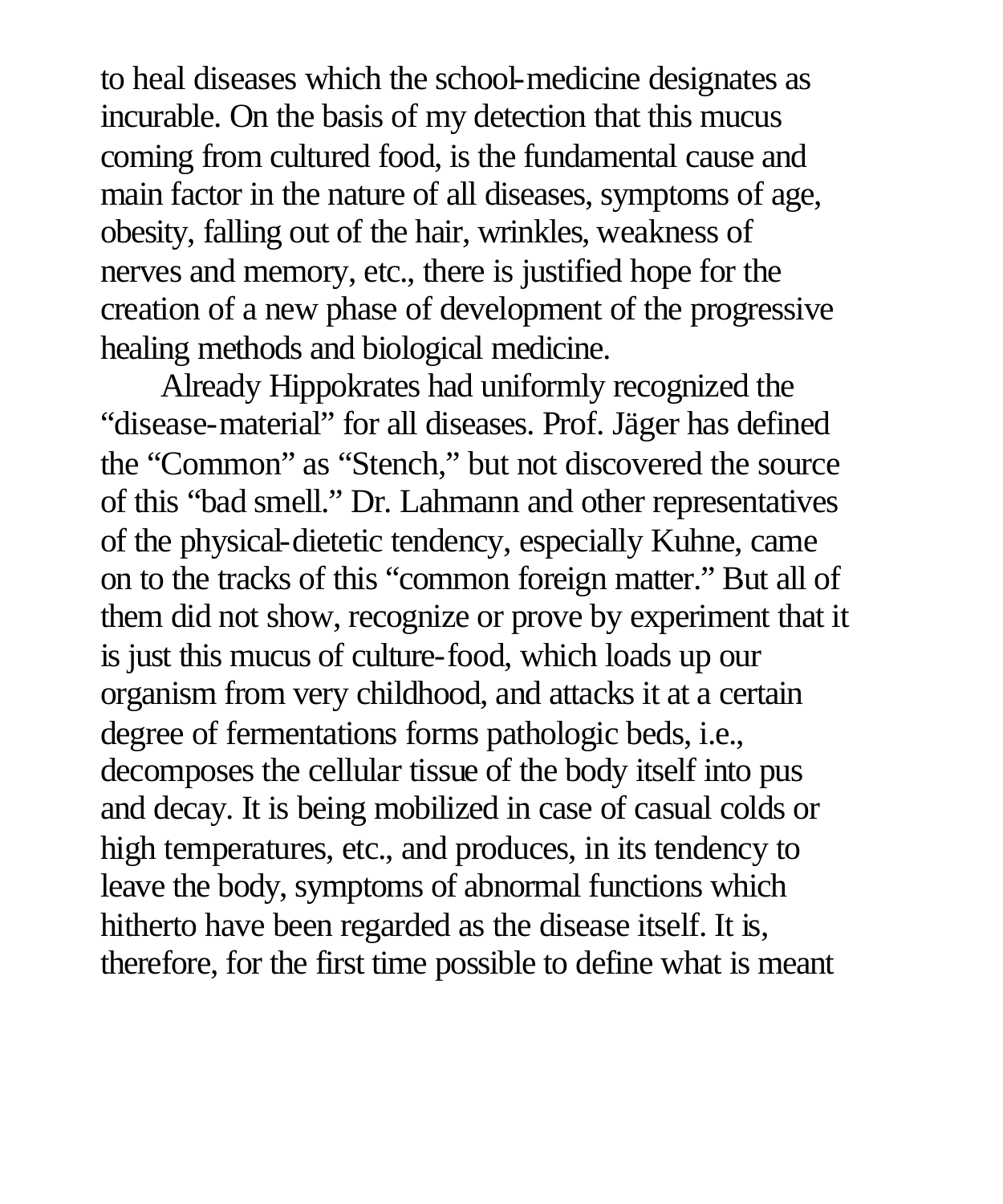by "disposition." The more the "mucus" (bad mother's milk and all its substitutes) is being administered from childhood on, or the less this mucus is being excreted, owing to hereditary weakness, through the organs made to perform this task, the greater is the inclination to catch cold, fever, to freeze, to admit parasites, to get sick and to grow old. Very likely by this the veil has been lifted from the secret which hitherto has always surrounded the nature of the white-corpuscles. I believe, that here, as in many other cases, we have to do with an error of the medical science. The bacteria throw themselves upon the white largest extent of this mucus denounced by me. Are not the bacteria being bred on this mucus by the millions outside of the organism?—on potatoes, broth, gelatine, i.e., on mucus, i.e., nitrogenous, vegetable or animal substances consisting of an alcalically reacting fluid containing granulated cells of the appearance of the white blood-corpuscles! Perhaps in an entirely healthy condition the so-called mucus membrane should not at all be white, slimy, but clean and red like on animals. Perhaps this "corpse-mucus" is even the cause of the paleness of the white race? Paleface! Corpsecolor!

With this "mucus-theory" to be confirmed by experiment the spectre "disease" has been finally deprived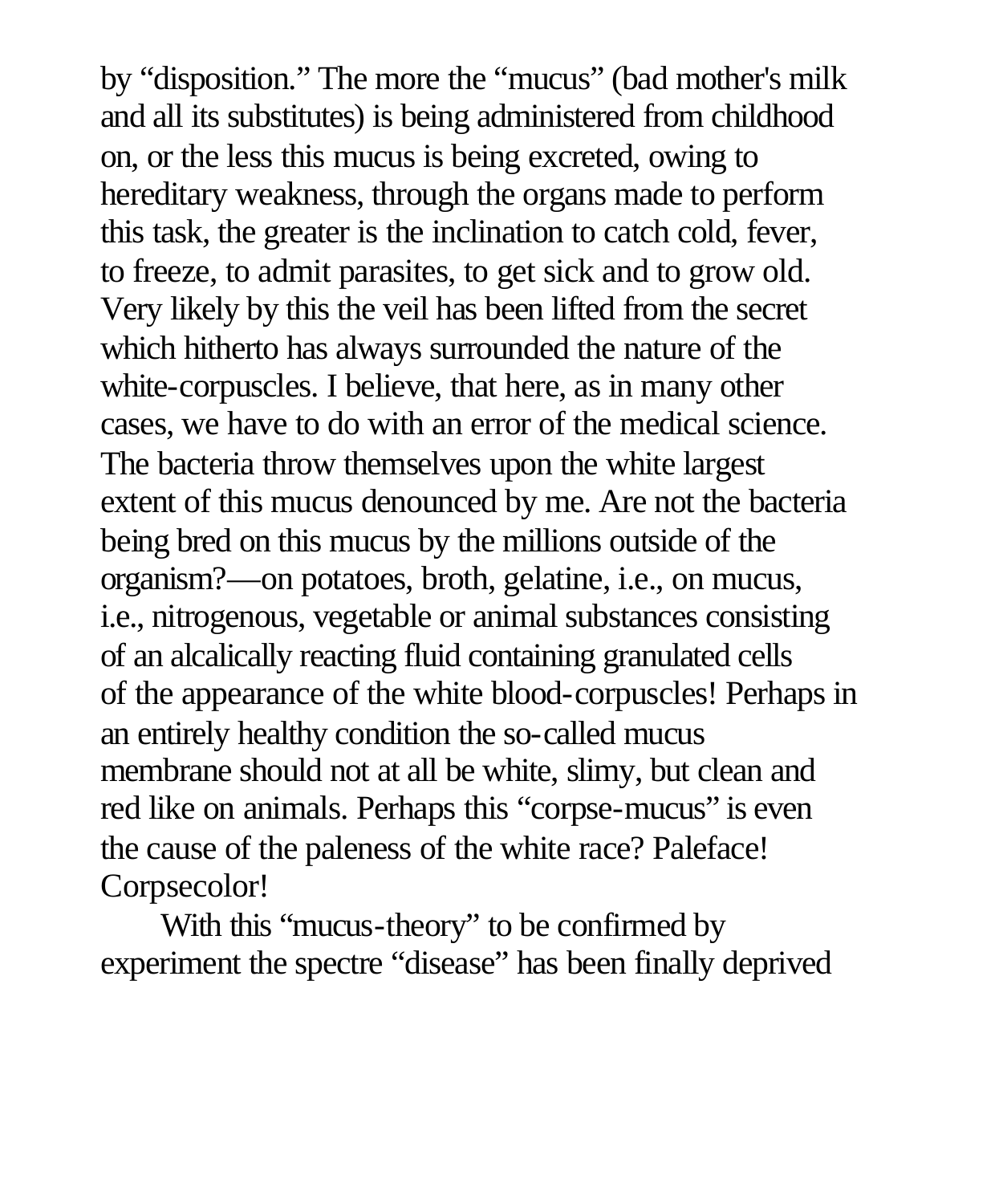of its demoniac mask. He who believes me can heal not only himself, if everything else fails, but we have for the first time been given the means to radically prevent disease and to make it definitively impossible. Even the dream of lasting youth and beauty is now about to become true.

The animal, and especially the human organism is, from a mechanical standpoint, a complicated tube-system of blood-vessels with air-gas impetus by means of the lungs in which the blood-fluid is constantly kept moving and regulated by the heart as a valve. The decomposition of the air-gas is accomplished by each breath in the lungs (separating of the air into oxygen and nitrogen): thus the blood is constantly kept moving and the human body does its service incredibly long without fatigue. Let nobody come to me with the silly excuse of the "daily experience of the absolutely natural compulsion of much-eating," prescribed for working man, etc., before it has not been experienced by such complainant, how long it is possible to work or march, without fatigue, after fasting or fruit-food. Fatigue is in the first place a reducing of strength by too much digestion-work, secondly a clogging-up of the heated and consequently narrowed-down blood-vessels, and thirdly a "self- and re-poisoning" through the excretion of mucus during the motion. All organic substances of animal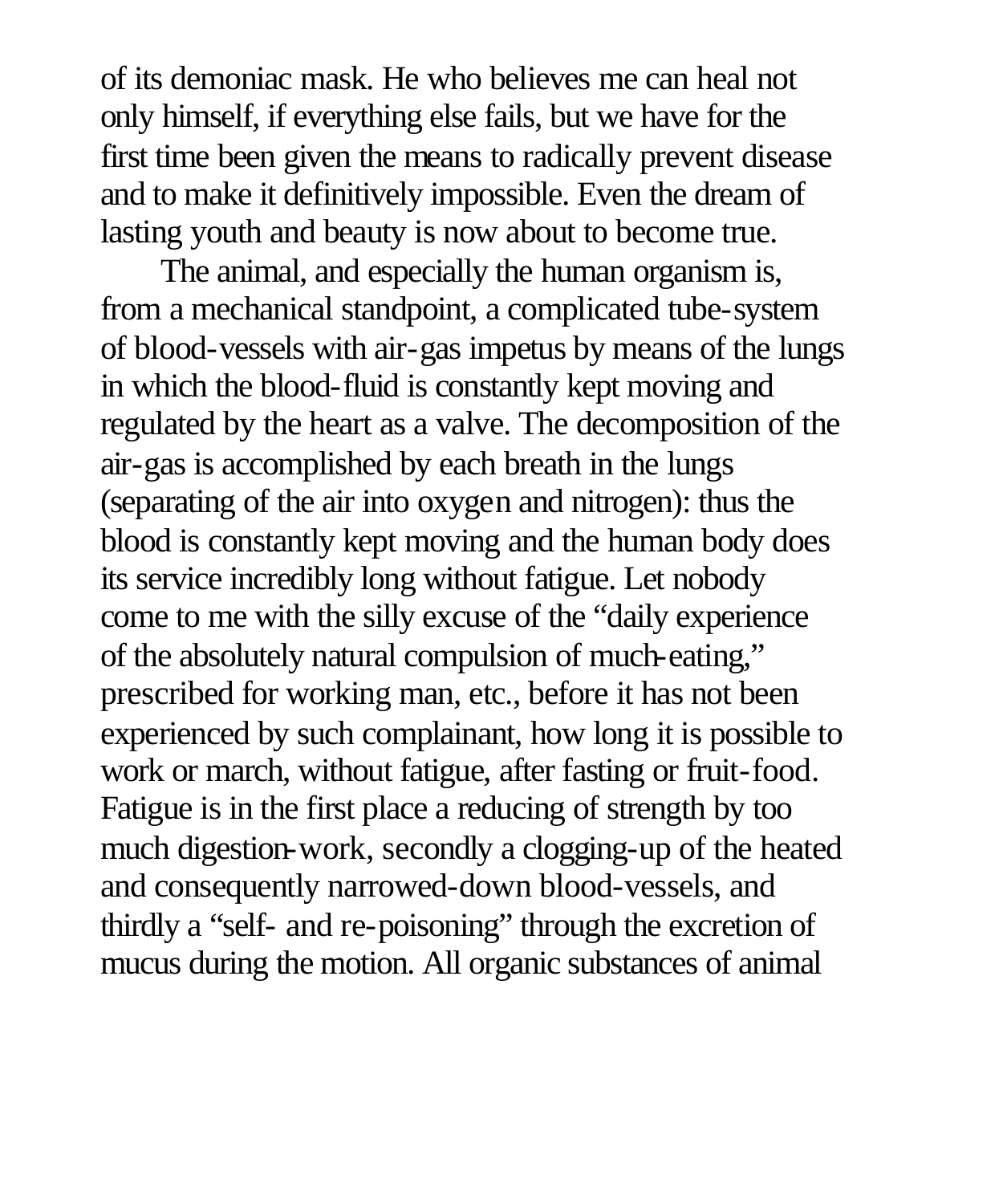origin excrete cyan groupes in their decomposition, which the Chemist Hensel has defined as bacilli proper. The air is not only the highest and most perfect operating material of the human body, but simultaneously the first element for the erection, repair, substitute, and very likely, the animal organism derives nitrogen also from the air. On certain caterpillars an increase of weight through air alone has been stated.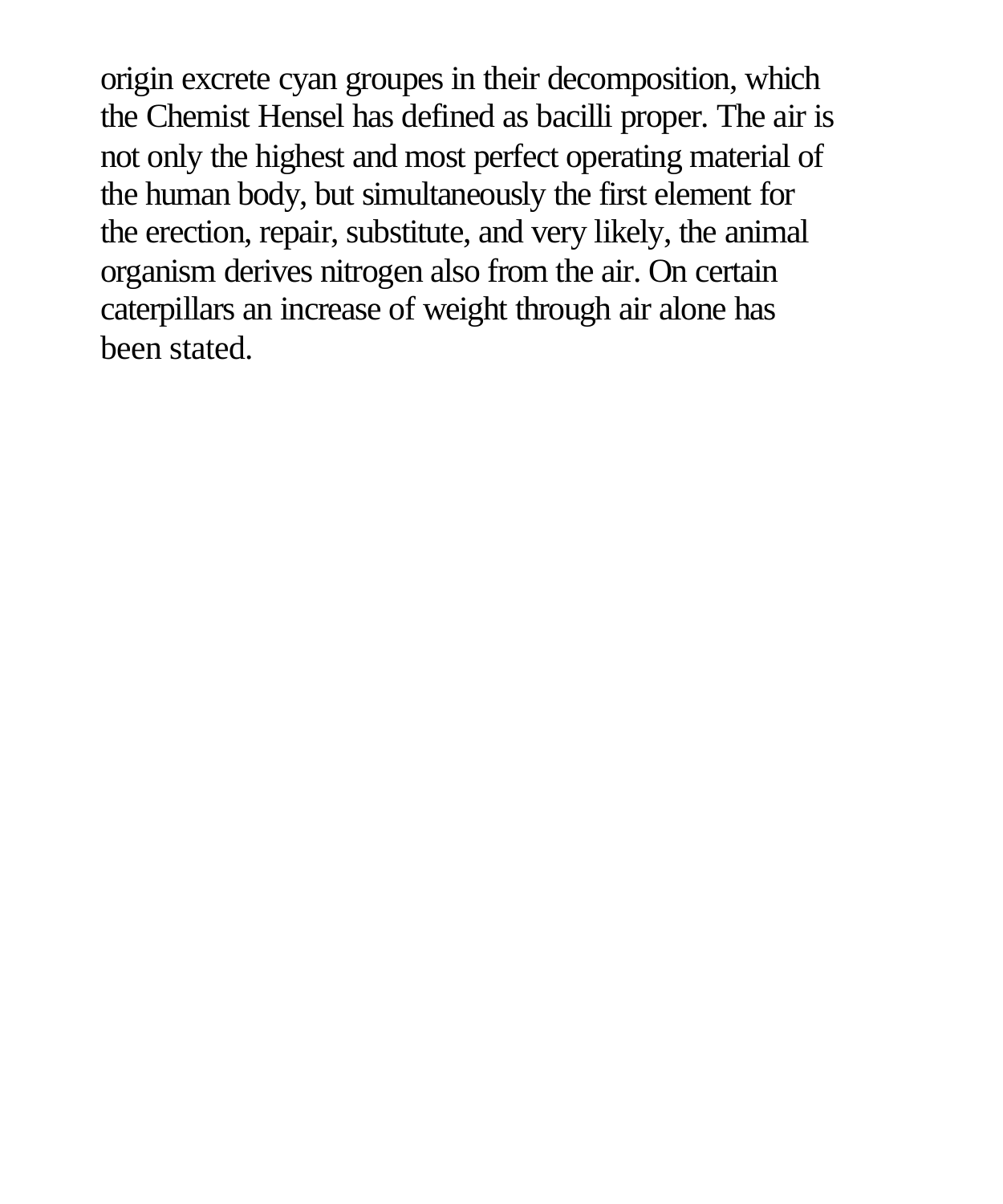#### *II. Remedies for the Removal of the Common Fundamental Cause of Diseases and the Prevention of their Re-occurrence*

After having told my readers the dread and horror of being sick or getting sick, in the previous chapter, it befits me to show them the means and ways, as far as this, commonly speaking, is possible, how to successfully encounter mucus-poisoning, this greatest foe of health.

I have already mentioned that each patient requires individual treatment. In form of verbal as well as written advices—the only after detailed reports from the patients— I have already succeeded in numerous and serious cases to exert my helping and healing knowledge. Here I wish to show three means and ways which can produce a beneficial change.

1. The shortest and best way is the fasting so much talked about in this magazine. It cuts short the life of the grim misdoer in our body and causes him to flee, and he leaves us faster with fright and terror.

Healthy people can submit themselves to a fasting cure without any further ceremony; it goes without saying that they must fast reasonably and be responsible for it that they do not cause dangerous over-exertions during the fasting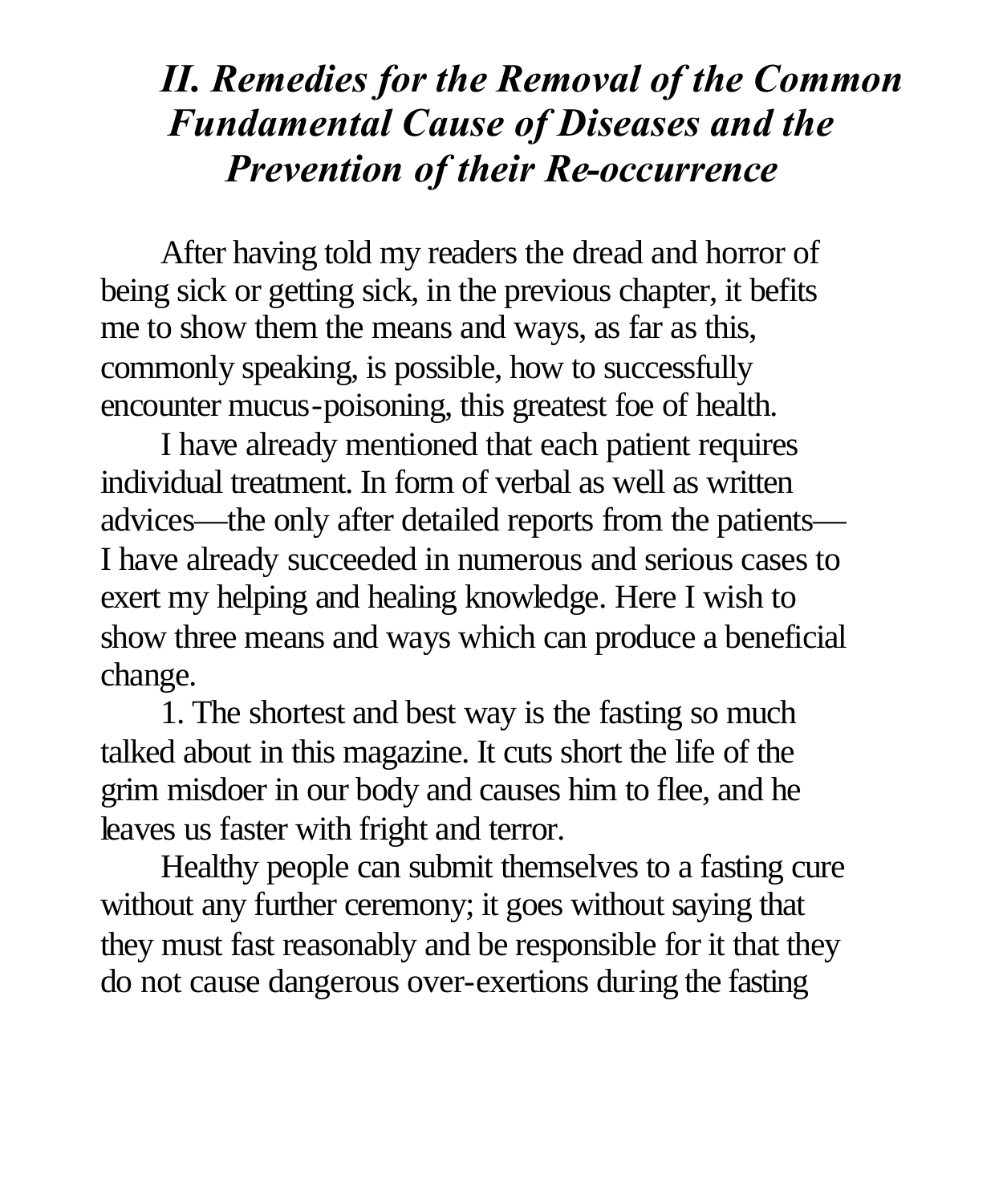period, by demanding of themselves physical or mental performances which they could not live up to even at full fare. I insert here a precautionary measure which must be observed in all fasting cures: the complete emptying of the bowels at the beginning of the fasting by a harmless purgative or by a syringe, or by both. It lies in the nature of the thing that he who fasts must not be bothered by gas or decomposing matter which form from the excrements remaining in the bowels; it suffices that the mucus during the excretion gives him enough trouble, as already stated.

Who does not care to do a more prolonged fasting, although he is healthy, may try a short one. Even a fasting of thirty-six hours, weekly one or two times, acts in the long run very favorably. It is best to start by leaving off the supper and taking a syringe instead.

Then, in case of a thirty-six hours' fasting, nothing is taken until the morning after the next, and then nothing but fruits for breakfast. The eating of fruit is necessary after each fasting, as the juices of the fruits cause a moving of the mucus-masses which have loosened; in the case of sick and old people this treatment must be carefully individualized.

One arrives at this end, however, very much quicker, if a longer fasting is done in the way described, for instance,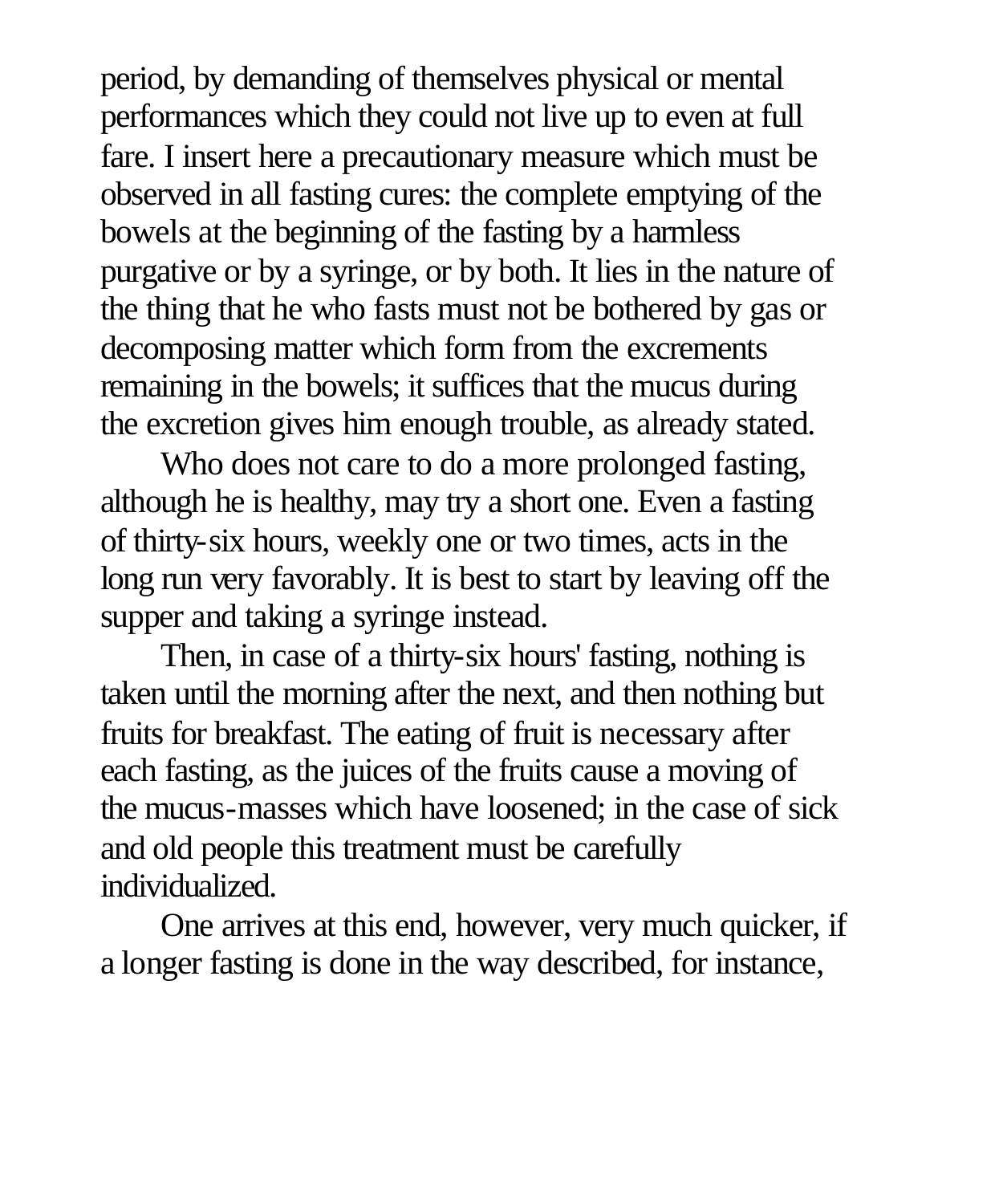three days, and then keeps an after-fasting cure. That is: not to eat anything for three days and drink only citronlemonade in single gulps as may become necessary, to begin on the fourth day with some fruits, at the close of the fourth day take a thorough syringe, and then add more fruit from day to day, until about the seventh day of the aftercure the normal quantity of fruit-diet in the proper composition and selection has been reached. The fasting, however, can be extended for weeks by healthy persons and by those whose occupation permits of their spending their time in bed in case of difficult excretions of mucus. Nobody should mind then the so-called bad looks or the decrease in weight The body fasts itself into health, despite such miserable complexion, and soon the cheeks will be adorned by a healthy, fresh red, and the weight is also restored very soon after the fasting to its normal standard. After a fasting the body reacts on every ounce of food. Very moderate and frequently fasting people have a very fine, inspirited expression of the face. It is said that Pope Leo XIII, this great faster and life-artist, had a very clear, almost transparent complexion.

In this connection I wish to call attention to another point, already mentioned elsewhere. The success of the fasting depends upon it to a great extent: the fasting person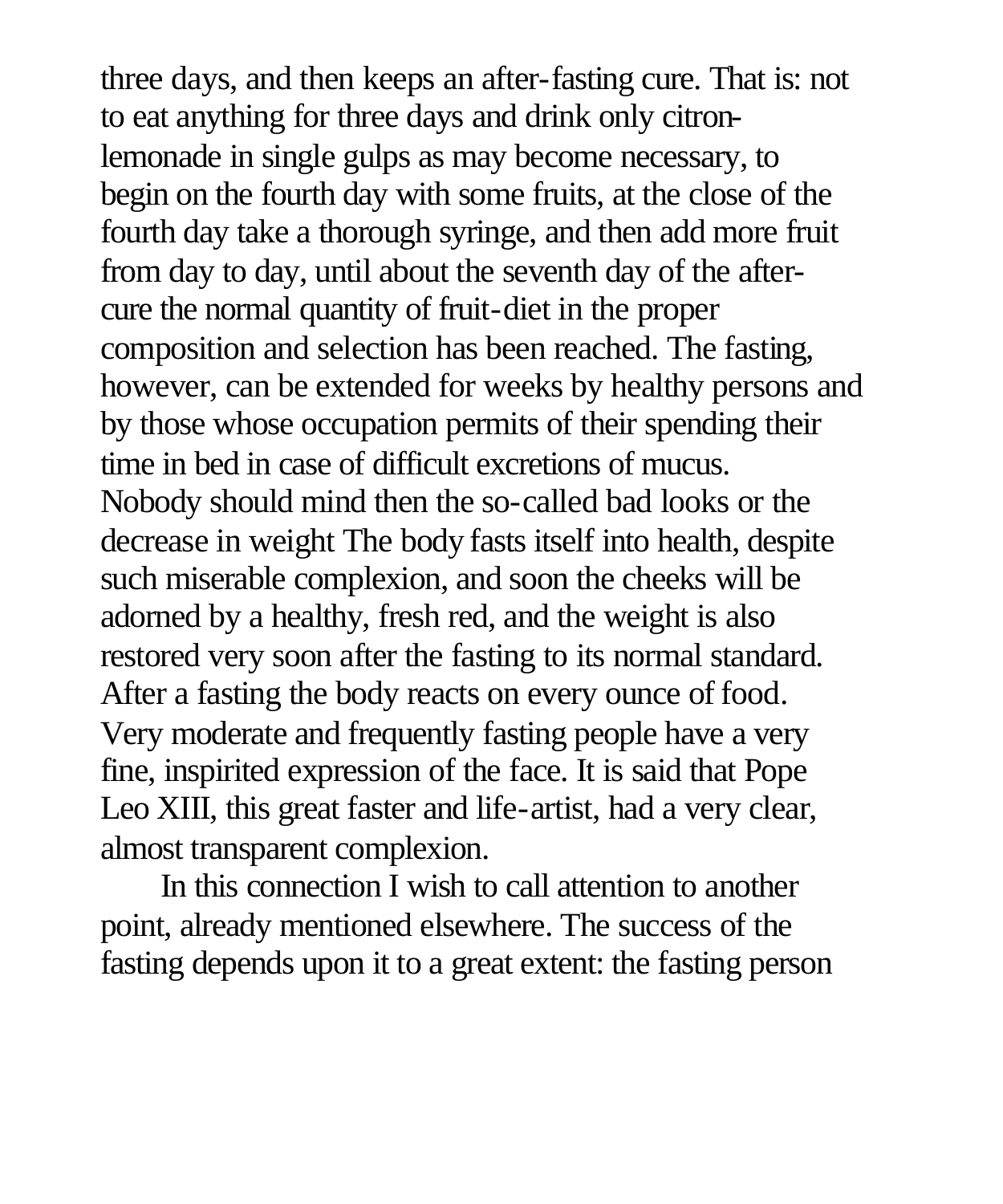must not unnecessarily become depressed or ill-humored; the one finds relief in the disagreeable moments by complete rest, the other by quick and decided work, especially in light and mechanical occupation.

When the body has been dismucused, disslimed and dispasted, then it is the sacred duty of the person who has regained health to keep up the reclaimed highest earthly happiness and to guard it by means of the correct food. On this a few short remarks in the following paragraphs.

2. He who cannot fast, because of considerations of advanced lung or heart trouble, for instance, may at least see to it that the further accumulation of mucus be cut short by refraining from pronounced mucus-formers, especially from all flour (cake), rice, potatoe-dishes, from boiled milk, cheese, meat, etc. Whoever cannot miss bread entirely, must eat black or white bread only toasted; by toasting the bread loses much of its harmfulness, as the mucus substances are being partly destroyed. The eating of toasted bread has the further advantage that not much can be eaten of it; it cannot be devoured as wild beasts do, and the necessary chewing will fatigue even the most greedy gums. Whoever cannot bite the toasted bread, on account of bad teeth, may suck on it until it dissolves—a splendid way to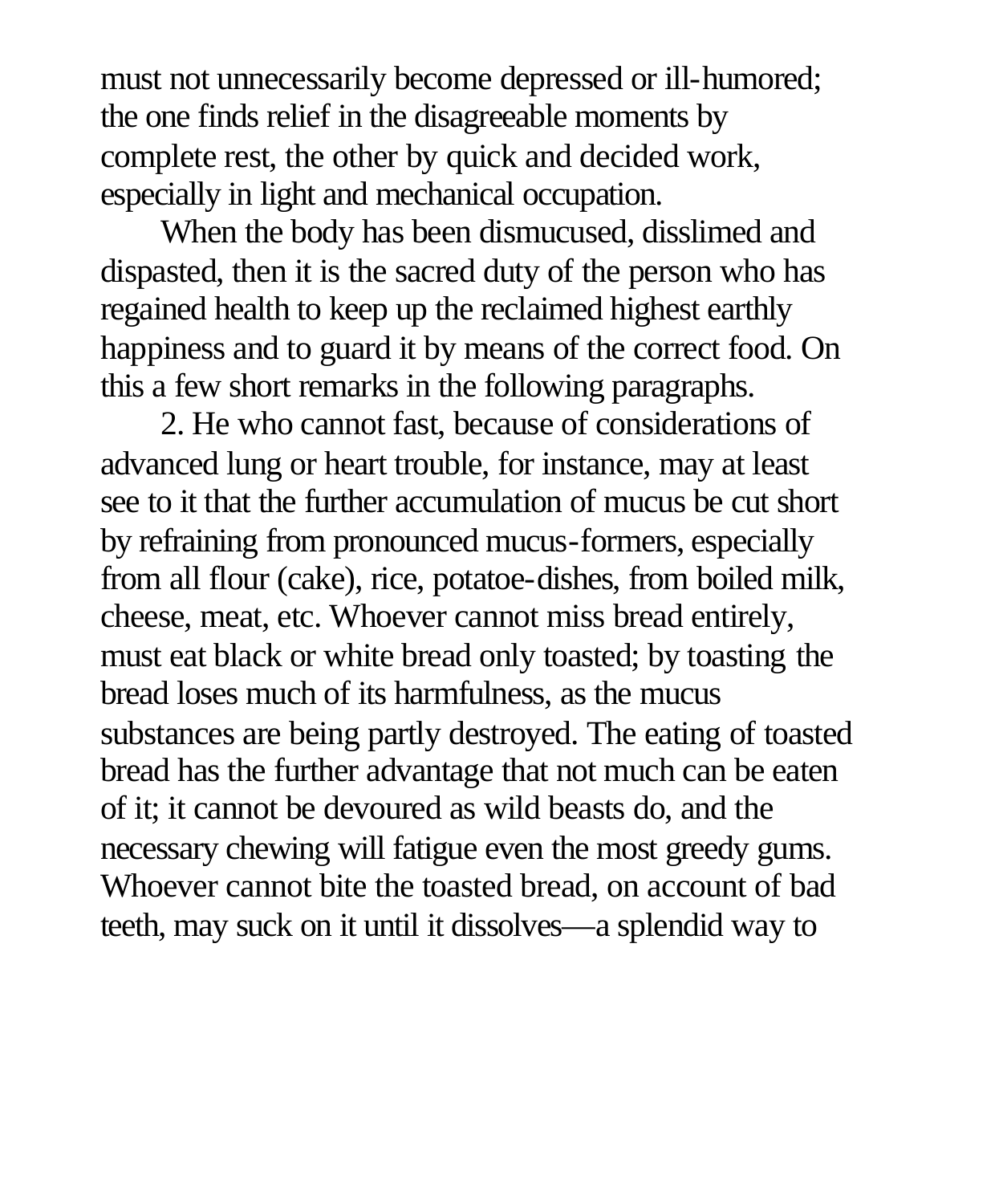restore declined strength. Whoever cannot miss potatoes should eat them only baked.

What then remains for "nutritious food," after I am to give up all albumenous food, like dried peas, lentils, beans, as little as possible? Thus many a reader will ask with a sigh.

As to the value of meat I have set forth my views elsewhere. The slight requirements in albumen are fully covered by sugary fruits; the banana, the nuts, combined with a few figs or dates are first-class muscle-formers and strength-givers.

The vegetables (cut small and made into salads), the salads themselves, prepared with oil and plenty of lemon, and all the splendid fruits and berries, including those of the South, are worthy of being served on the tables of gods. And when springtime comes, and last season's fruits, especially apples, are on the decline, and the new vegetables not yet ready, does not Mother Nature help us out abundantly with oranges from the South? Will the aroma and wealth of these splendid products of nature not induce man to eventually become a fruit eater entirely?

It is not possible for me to go into the question of food and its effects exhaustively in this book; for healthy people these statements may suffice, to sick people I give special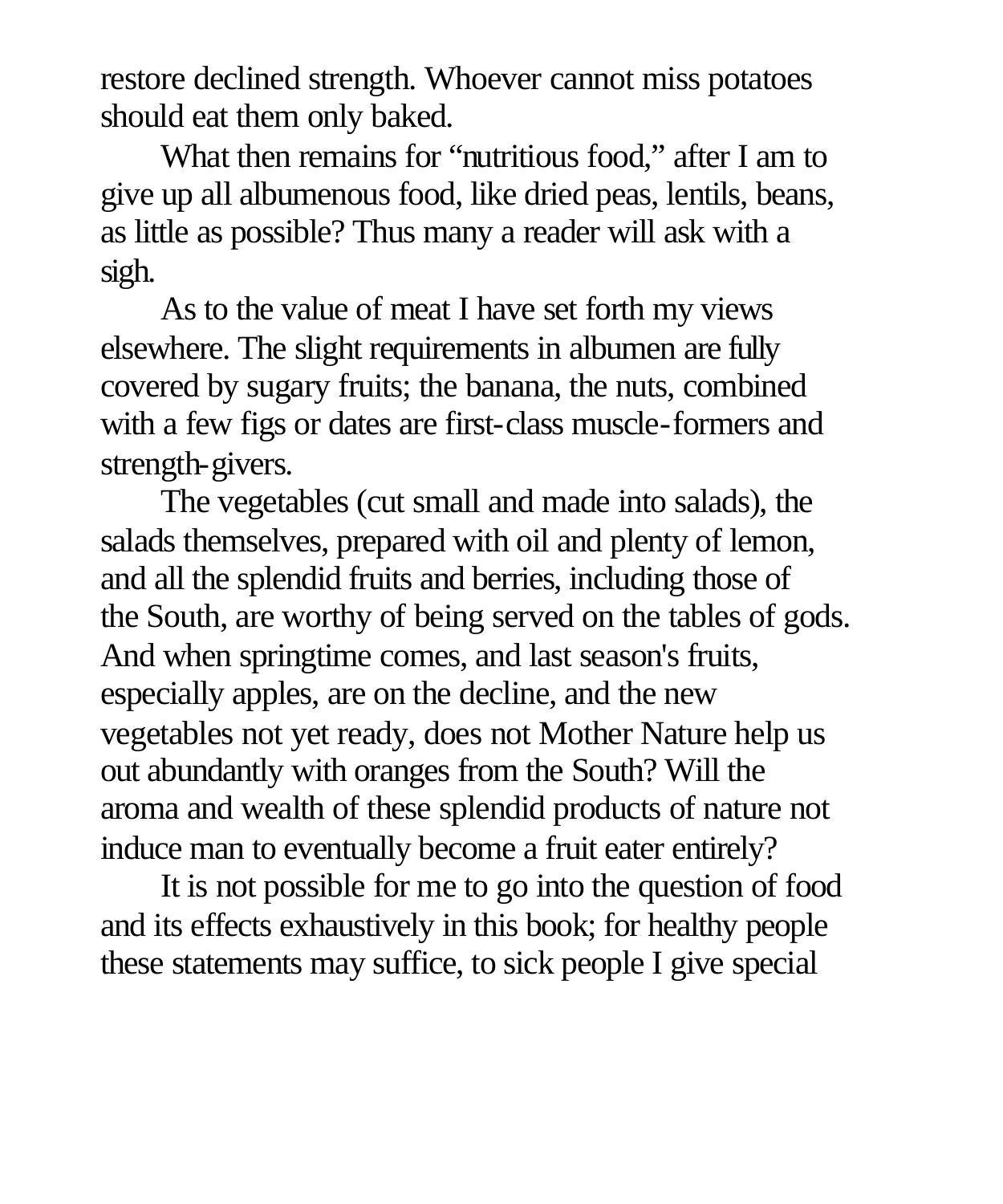prescriptions according to their state of health. It may be mentioned that non-fasters and people easily succumbing to illness, may at least insert the morning's fasting. It would be better for everybody not to eat anything before 10 o'clock and then nothing but fruits. The reward for this little chastising will certainly show itself, if the latter be kept up unfailingly.

3. Now, just one more word to those who think it impossible to give up the usual mucus food (meat, etc.). To these "poor ones" I also give the advice: to chew your food, and each bite, thoroughly, as per the American Fletcher, in one word; to "Fletcherize." Not that the fruit eaters should not do this; certainly, but the poison, i.e., mucous-eaters must do so especially, if they do not wish to sink into their graves all too soon.

The strong secretion of saliva in slow chewing decreases the formation of mucus and prevents the overeating. Of course, this class of people cannot quite achieve in health and strength, keep-up of youth and perseverance, physical and mental efficiency, what can be achieved by the faster and fruit-eater. Once man is healthy in my sense of the word, by fasting and fruit-diet, i.e., free from mucus, slime and germ, and if he stays with the fruit-diet, he, of course, need not fast any longer and only then he will find a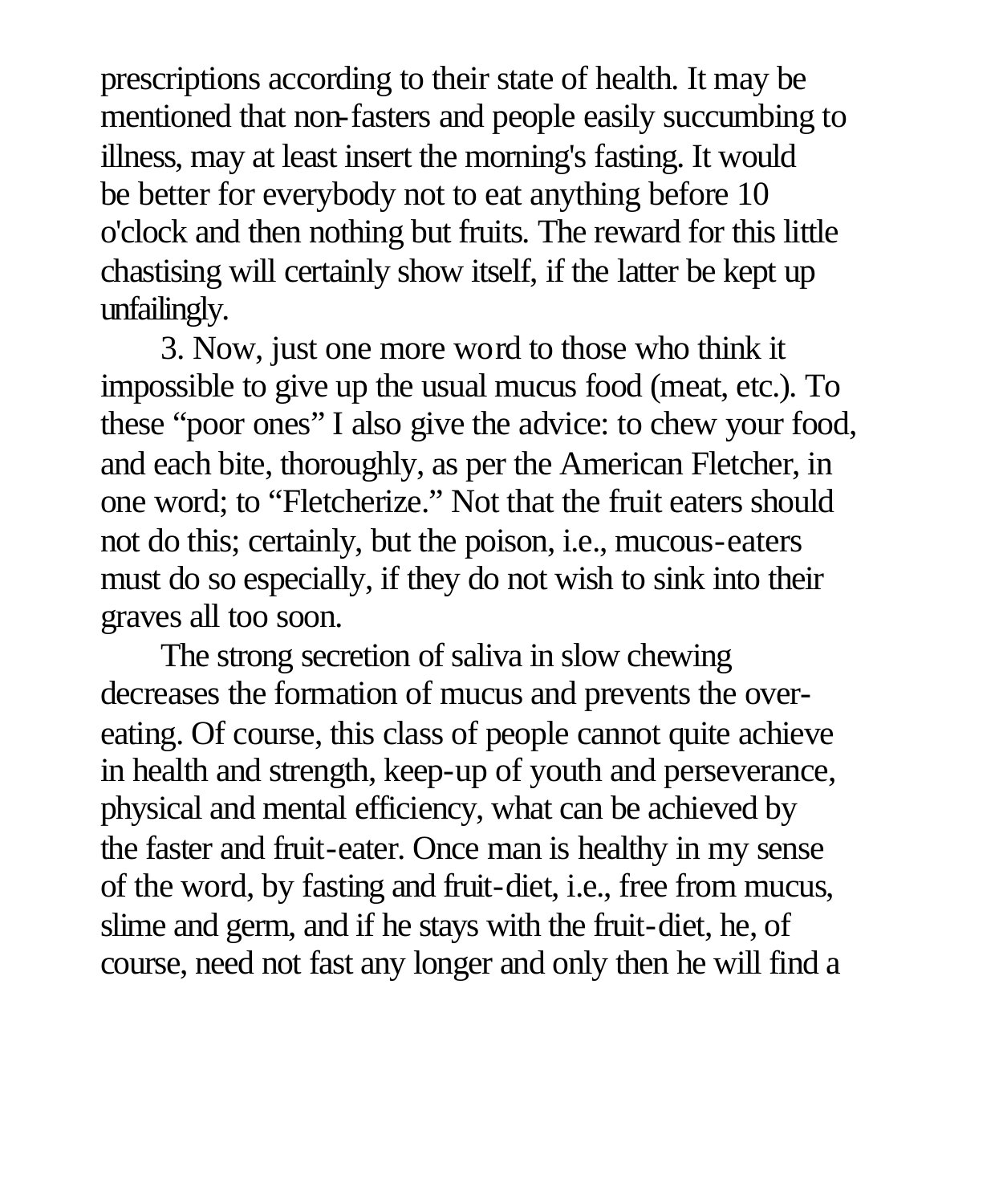pleasure in eating which he never dreamt of before. Only in this will man find the way to happiness, harmony and the solution of all questions, especially the social question, as only through this he can become want-free and get "nearest to divinity" (Socrates).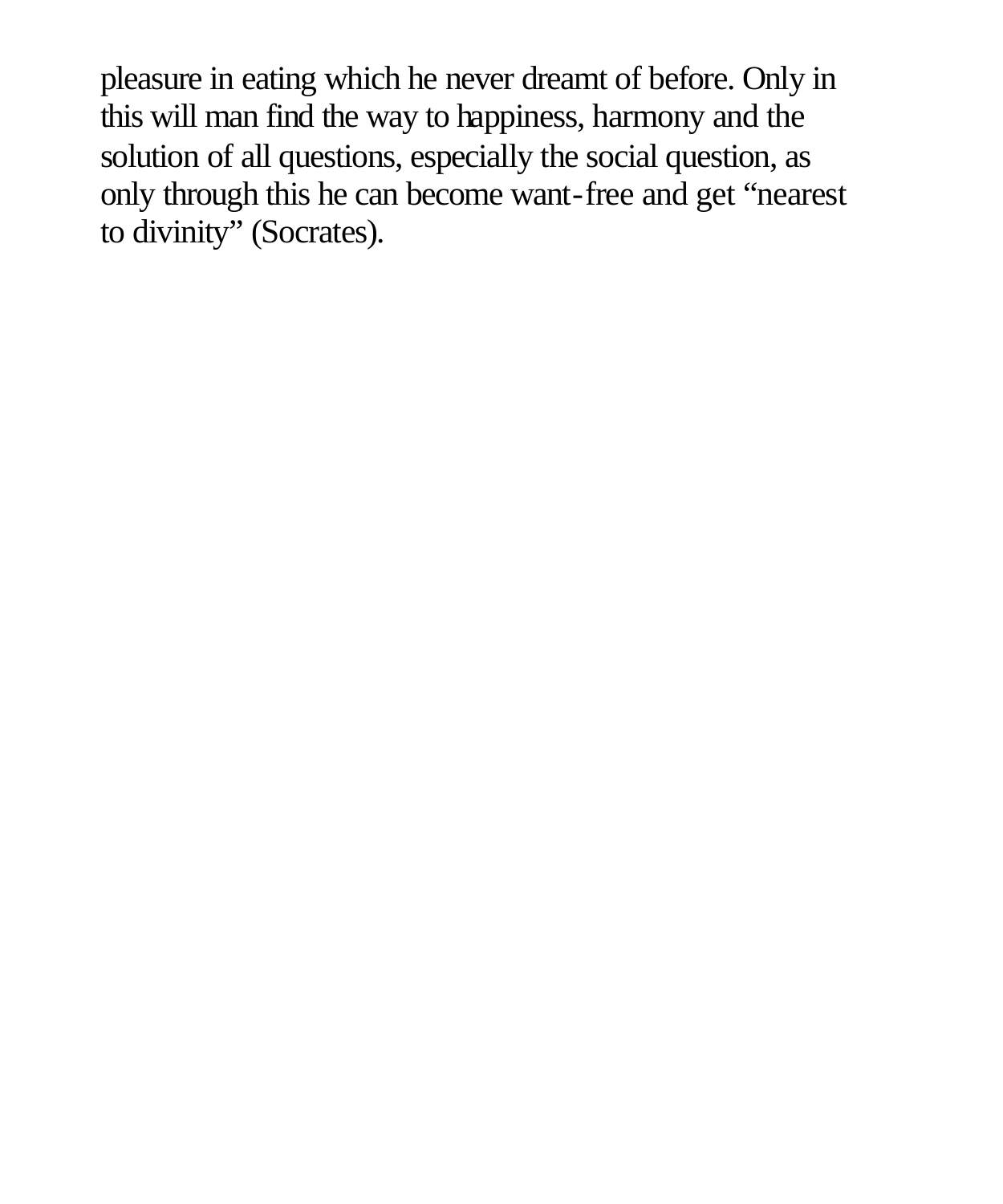#### *III. The Fundamental Cause of Growing Old and Ugly, of the Falling Out and Getting Gray of the Hair*

#### THE MEANS FOUNDED IN NATURE FOR MAINTENANCE OF YOUTH AND BEAUTY.

Following the previous general arguments to the effect that mucus is the main cause of disease and ageing, there is only left to show in particular and on the various organs in how far the mucus of culture-food acts beauty-hindering in the construction of the human body, and produces symptoms of ugliness and age.

If according to paradisic primary laws the lungs and skin would be given nothing but pure air and sunelectricity, and the stomach and bowels nothing but sunfood, i.e., fruits, which are being digested almost without rest, secreting only mucus, paste and germless cellullose, there seems to be no reason why the tube-system of the human body should become defect, weaken, age and finally break down entirely. Instead of the living energy-cells of the fruit one eats "killed food," which" biologically is meant for beasts of prey, i.e., food chemically changed by air-oxydation (decay), dead-boiled and robbed of its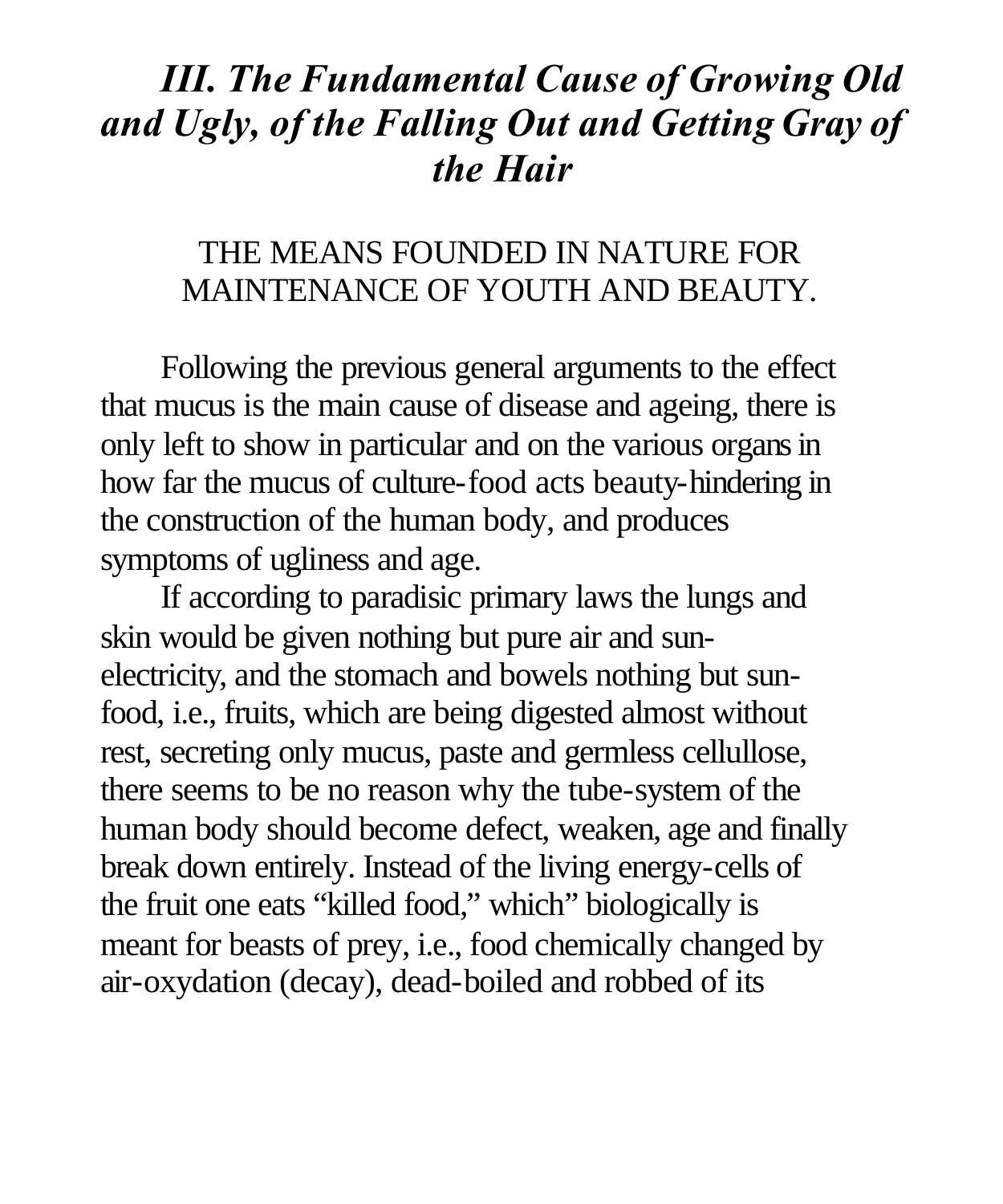energy. Mucus accumulates especially in the heating channel (stomach and bowels) of this tube-machine, and slowly clogs up the channel and filters (glands). The sumtotal of this defilement causes chronic defects, makes grow old and is the main factor in the nature of all disease. Growing old, therefore, is a latent disease, i.e., a slow but constantly increasing disturbance in the operation of the motor of life.

The chemistry of victuals gives the most reliable proof that deformity and decomposition have their source mainly in the lack of minerals in boiled culture-food.

If human ugliness as such, lost beauty and symptoms of growing old can be made accounted for by wrong nourishment, then the theory of beauty and rejuvenation leads to a dietetic cure and a respective improvement of nourishment. But inasmuch as beauty, especially human beauty, cannot be absolutely defined, because everybody has a different taste, I can limit myself only to the main standards of aesthetic demands.

The white corpse-color of the light and sunless man of culture cannot be called beautiful, and emanates mainly from the white corpse-color of the dead-boiled, wrong food. What wonderful color a man can get who feeds on "bleeding" grapes, cherries and oranges and who takes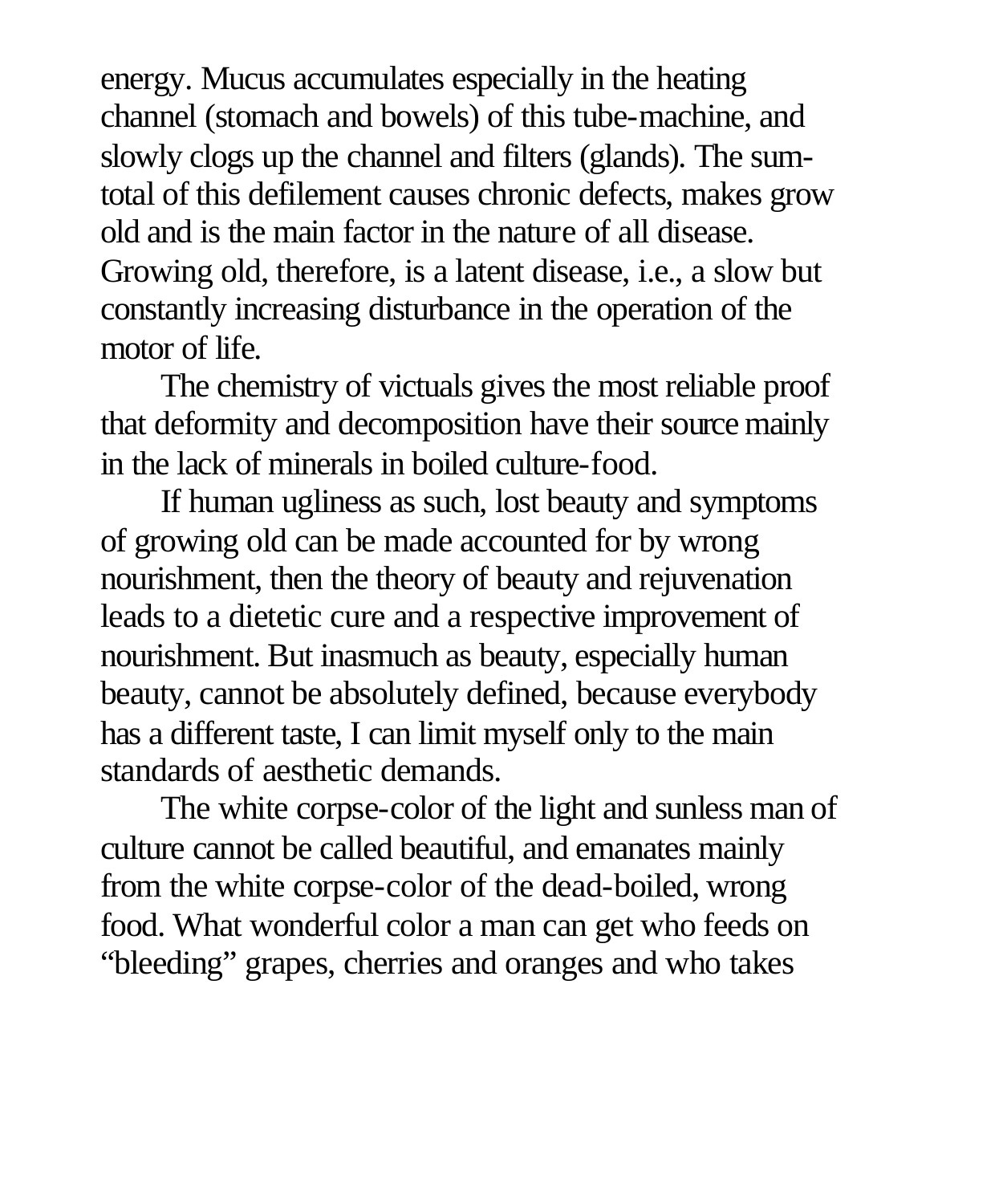systematically air and sun-baths, cannot be imagined by the modern artists of "pleinair"-painting. Mucus and at the same time lack of earthy matter means as much as lack of color. Just compare the food tables of Dr. König and you will find that the mucusless food, the fruit and the vegetables occupy the first place as regards their contents of necessary earthy matter, especially lime. The size of a person, i.e., the circumference of the skeleton depends, for instance, mainly on the amount of lime contained in the food. The Japanese want to increase the size of their race by meat thereby from bad to worse. All the pining away of size, deformities of the bones and especially the decay of the teeth is due to lack of lime; through the boiling of milk and vegetables the lime is being eliminated. The enormous poorness in mineral culture-food, especially of the meat as compared with fruit, is responsible for the coming of a toothless human race, as predicted even by physicians, and which is not merely a phantom of imagination. And instead of by fruit these stuffs, are being substituted by an organic preparation. The human organism does not assimilate one single atom mineral substance which has not transmigrated into a plant or fruit, i.e., which has not become organic. The most modern disfigurement, the obesity, has clouded up our aesthetic feelings in this regard so much, that we even do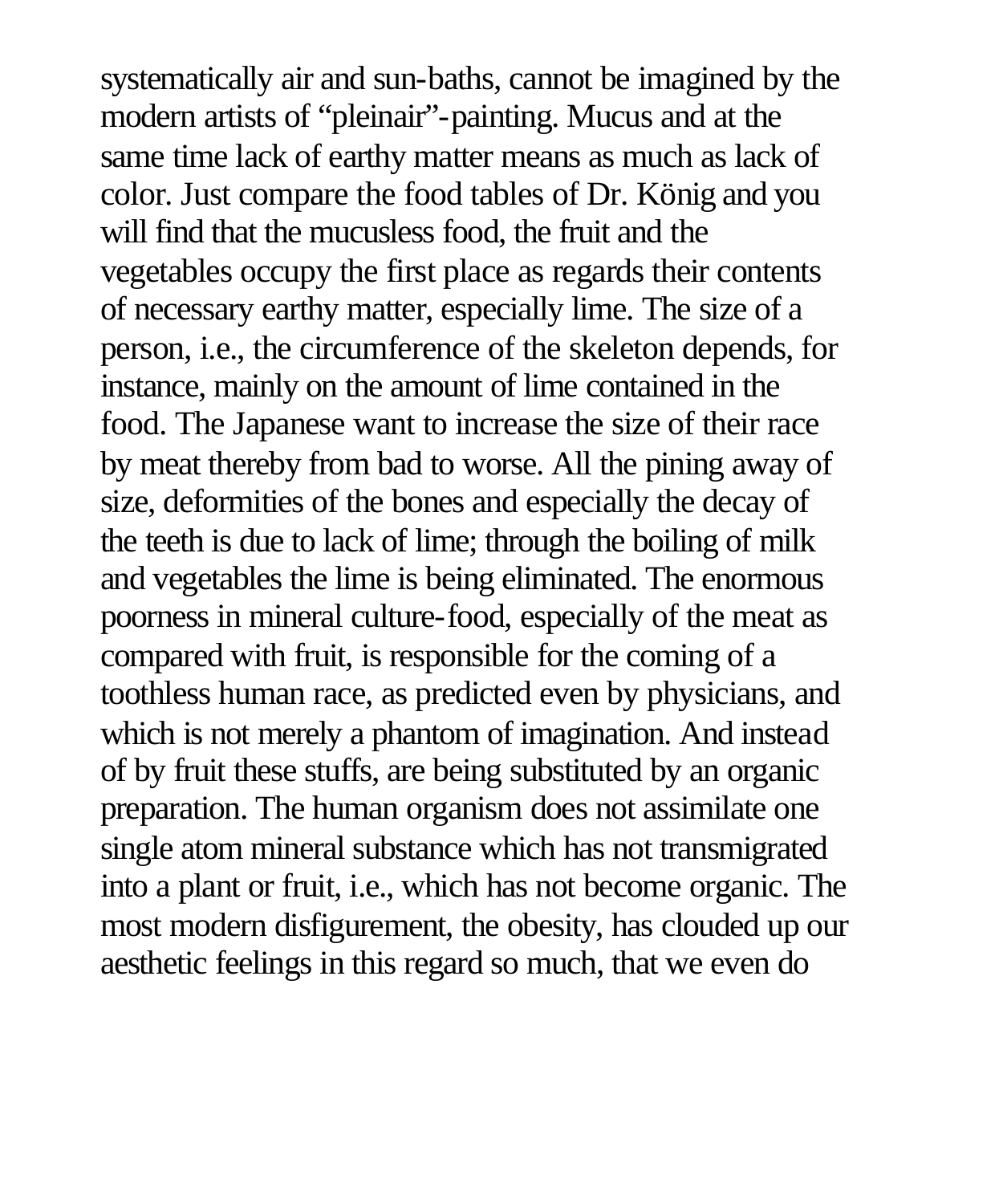not know any longer the limit of the normal. I do not even consider the bred "man of muscles of classic type" beautiful and as a standard for the ideal type of Germanic and Aric races. Weight, shape and especially circumference of body are too great. Every accumulation of fat is pathologic and in this measure unaesthetic. No animal living in freedom is upholstered with fat, like so many men. The reason is only too much food and too much fluid; relaxation and clogging up of the entire system of vessels are the natural consequences. Grape-sugar of the fruits and their nutritive salts are the right sources for a firm musclesubstance, by which a body disfattened and dismucused by fasting can be quickly rebuilt.

The stoutness of face and body are dangerously on the increase; it is ugly and certainly pathologic. It is a curious fact that this accumulation of fat is considered not only beautiful, but even a sign of over-abundant health, while the daily experience teaches that the slim, permanently youthful type is in every respect of a greater force of resistance and generally reaches a higher age.

- I should like to be shown just one person of 80 or 90 years with such obesity, which to-day is pronounced as beautiful and healthy, and with which it is believed to fatten away tuberculosis. If fat people do not die in their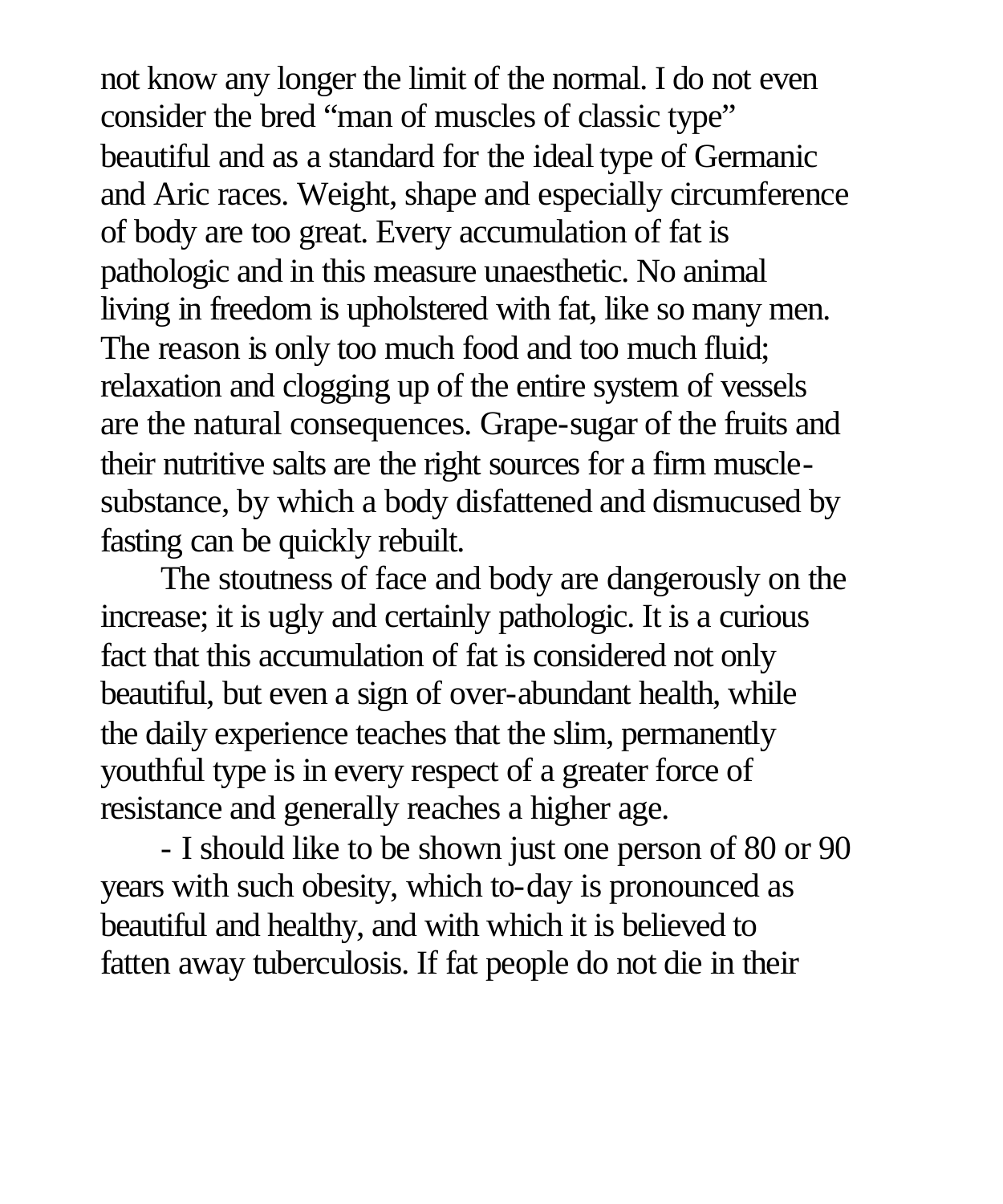best years through palpitation of the heart, apoplexy or dropsy, they succumb to a slow emaciating and the desire for food decreases in spite of all artificial stimulations of the appetite. The skin, especially of the face, having been subjected to extreme tension, becomes foldy and wrinkly. It has lost its youthful elasticity on account of insufficient and unhealthy blood circulation as well as lack of light and sun. And now this relaxation of the skin is being tried to be prevented by salves and powders externally! The distinction and beauty of the features, the pureness and healthy color of the complexion, the clearness and natural size of the eyes, the charm of the expression and the color of the lips age and become ugly to the extent of the expression and the color of the mucus in the bowels, which we have recognized above as the central depot from which all the symptoms of disease, and therefore those of age, are being fed. The "beautiful roundness of cheeks" which at the same time increases the size of the nose, is nothing but a clogging up by mucus, which, as is well known, breaks out in case of a cold in the nose.

I come now to the most important and most striking symptom of the growing-old ; the falling out and getting gray of the hair, to which I must devote an entire section, because its appearance generally causes the first and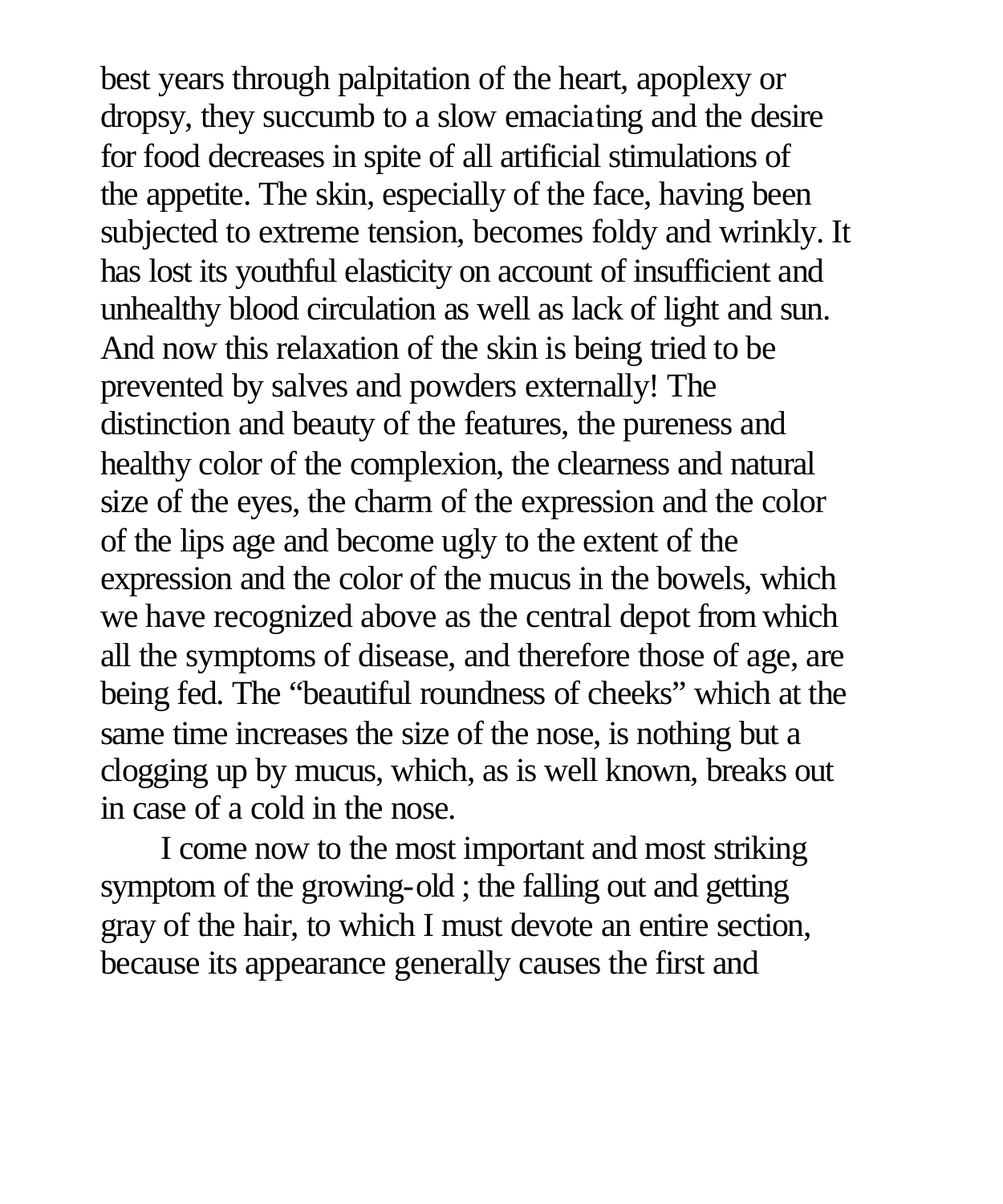greatest worry and pain over the coming age, and because hitherto science has stood baffled in the face of this problem.

The modern cutting short of the masculine hair on the head, as well as the alarming expansion and earliness of baldness have accustomed even an artistical eye so much to this appearance that we no longer become conscious of the fact how seriously the aesthetic and harmonic figure of man is disturbed by this voluntary and unvoluntary "hairdecapitation." Man, who is not only intellectual, but also as an aesthetic product of nature, "the crown of creation," is being robbed of the splendid crown of his head—the hair. They could be called "living skulls," these beardless, colorless and expressionless heads of to-day! Just imagine the most beautiful woman with a pate! Where is the man that would not turn away with horror? Or a fashion-sport of today hewn in marble! In addition to that the mustache shaped geometrically and angular or trimmed off entirely, then the modern clothing which distinguishes itself from that of all the centuries by the greatest insipidity—and this we find beautiful reasons for which the present-day man gets his beard and hair cut down to a minimum length. The lack of beauty and therewith the un-aesthetic appearance of hair and beard has become so general that in course of time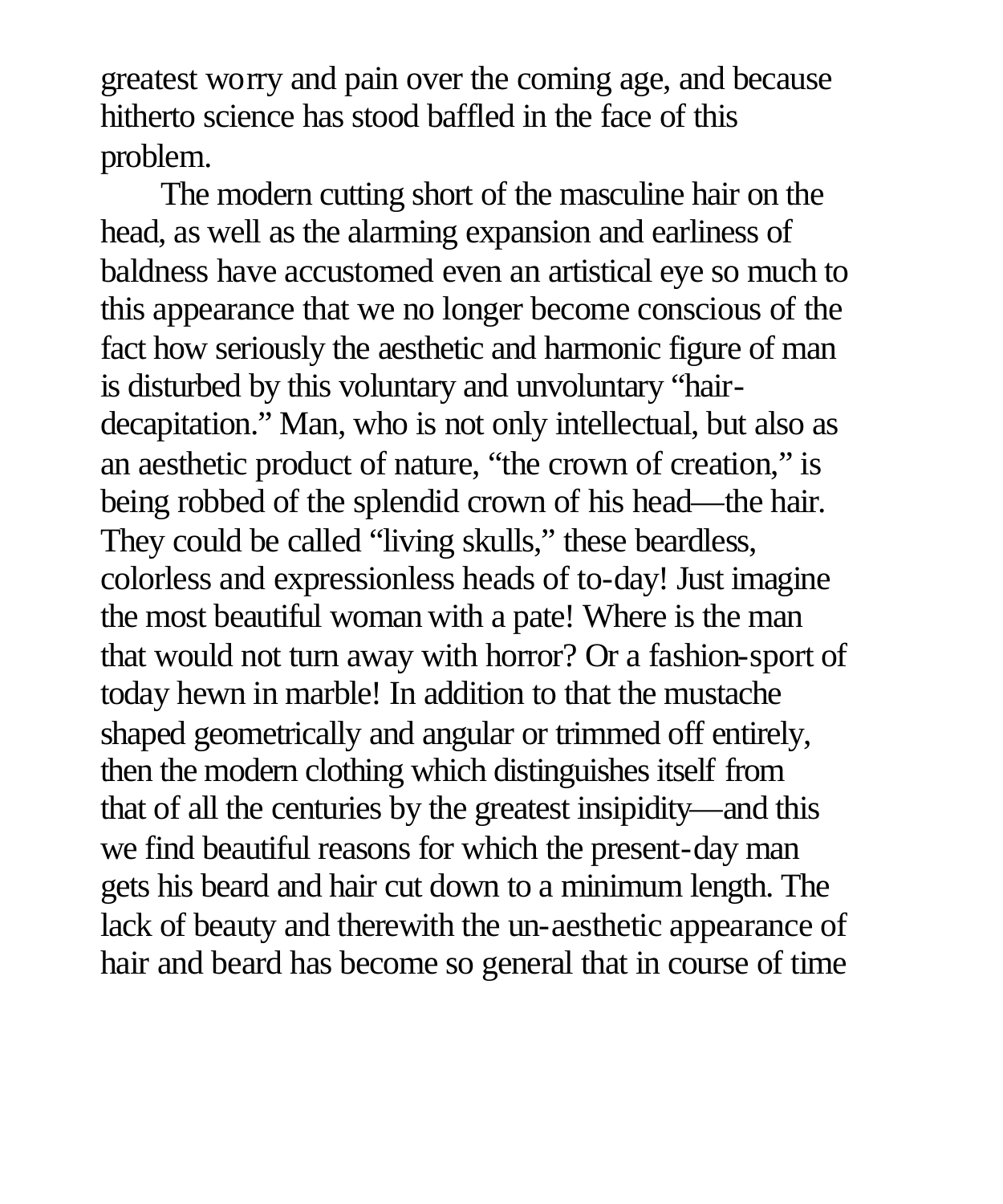the need of shaving and use of the milllimeter machine have come as a matter of course. In our time of equalization and all-levelling it is preferred, and rightfully so, to cut off these odor, and so to speak, revelation-organs of inner man, instead of furnishing by ugly, disheveled, uneven and hereditary morbid hair a living proof for the descendence theory. Therewith we can understand the maltreatment of the hair. The thought is practically given rise that the getting ugly of one organ or of the entire organism means its inner morbidness, i.e., nature reveals internal physiological disturbances of an organism through disharmony of shape and color. The seriously ill and dead organisms are its extremes. Doubters in my points of view, and bad nature-observers may here be reminded of the law of exception from the rule, and as regards man—of the fact, that neither hygienically nor aesthetically have we any imagination left of the ideal beauty and health of man living under perfectly natural conditions. If the pleasure in the beautiful is a sentence in the favorable sense, then the displeasure felt by an aesthetic eye in looking up the disharmony of shape and color must include to a certain degree the recognition of the pathologic.

Let us return to our subject. We know that medical science is powerless as regards baldness, and that cosmetic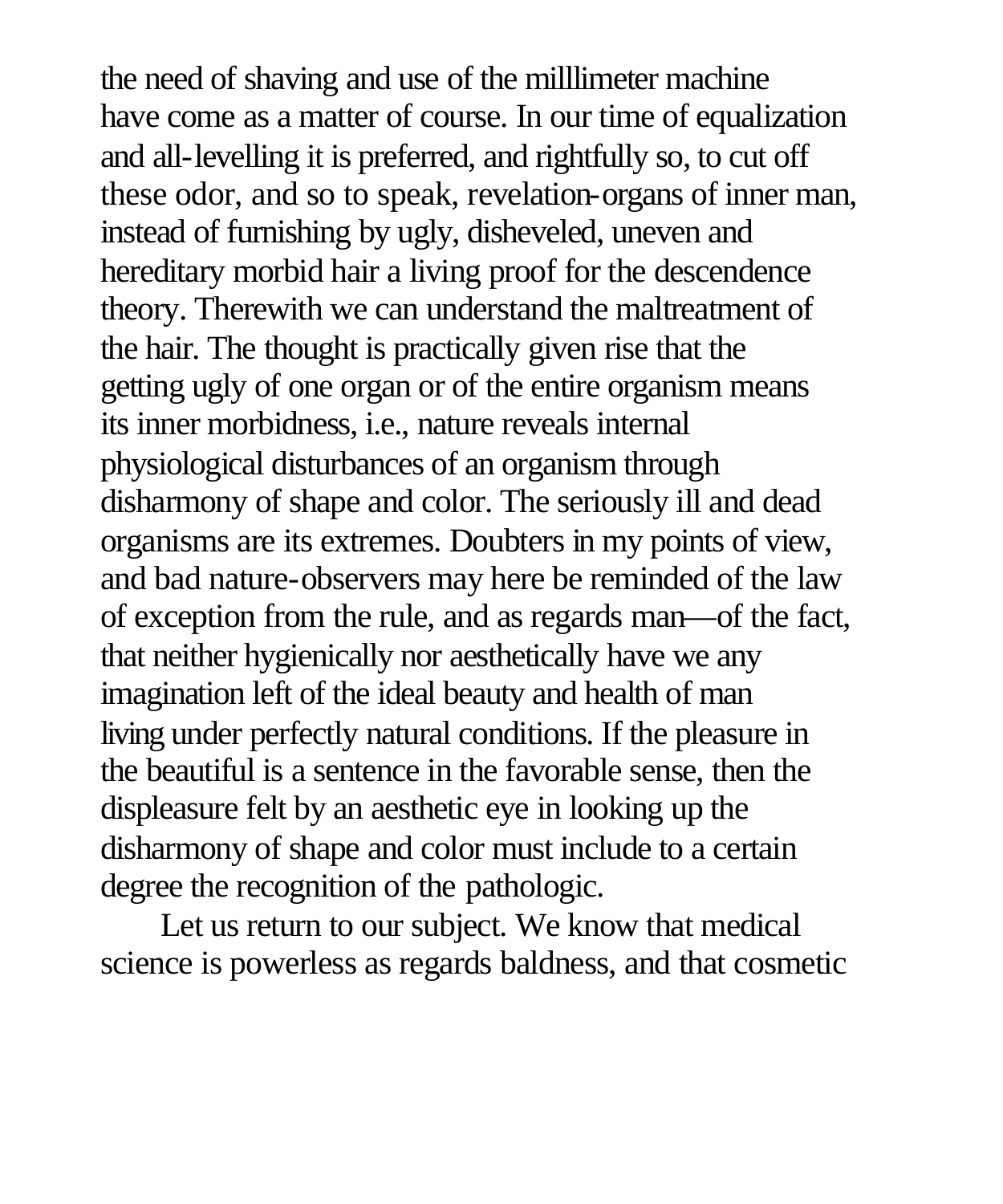and chemistry of tonics have failed to produce even a single new hair.

I have already called the hair, especially of the human head, the odor-organs of the body, which are to conduct away the exhalations of the human body. Everybody knows that sweat is produced first of all on the head and in the arm-pits, and that with this sweat, especially on sick people, is connected a disagreeable odor. Dr. Jäger calls disease somewhere "stench." This, with exceptions, of course, seems to me correct in so far, as I am able to pronounce, on the basis of many years' observation and experiments, the following fundamental uniform conception of disease:

Disease is a fermentation and decay-process of bodysubstance or of surplus and unnatural food-material, which in course of time has accumulated, especially in the digestive organs, and which makes its appearance in the shape of mucus-excretion.

That is, it means in the last instance nothing but the chemical decomposition, the decay of cellular albumen. As is well known, this process is accompanied by stench, while nature combines the originating of new life with fragrance (the building of plants.) Properly man in perfect health should exhale fragrance, particularly so with his hair.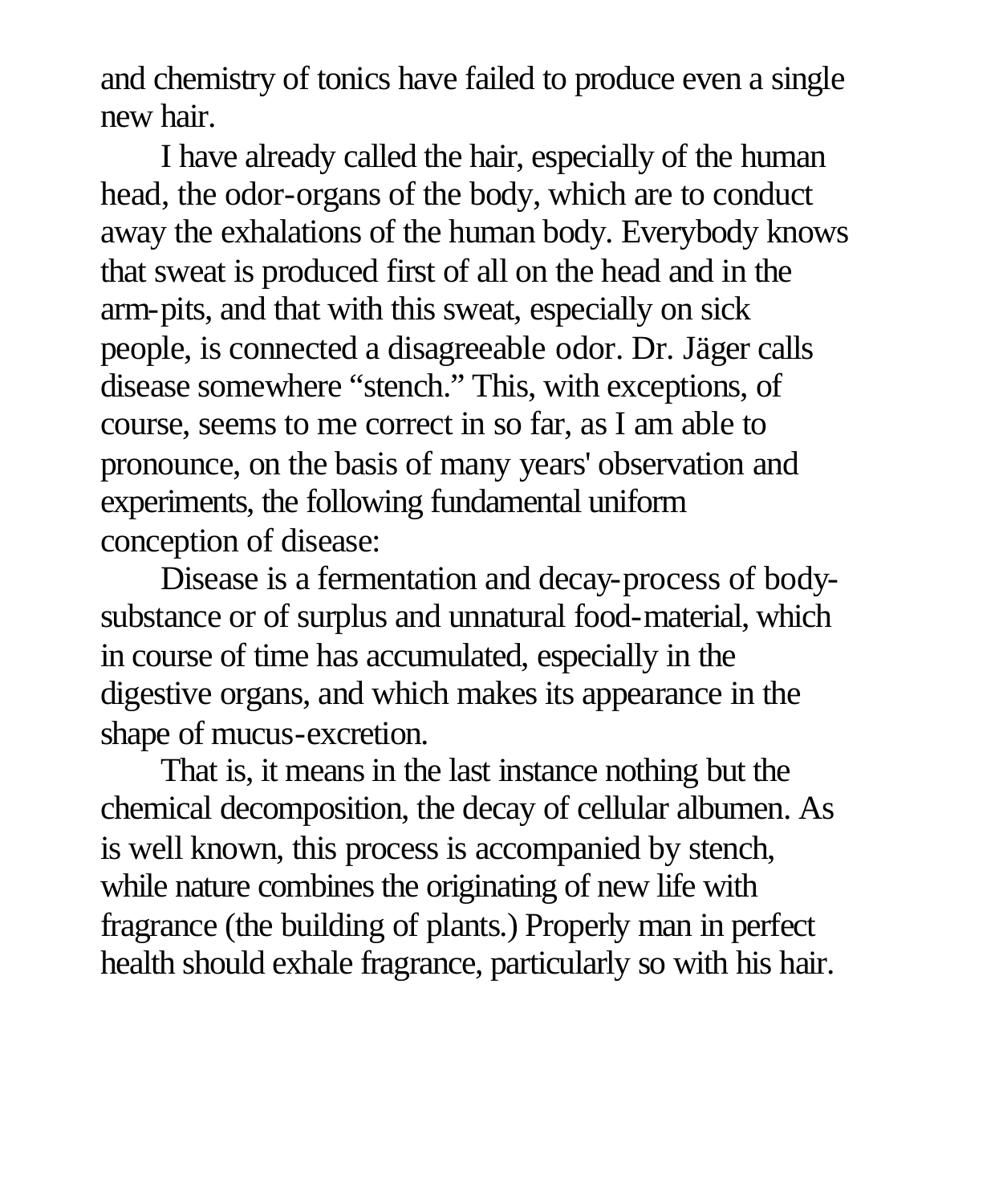Poets are rightfully comparing man with a flower and speak of the hair-fragrance of woman. I, therefore, recognize in the hair of the human head a very important organ which aside from protective and warmth-regulating purposes has a highly interesting and useful destination: to conduct away the exhalations, the odor of healthy and sick people, which reveals to experts and acute noses not only individual qualities, but even certain disclosures as regards the inner state of health or sickness of a man. If the doctors have not by far recognized digestive disturbances with the microscopes and test-glasses, there have yet been certain quacks who have been able to state by simple hairdiagnosis the stench-producing inner process of decay—the disease. Why, there are numberless people to-day, still youthful and radiating health with a breath like that of a sewer and who are wondering why their hair is falling out. I have now arrived at the vital spot of my researches and observations.

First one more word about the getting gray of the hair. It has been found that in hair which has become gray the contents of air is increasing, and I am also of the opinion that this "air" consists probably of stinking gases, or at least is mixed with such. I recommend to a chemist with a "strong scent" to discover here the sulphurous acid, then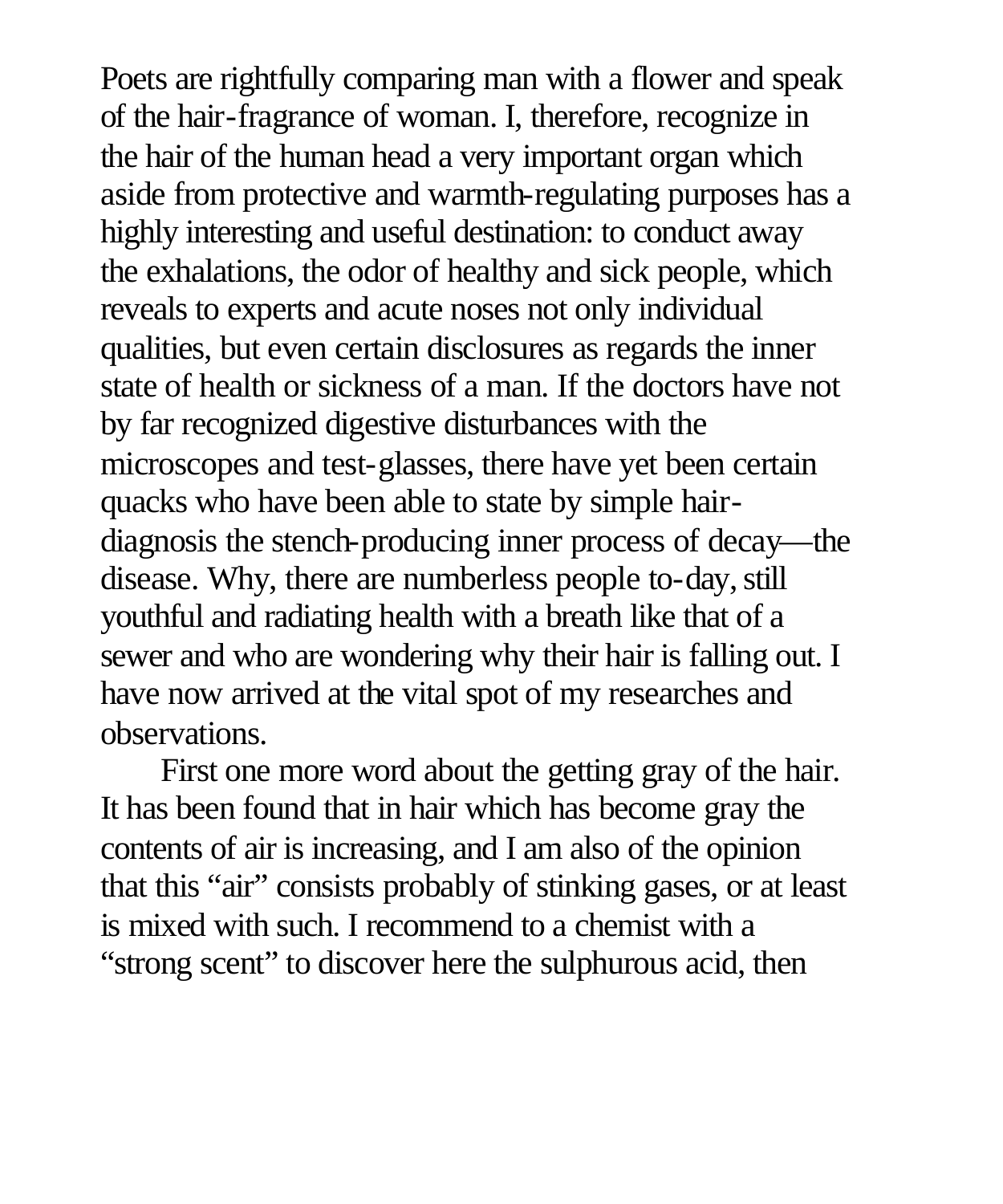the disappearance of the color of the hair will also have been explained, as it is a well known fact that sulphurdioxyde bleaches organic substances.

It now seems to me certain, not only theoretically, but also on the basis of my interesting experiments on my own body, that the principal cause of baldness can only be an internal one. If through these odor-tubes or so to speak "gas chimneys of the head" there must be constantly discharged stinking, corroding gases, very probably impregnated with sulphur-dioxyde, instead of natural, fragrant odors, we must not be surprised if the hair together with its root becomes deathly pale, dies off and falls out. Herewith I claim to have recognized the reason for baldness and to have shown the true way for its cure. I add that about ten years ago, when I was afflicted with chronic inflammation of the kidneys, combined with a high degree of nervosity, my hair had become very gray and fell out. After having been cured from this serious disease by a dietetic treatment I saw that at the same time the gray hairs disappeared and that my hair grew into perfect profusion.

If therefore, the main cause of baldness lies in the disturbance of digestion and interchange of matter, it can certainly be cured by regulation of these functions. It can be said that even the absolutely bald heads may again take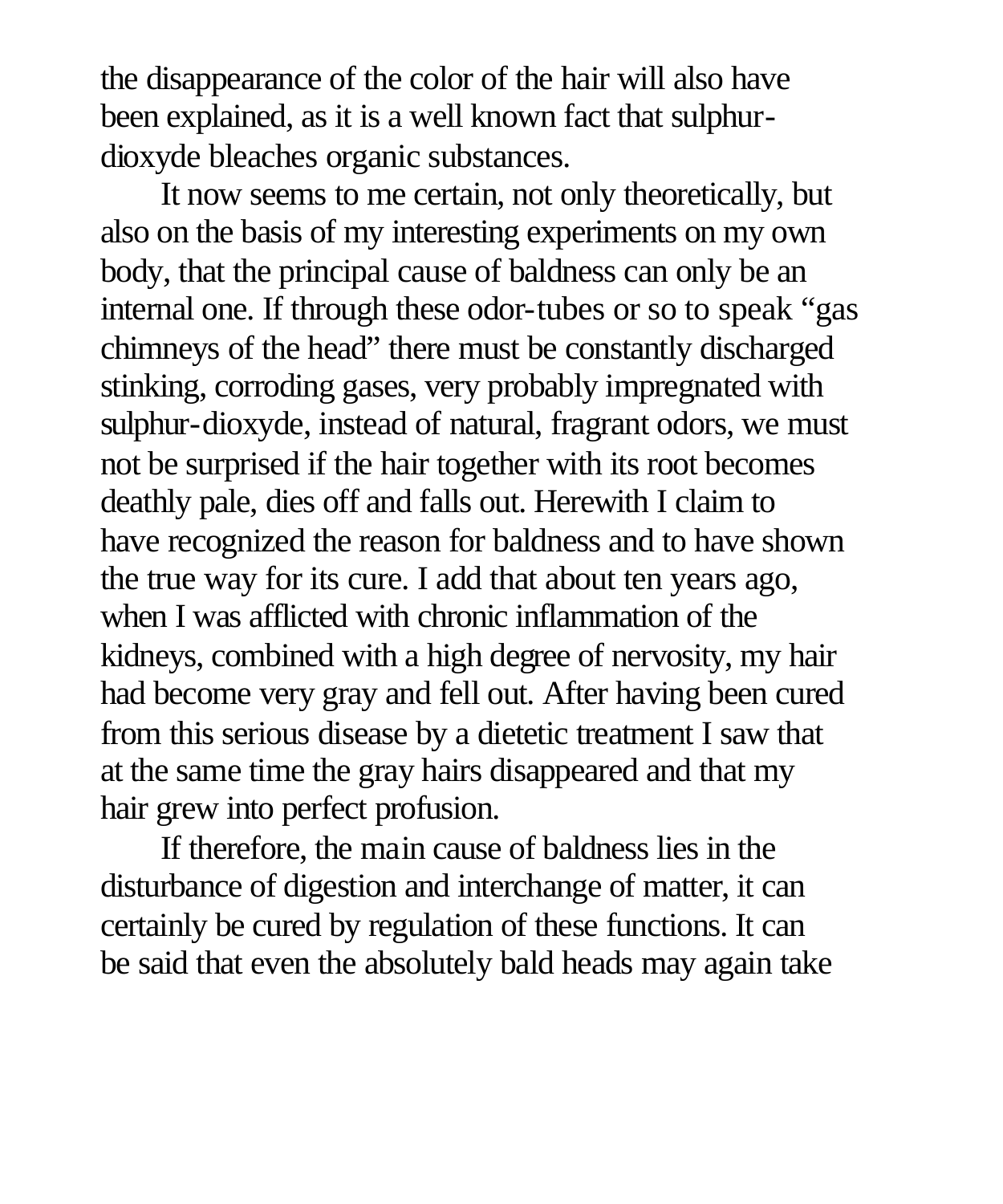hope, on the basis of my discovery— after all the tonics have failed, and must fail. The reason is that the cause is not external and therefore cannot be got at externally. Whoever sees his hair falling out, or whoever is already bald, and wishes to regenerate in this direction, may apply to me for advice. There is no general internal remedy, and whoever has understood me will appreciate that individualization is necessary in every case. On the basis of the influence of my doctrine of diet on digestion and creation of blood and, therefore, the correct nourishment of the hair-bed, I can at least guarantee a stand-still of the falling out of hair, if my advices are followed correctly.

Thus all symptoms of ageing are latent disease, accumulation of mucus and clogging-up by mucus. Everybody subjecting himself to a thorough restoring-cure in case of any disease, by parting with the dead cells through mucus-less diet and eventually fasting, rejuvenates himself simultaneously, and whoever submits to a rejuvenating cure, deprives each and every disease of its foundation. Nobody wants to believe in this possibility. Yet, in each scientific dictionary you will find the theory that at the worst one should die only of disturbance in the exchange of matter, i.e., constipation by mucus, so that life ought to end without any disease whatever. This would be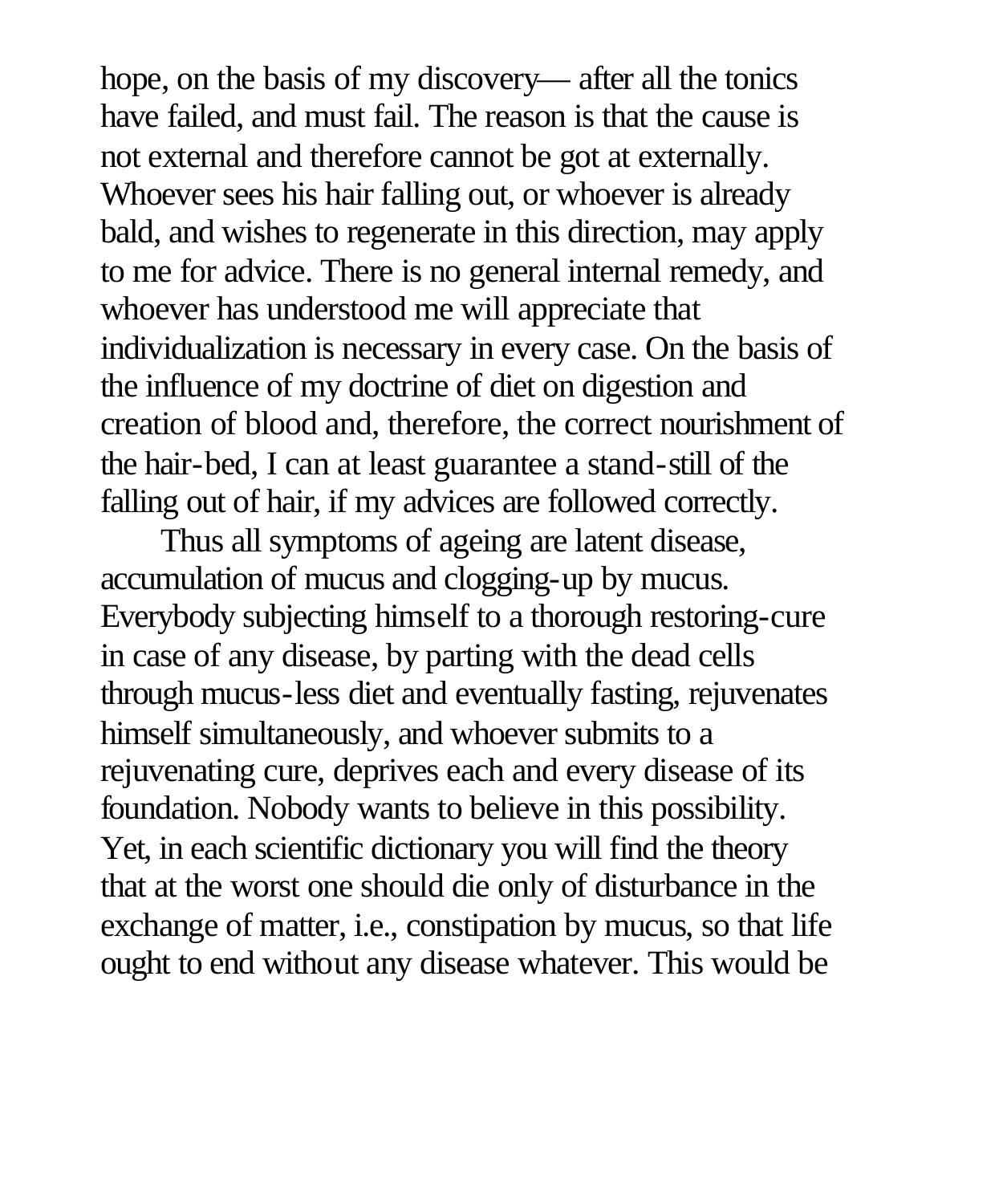the normal; but, alas, the exception—the disease, has become the rule to-day.

If anybody would live from childhood on absolutely mucusless food, and feed on nothing but fruit, it would be just as certain that he could grow neither old nor sick. I have seen persons who through a mucusless cure have rejuvenated and become beautified to such an extent that they could not be recognized. Since thousands of years humanity dreams, imagines and paints the fountain of youth, and looks for it sentimentally to the stars, in the suggestion.

What is not being expended for remedies for masculine weakness and impotence, for sterility—of course, all in vain! And how easily could some people be helped, especially through correct and nourishing food from the sun-kitchen.

We cannot imagine with what beauty and faculties the paradoic "godlike" man was gifted, what wonderful strong, clear voice he had! The beautification and strengthening of the voice, yes, the winning back of the lost voice is an amazing symptom in my cure, and an especially eloquent proof for the really grandiose effect of my system for the entire organism of the patient. I wish to refer here especially to the wonderful success of the cure submitted to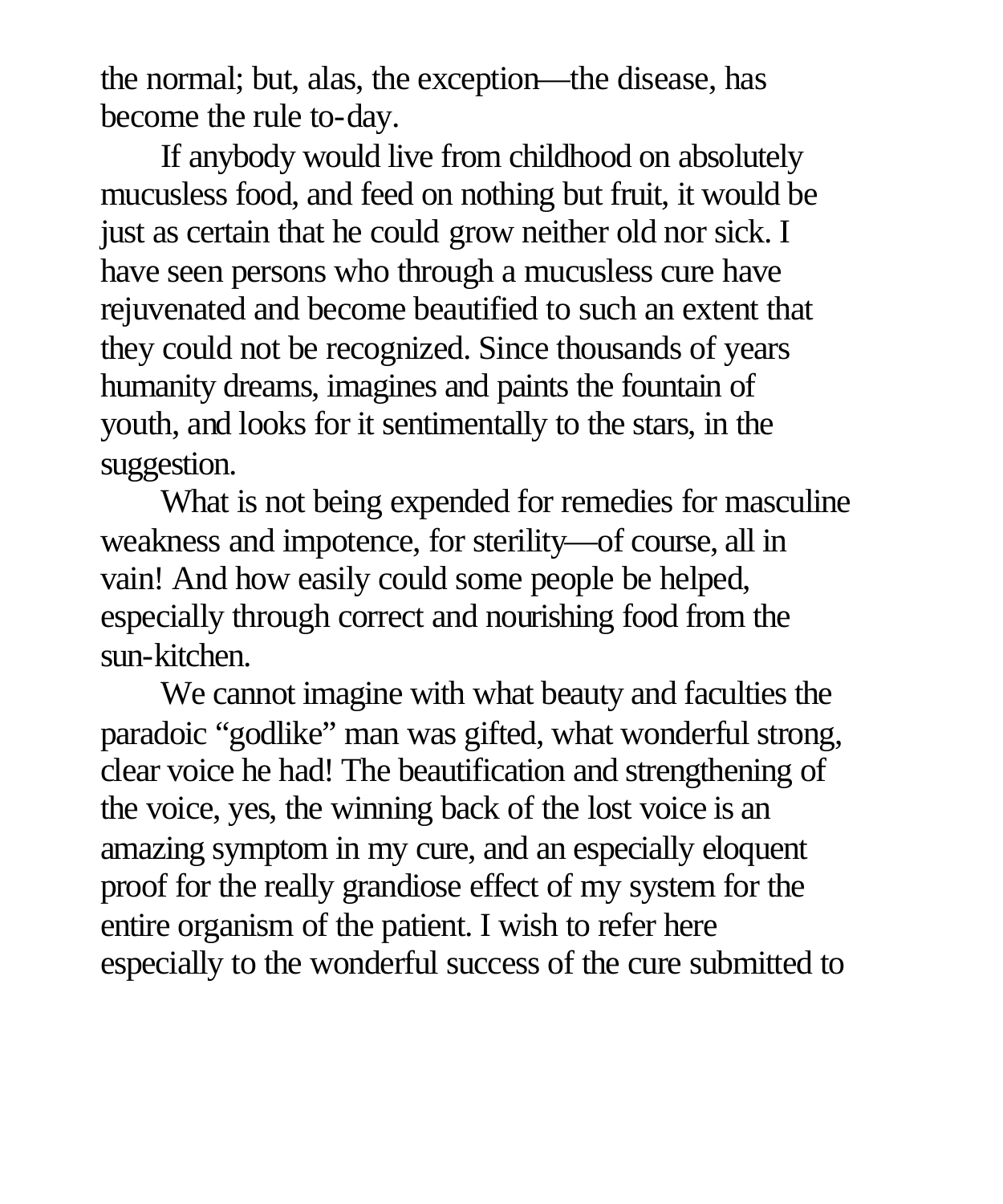by the Royal Bavarian Chamber Singer Heinrich Knote, Munich, under my directions, whose voice had improved to the amazement of the entire musical world.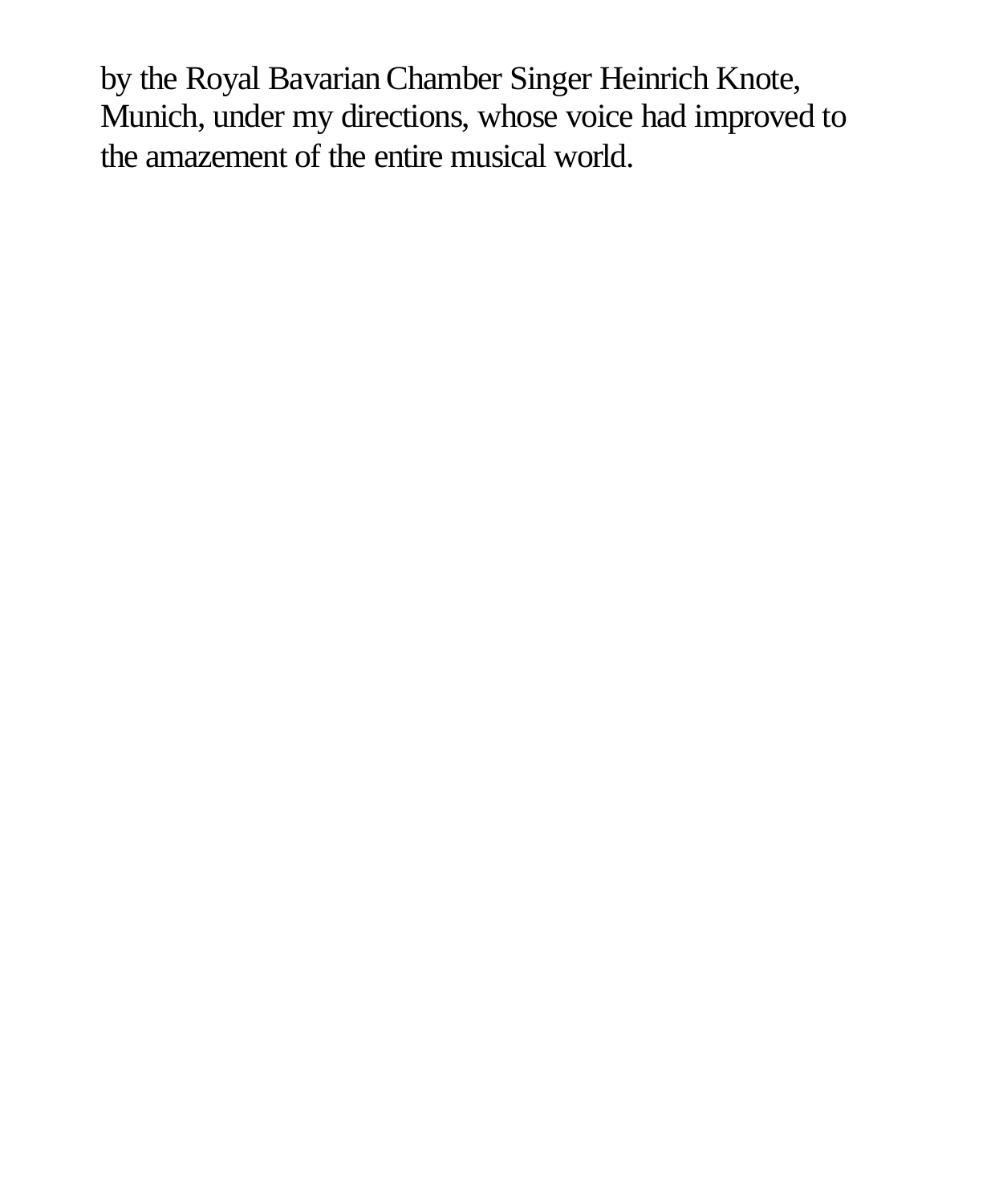#### *IV. The Death*

In the previous chapters I have quoted the clogging-up by mucus as being the reason for disease and ageing. I have also proved the possibility of re-substitution of died-off cells. In view of the latter fact it cannot be denied that the entire stand-still of the human motor can be delayed for a long, long time, if the body is being built up and maintained by living sun-food from childhood on. At any rate the body thus nourished is far ahead of that of the bad and all-eater in that its building material is much more durable. In the right way of living the exchange of matter takes place to a much lesser degree, likewise the stress on the inner organs, especially the heart and the stomach. In the performance of greatest efforts the mucusless organism has not nearly the pulse-frequency of a much-eater. Merely through this saving of energy it is possible to mathematically figure out and prove an advantage as regards longevity. But can we perhaps even solve by this all-explaining mucus-constipation the last of all mysteries—death?

In life-endangering injuries and afflictions the brain and the heart are the organs whose disturbance of function finally ends with death. We can say that in most diseases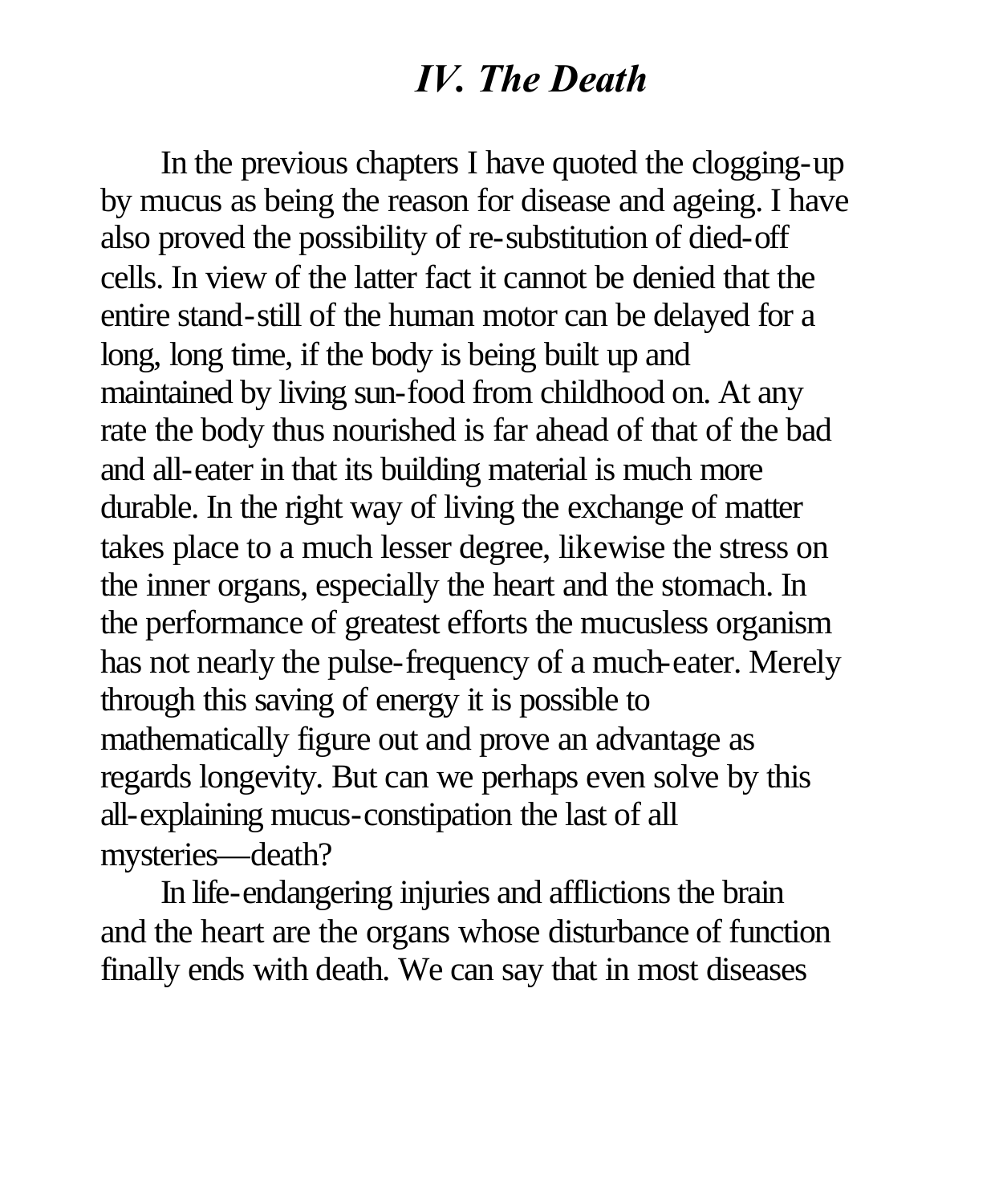death takes place through additional development of heartillness. As regards these science has not by far spoken its last word, but we can say that the clogging up of the bloodvessels of the heart and the destruction of the tender heartnerves through permanent re-poisoning of the blood is the last cause of death in all chronic diseases. Likewise leads the clogging-up of the tender blood-vessels in the brain and an eventually bursting of same (apoplexy), as well as any other entire clogging-up of vessels to a stand-still of all functions of life. Of course, other circumstances play also a part in it, for instance, insufficient supply of air in case of disease of the lungs. Science also mentions the excessive appearance of the white blood-corpuscles as the reason for death, This process of disease is regarded as a disease in itself, and called "Leukaemia"—white bloodedness, but better, in my opinion: more mucus than blood. Many other reasons are given for the cause of death.

If, perchance, a disease cannot be put into any of the better defined registers, it is given the name of "cachexy," which sounds very wise and means: bad condition of nourishment, decay. I now ask: what is really the killing poison? Modern medical science gives the bacilli as the causes for most of the diseases, thus showing that it also has the idea of a common fundamental factor for all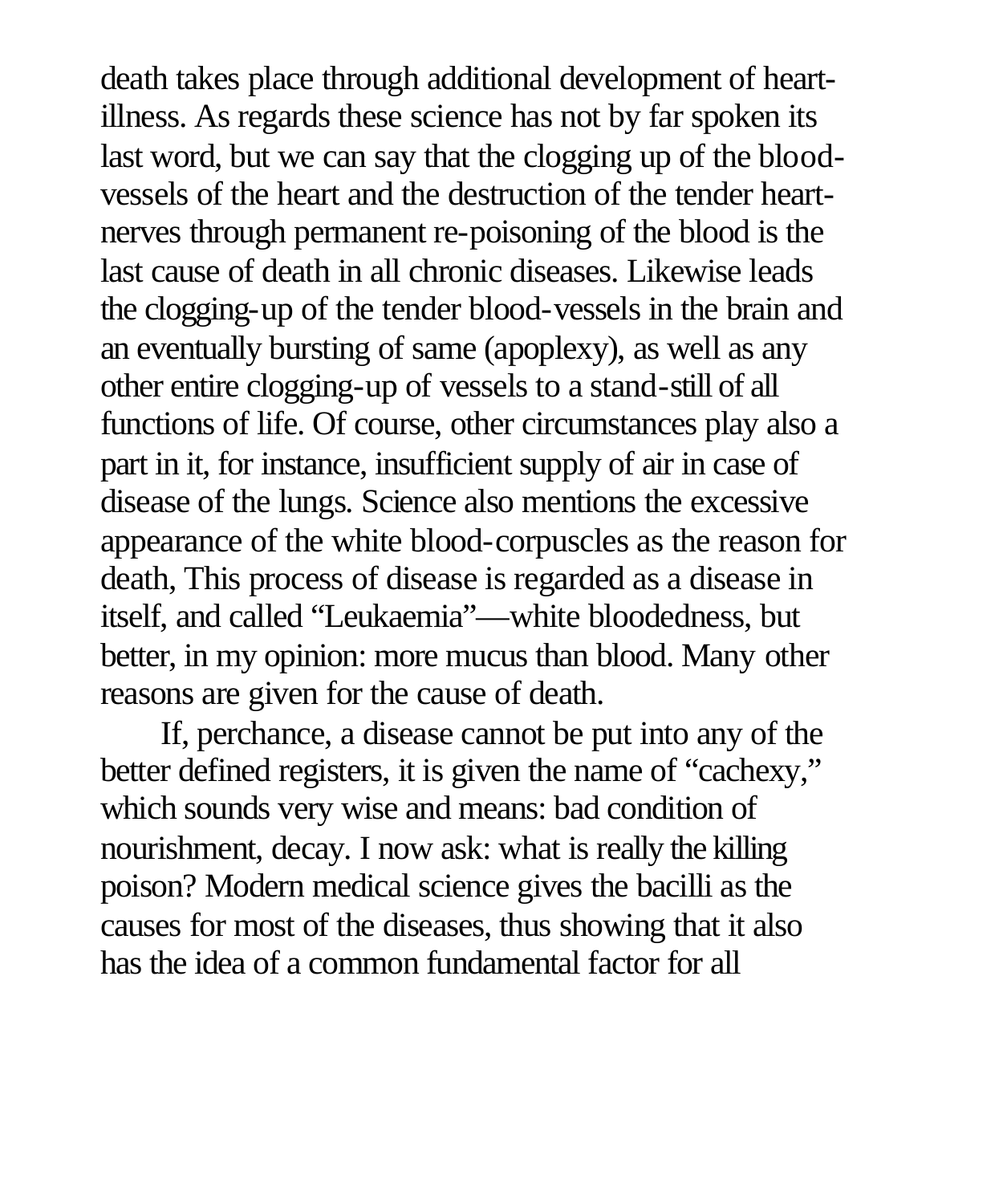diseases, the ageing and death, and undoubtedly a large part of all diseases and their consequences (death) are due to the bacilli. My experimental proof that mucus is the fundamental and main factor, differs from the bacillustheory only in that just this mucus is the bed the precondition, the primary.

The excessive appearance of the white bloodcorpuscles, i.e., of the white dead mucus, as compared with the red sugar and iron substances, is becoming dangerous to life. Red colored and sweet is the visible token of life and love, white, pale, colorless, bitter, the token of disease and overwhelming by mucus, the slow dying away of the individual.

The death-struggle or agony can only be regarded as a last crisis, a last effort of the organism to excrete mucus; a last fight of the still living cells against the dead ones and their death-poisons. If the white, dead cells, the mucus in the blood, gain the upper hand, there takes place not only a mechanical clogging-up in the heart, but also a chemical reformation, a decline, a total-poisoning, a sudden decay of the entire blood-supply—and the machine stops short "It has pleased God Almighty;" "we bend our knees before the mysterious power of death"—thus we speak with resignation.